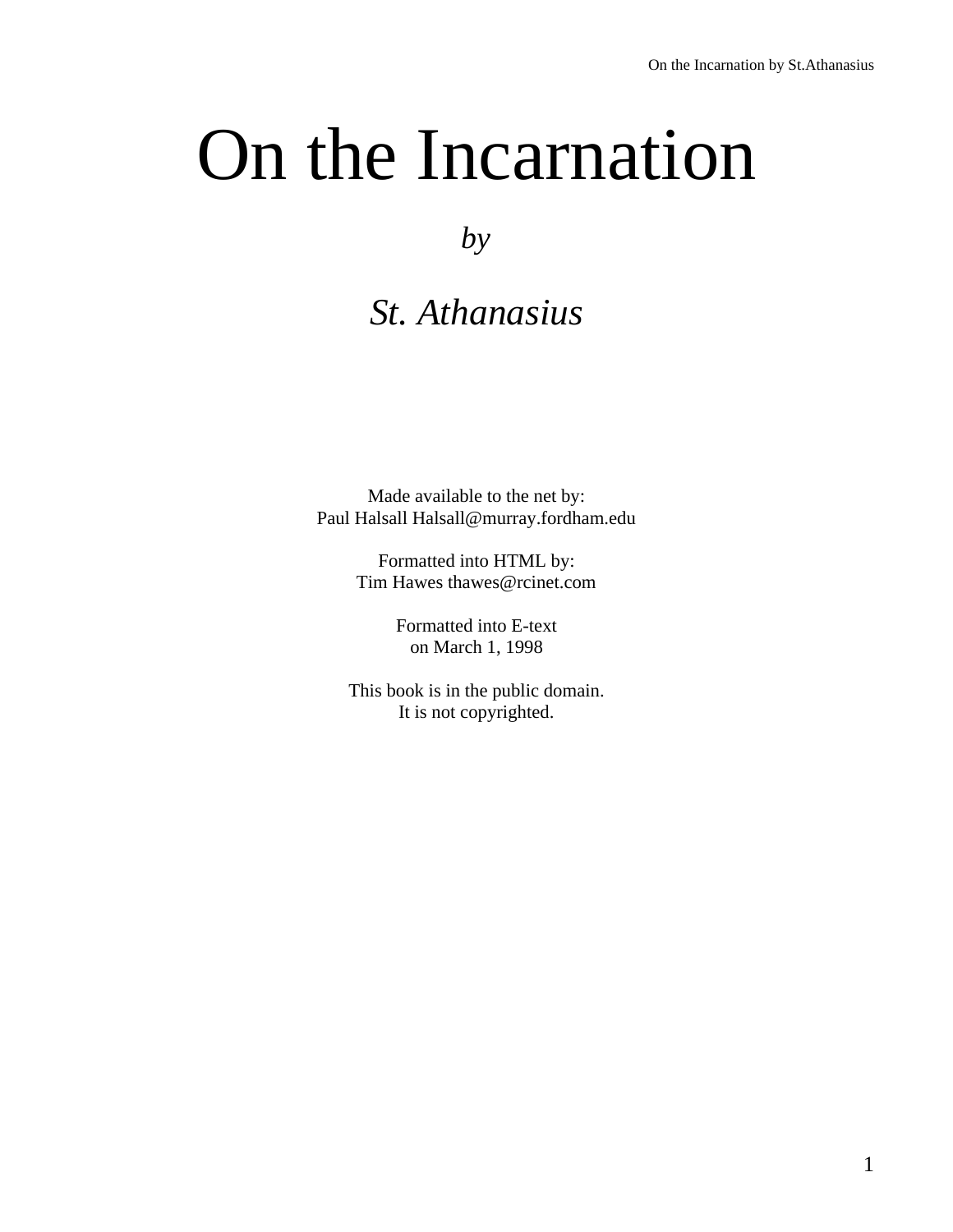## Table of Contents

| Chapter I           | <b>Creation And The Fall</b>                                      |
|---------------------|-------------------------------------------------------------------|
| Chapter II          | The Divine Dilemma And Its Solution In The Incarnation            |
| <b>Chapter III</b>  | The Divine Dilemma And Its Solution In The Incarnation--Continued |
| <b>Chapter IV</b>   | The Death Of Christ                                               |
| Chapter V           | The Resurrection                                                  |
| <b>Chapter VI</b>   | <b>Refutation Of The Jews</b>                                     |
| <b>Chapter VII</b>  | <b>Refutation Of The Gentiles</b>                                 |
| <b>Chapter VIII</b> | <b>Refutation Of The Gentiles--Continued</b>                      |
| Chapter IX          | Conclusion                                                        |
| <b>End Notes</b>    | (End Notes are now the footnotes)                                 |
| Scripture Index     |                                                                   |
|                     |                                                                   |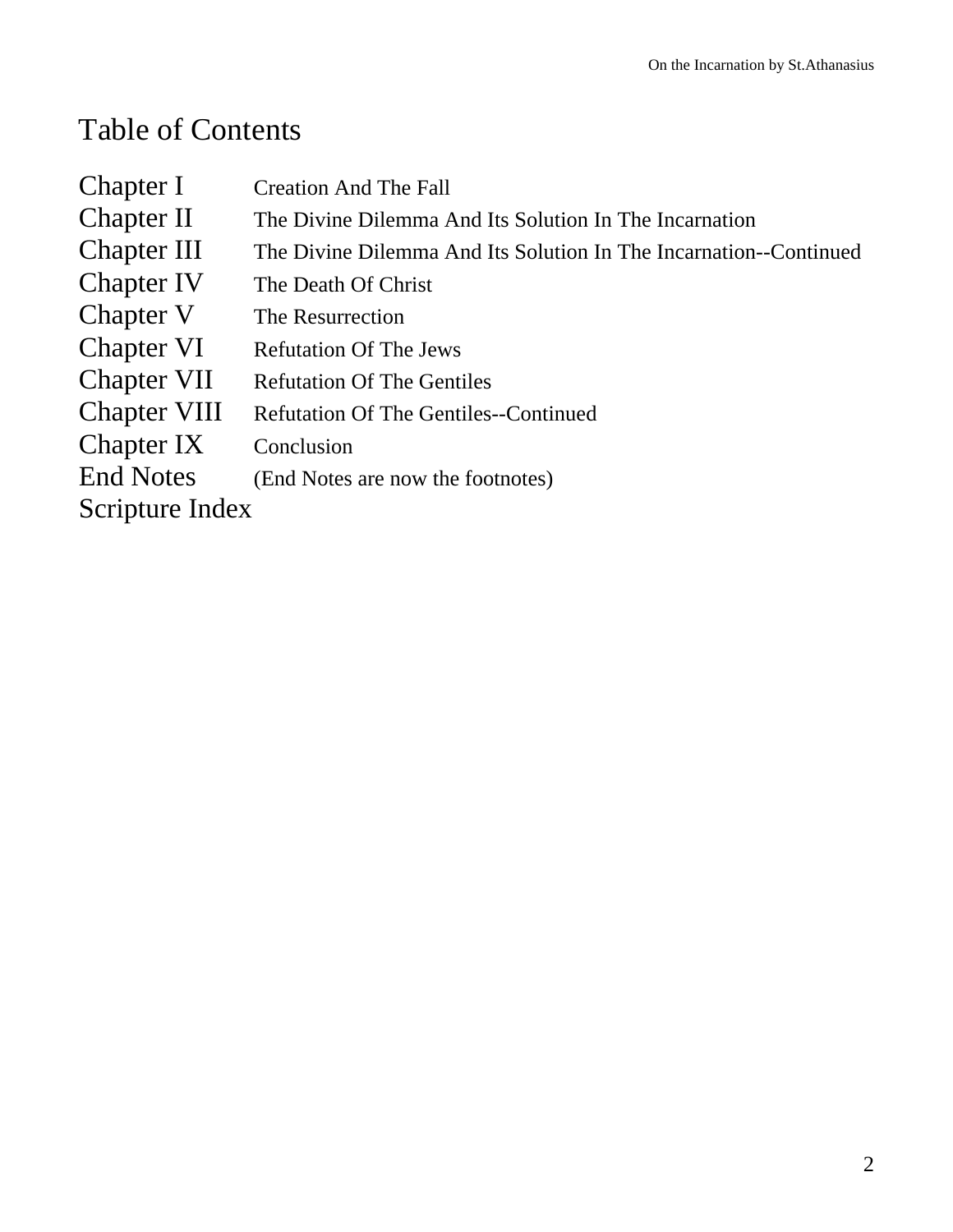## CHAPTER I

#### Creation And The Fall

 $(1)$  In our former book  $\frac{1}{1}$  we dealt fully enough with a few of the chief points about the heathen worship of idols, and how those false fears originally arose. We also, by God's grace, briefly indicated that the Word of the Father is Himself divine, that all things that are owe their being to His will and power, and that it is through Him that the Father gives order to creation, by Him that all things are moved, and through Him that they receive their being. Now, Macarius, true lover of Christ, we must take a step further in the faith of our holy religion, and consider also the Word's becoming Man and His divine Appearing in our midst. That mystery the Jews traduce, the Greeks deride, but we adore; and your own love and devotion to the Word also will be the greater, because in His Manhood He seems so little worth. For it is a fact that the more unbelievers pour scorn on Him, so much the more does He make His Godhead evident. The things which they, as men, rule out as impossible, He plainly shows to be possible; that which they deride as unfitting, His goodness makes most fit; and things which these wiseacres laugh at as "human" He by His inherent might declares divine. Thus by what seems His utter poverty and weakness on the cross He overturns the pomp and parade of idols, and quietly and hiddenly wins over the mockers and unbelievers to recognize Him as God.

Now in dealing with these matters it is necessary first to recall what has already been said. You must understand why it is that the Word of the Father, so great and so high, has been made manifest in bodily form. He has not assumed a body as proper to His own nature, far from it, for as the Word He is without body. He has been

1 i.e. the *Contra Gentes*.

 $\overline{a}$ 

manifested in a human body for this reason only, out of the love and goodness of His Father, for the salvation of us men. We will begin, then, with the creation of the world and with God its Maker, for the first fact that you must grasp is this: *the renewal of creation has been wrought by the Self-same Word Who made it in the beginning*. There' is thus no inconsistency between creation and salvation for the One Father has employed the same Agent for both works, effecting the salvation of the world through the same Word Who made it in the beginning.

**(2)** In regard to the making of the universe and the creation of all things there have been various opinions, and each person has propounded the theory that suited his own taste. For instance, some say that all things are self-originated and, so to speak, haphazard. The Epicureans are among these; they deny that there is any Mind behind the universe at all. This view is contrary to all the facts of experience, their own existence included. For if all things had come into being in this automatic fashion, instead of being the outcome of Mind, though they existed, they would all be uniform and without distinction. In the universe everything would be sun or moon or whatever it was, and in the human body the whole would be hand or eye or foot. But in point of fact the sun and the moon and the earth are all different things, and even within the human body there are different members, such as foot and hand and head. This distinctness of things argues not a spontaneous generation but a prevenient Cause; and from that Cause we can apprehend God, the Designer and Maker of all.

Others take the view expressed by Plato, that giant among the Greeks. He said that God had made all things out of pre-existent and uncreated matter, just as the carpenter makes things only out of wood that already exists. But those who hold this view do not realize that to deny that God is Himself the Cause of matter is to impute limitation to Him, just as it is undoubtedly a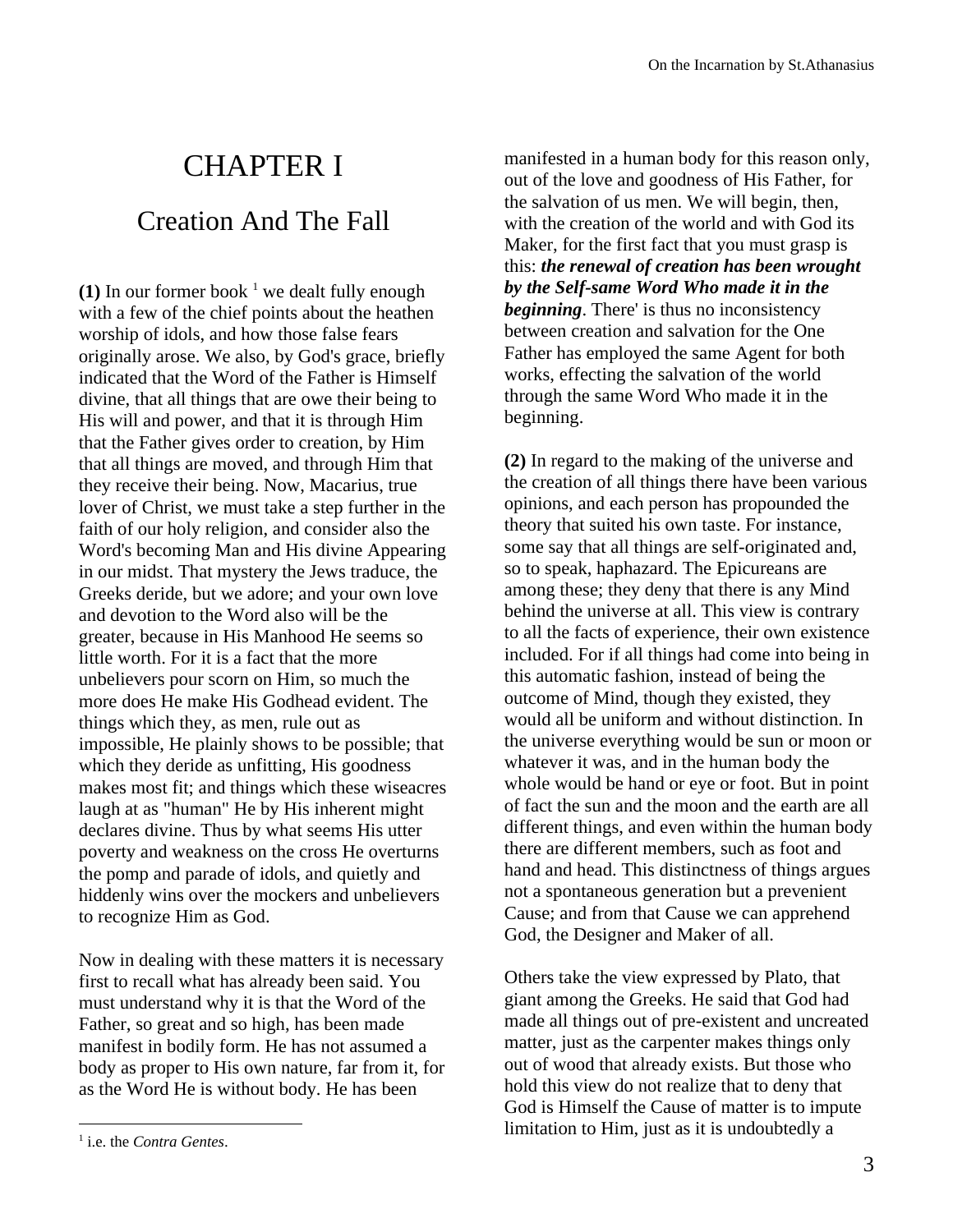limitation on the part of the carpenter that he can make nothing unless he has the wood. How could God be called Maker and Artificer if His ability to make depended on some other cause, namely on matter itself? If He only worked up existing matter and did not Himself bring matter into being, He would be not the Creator but only a craftsman.

Then, again, there is the theory of the Gnostics, who have invented for themselves an Artificer of all things other than the Father of our Lord Jesus Christ. These simply shut their eyes to the obvious meaning of Scripture. For instance, the Lord, having reminded the Jews of the statement in Genesis,

"He Who created them in the beginning made them male and female . . . ," and having shown that for that reason a man should leave his parents and cleave to his wife, goes on to say with reference to the Creator, "What therefore God has joined together, let no man put asunder."<sup>2</sup>

How can they get a creation independent of the Father out of that? And, again, St. John, speaking all inclusively, says,

"All things became by Him and without Him came nothing into being." <sup>3</sup>

How then could the Artificer be someone different, other than the Father of Christ?

**(3)** Such are the notions which men put forward. But the impiety of their foolish talk is plainly declared by the divine teaching of the Christian faith. From it we know that, because there is Mind behind the universe, it did not originate itself; because God is infinite, not finite, it was not made from pre-existent matter, but out of nothing and out of nonexistence absolute and utter God brought

 $\overline{a}$ 

it into being through the Word. He says as much in Genesis:

"In the beginning God created the heavens and the earth;  $4\frac{4}{3}$ and again through that most helpful book *The Shepherd*,

"Believe thou first and foremost that there is One God Who created and arranged all things and brought them out of non-existence into being." <sup>5</sup> Paul also indicates the same thing when he says,

"By faith we understand that the worlds were framed by the Word of God, so that the things which we see now did not come into being out of things which had previously appeared." <sup>6</sup>

For God is good--or rather, of all goodness He is Fountainhead, and it is impossible for one who is good to be mean or grudging about anything. Grudging existence to none therefore, He made all things out of nothing through His own Word, our Lord Jesus Christ and of all these His earthly creatures He reserved especial mercy for the race of men. Upon them, therefore, upon men who, as animals, were essentially impermanent, He bestowed a grace which other creatures lacked--namely the impress of His own Image, a share in the reasonable being of the very Word Himself, so that, reflecting Him and themselves becoming reasonable and expressing the Mind of God even as He does, though in limited degree they might continue for ever in the blessed and only true life of the saints in paradise. But since the will of man could turn either way, God secured this grace that He had given by making it conditional from the first upon two things--namely, a law and a place. He set them in His own paradise,

<sup>&</sup>lt;sup>2</sup> Matt. 19. 4-6

<sup>3</sup> John 1. 3

<sup>4</sup> Gen. 1. 1

<sup>5</sup> *The Shepherd of Hermas*, Book II. I

<sup>6</sup> Heb. 11. 3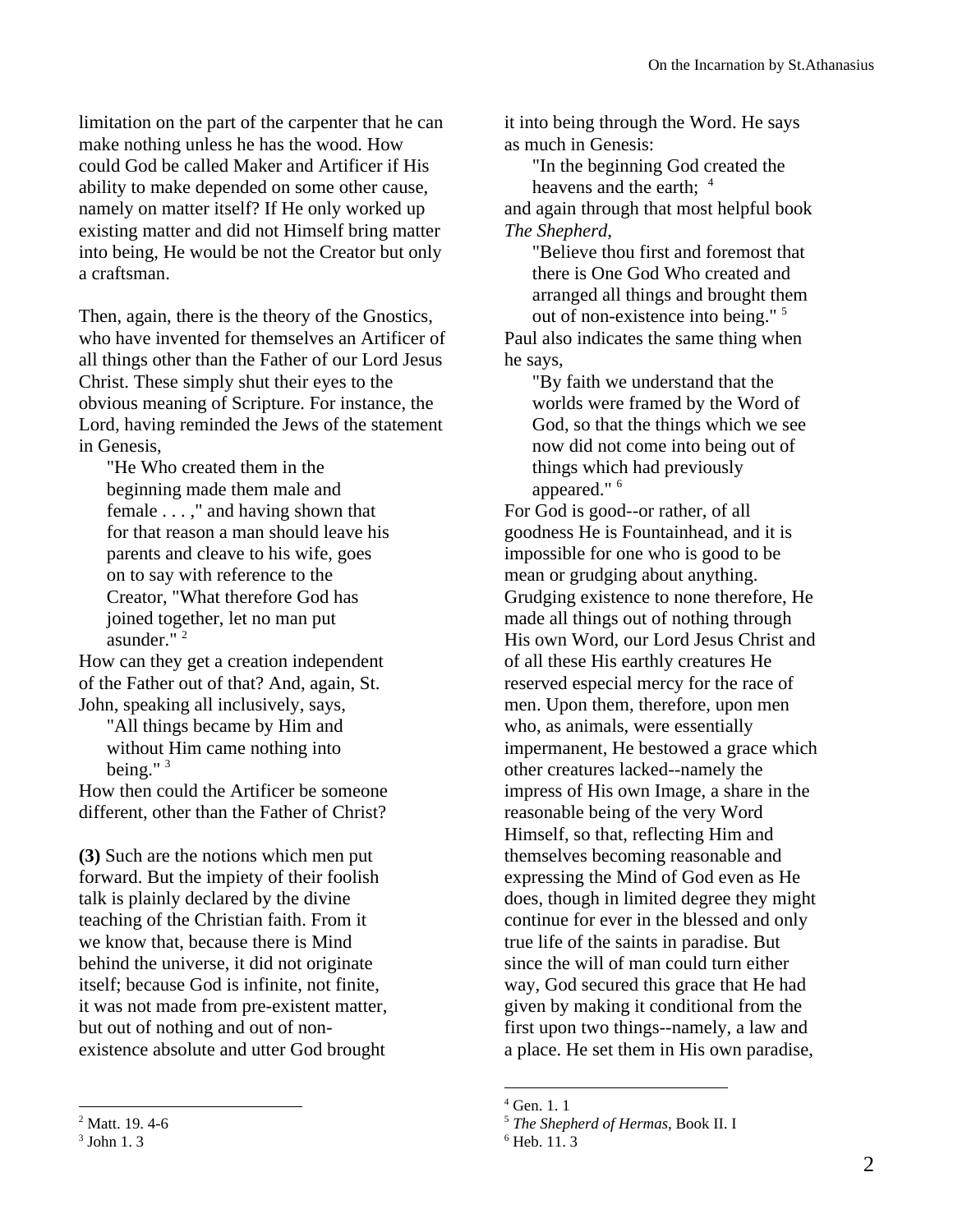and laid upon them a single prohibition. If they guarded the grace and retained the loveliness of their original innocence, then the life of paradise should be theirs, without sorrow, pain or care, and after it the assurance of immortality in heaven. But if they went astray and became vile, throwing away their birthright of beauty, then they would come under the natural law of death and live no longer in paradise, but, dying outside of it, continue in death and in corruption. This is what Holy Scripture tells us, proclaiming the command of God,

"Of every tree that is in the garden thou shalt surely eat, but of the tree of the knowledge of good and evil ye shall not eat, but in the day that ye do eat, ye shall surely die."<sup>7</sup>

**"Ye shall surely die"**--not just die only, but remain in the state of death and of corruption.

**(4)** You may be wondering why we are discussing the origin of men when we set out to talk about the Word's becoming Man. The former subject is relevant to the latter for this reason: it was our sorry case that caused the Word to come down, our transgression that called out His love for us, so that He made haste to help us and to appear among us. It is we who were the cause of His taking human form, and for our salvation that in His great love He was both born and manifested in a human body. For God had made man thus (that is, as an embodied spirit), and had willed that he should remain in incorruption. But men, having turned from the contemplation of God to evil of their own devising, had come inevitably under the law of death. Instead of remaining in the state in which God had created them, they were in process of becoming corrupted entirely, and death had them completely under its dominion.

For the transgression of the commandment was making them turn back again according to their nature; and as they had at the beginning come into being out of non-existence, so were they now on the way to returning, through corruption, to non-existence again. The presence and love of the Word had called them into being; inevitably, therefore when they lost the knowledge of God, they lost existence with it; for it is God alone Who exists, evil is non-being, the negation and antithesis of good. By nature, of course, man is mortal, since he was made from nothing; but he bears also the Likeness of Him Who is, and if he preserves that Likeness through constant contemplation, then his nature is deprived of its power and he remains incorrupt. So is it affirmed in Wisdom:

"The keeping of His laws is the assurance of incorruption." <sup>8</sup> And being incorrupt, he would be henceforth as God, as Holy Scripture says,

"I have said, Ye are gods and sons of the Highest all of you: but ye die as men and fall as one of the princes." <sup>9</sup>

**(5)** This, then, was the plight of men. God had not only made them out of nothing, but had also graciously bestowed on them His own life by the grace of the Word. Then, turning from eternal things to things corruptible, by counsel of the devil, they had become the cause of their own corruption in death; for, as I said before, though they were by nature subject to corruption, the grace of their union with the Word made them capable of escaping from the natural law, provided that they retained the beauty of innocence with which they were created. That is to say, the presence of the Word

l

 $\overline{a}$ 

<sup>8</sup> Wisdom 6. 18

<sup>9</sup> Psalm 82. 6 f.

 $7$  Gen. 2. 16 f.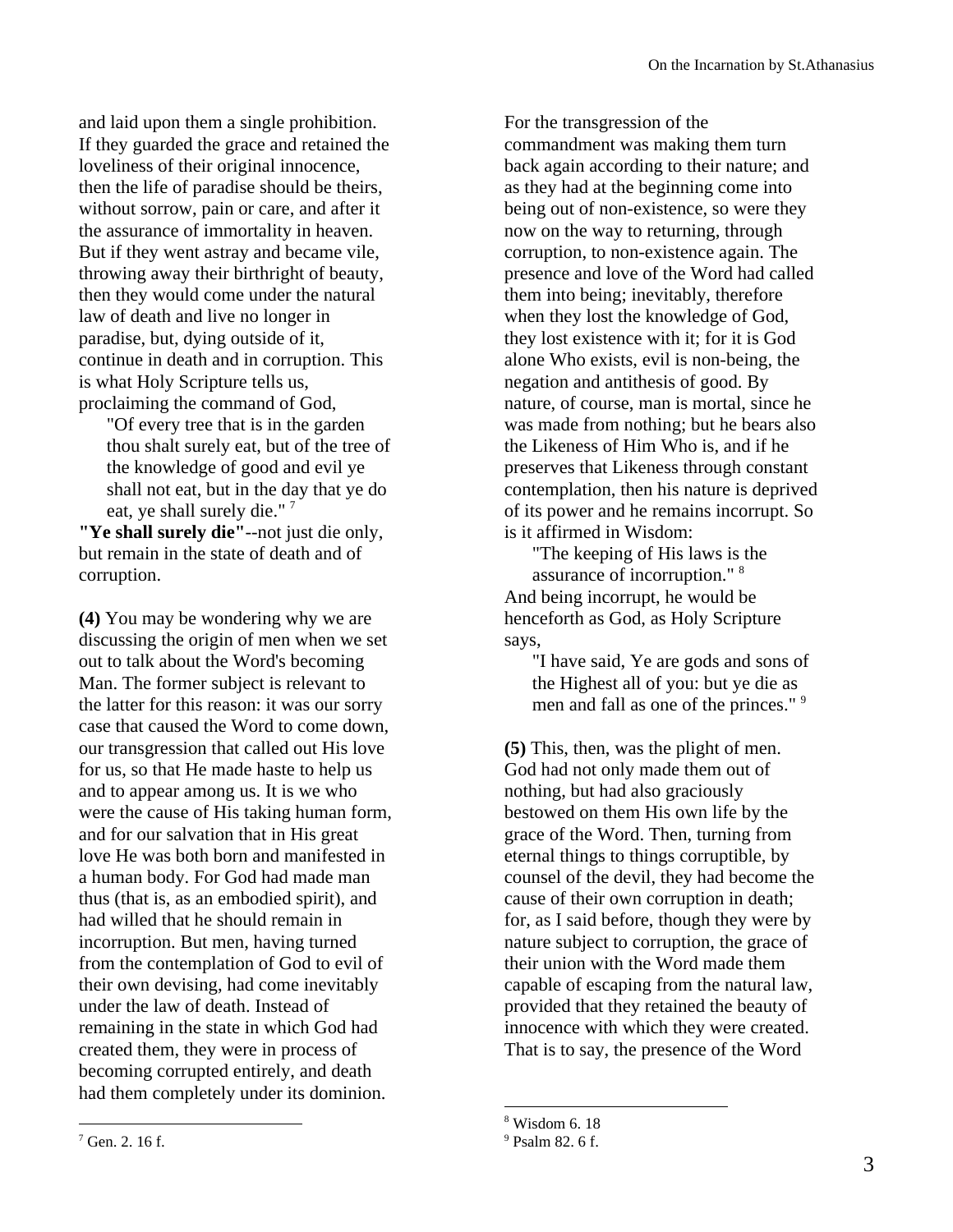with them shielded them even from natural corruption, as also Wisdom says:

"God created man for incorruption and as an image of His own eternity; but by envy of the devil death entered into the world." <sup>10</sup>

When this happened, men began to die, and corruption ran riot among them and held sway over them to an even more than natural degree, because it was the penalty of which God had forewarned them for transgressing the commandment. Indeed, they had in their sinning surpassed all limits; for, having invented wickedness in the beginning and so involved themselves in death and corruption, they had gone on gradually from bad to worse, not stopping at any one kind of evil, but continually, as with insatiable appetite, devising new kinds of sins. Adulteries and thefts were everywhere, murder and rapine filled the earth, law was disregarded in corruption and injustice, all kinds of iniquities were perpetrated by all, both singly and in common. Cities were warring with cities, nations were rising against nations, and the whole earth was rent with factions and battles, while each strove to outdo the other in wickedness. Even crimes contrary to nature were not unknown, but as the martyr-apostle of Christ says:

"Their women changed the natural use into that which is against nature; and the men also, leaving the natural use of the woman, flamed out in lust towards each other, perpetrating shameless acts with their own sex, and receiving in their own persons the due recompense of their pervertedness." <sup>11</sup>

 $\overline{a}$ 

<sup>10</sup> Wisdom 2. 23 f.

 $11$  Rom. 1. 26 f.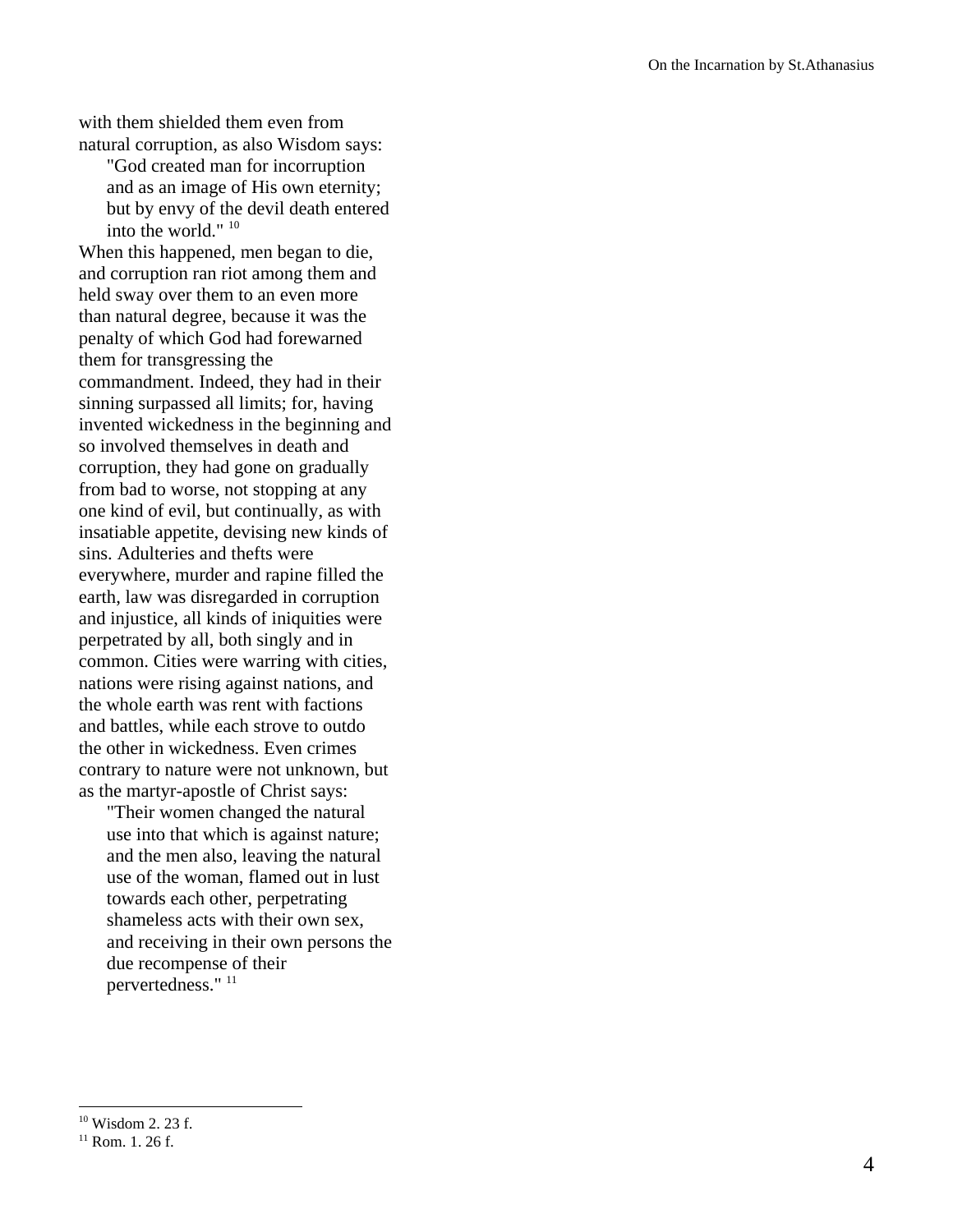## CHAPTER II

## The Divine Dilemma And Its Solution In The Incarnation

**(6**) We saw in the last chapter that, because death and corruption were gaining ever firmer hold on them, the human race was in process of destruction. Man, who was created in God's image and in his possession of reason reflected the very Word Himself, was disappearing, and the work of God was being undone. The law of death, which followed from the Transgression, prevailed upon us, and from it there was no escape. The thing that was happening was in truth both monstrous and unfitting. It would, of course, have been unthinkable that God should go back upon His word and that man, having transgressed, should not die; but it was equally monstrous that beings which once had shared the nature of the Word should perish and turn back again into non-existence through corruption. It was unworthy of the goodness of God that creatures made by Him should be brought to nothing through the deceit wrought upon man by the devil; and it was supremely unfitting that the work of God in mankind should is appear, either through their own negligence or through the deceit of evil spirits. As, then, the creatures whom He had created reasonable, like the Word, were in fact perishing, and such noble works were on the road to ruin, what then was God, being Good, to do? Was He to let corruption and death have their way with them? In that case, what was the use of having made them in the beginning? Surely it would have been better never to have been created at all than, having been created, to be neglected and perish; and, besides that, such indifference to the ruin of His own work before His very eyes would argue not goodness in God but limitation, and that far more than if He had never created men at all. It was impossible, therefore, that God should leave man to be carried off by corruption, because it would be unfitting and unworthy of Himself.

**(7)** Yet, true though this is, it is not the whole matter. As we have already noted, it was unthinkable that God, the Father of Truth, should go back upon His word regarding death in order to ensure our continued existence. He could not falsify Himself; what, then, was God to do? Was He to demand repentance from men for their transgression? You might say that that was worthy of God, and argue further that, as through the Transgression they became subject to corruption, so through repentance they might return to incorruption again. But repentance would not guard the Divine consistency, for, if death did not hold dominion over men, God would still remain untrue. Nor does repentance recall men from what is according to their nature; all that it does is to make them cease from sinning. Had it been a case of a trespass only, and not of a subsequent corruption, repentance would have been well enough; but when once transgression had begun men came under the power of the corruption proper to their nature and were bereft of the grace which belonged to them as creatures in the Image of God. No, repentance could not meet the case. What--or rather Who was it that was needed for such grace and such recall as we required? Who, save the Word of God Himself, Who also in the beginning had made all things out of nothing? His part it was, and His alone, both to bring again the corruptible to incorruption and to maintain for the Father His consistency of character with all. For He alone, being Word of the Father and above all, was in consequence both able to recreate all, and worthy to suffer on behalf of all and to be an ambassador for all with the Father.

**(8)** For this purpose, then, the incorporeal and incorruptible and immaterial Word of God entered our world. In one sense, indeed, He was not far from it before, for no part of creation had ever been without Him Who, while ever abiding in union with the Father, yet fills all things that are. But now He entered the world in a new way,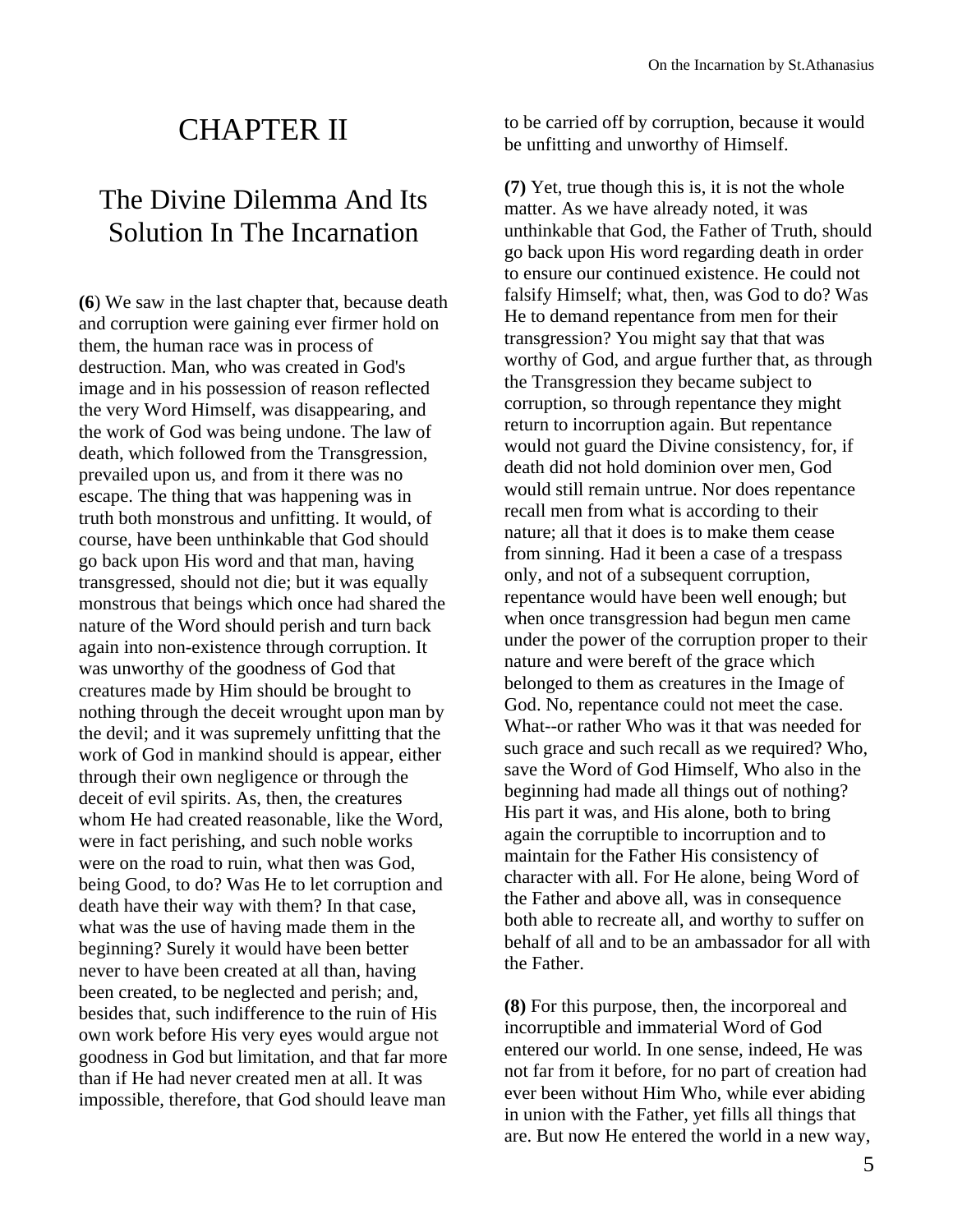stooping to our level in His love and Selfrevealing to us. He saw the reasonable race, the race of men that, like Himself, expressed the Father's Mind, wasting out of existence, and death reigning over all in corruption. He saw that corruption held us all the closer, because it was the penalty for the Transgression; He saw, too, how unthinkable it would be for the law to be repealed before it was fulfilled. He saw how unseemly it was that the very things of which He Himself was the Artificer should be disappearing. He saw how the surpassing wickedness of men was mounting up against them; He saw also their universal liability to death. All this He saw and, pitying our race, moved with compassion for our limitation, unable to endure that death should have the mastery, rather than that His creatures should perish and the work of His Father for us men come to nought, He took to Himself a body, a human body even as our own. Nor did He will merely to become embodied or merely to appear; had that been so, He could have revealed His divine majesty in some other and better way. No, He took our body, and not only so, but He took it directly from a spotless, stainless virgin, without the agency of human father--a pure body, untainted by intercourse with man. He, the Mighty One, the Artificer of all, Himself prepared this body in the virgin as a temple for Himself, and took it for His very own, as the instrument through which He was known and in which He dwelt. Thus, taking a body like our own, because all our bodies were liable to the corruption of death, He surrendered His body to death instead of all, and offered it to the Father. This He did out of sheer love for us, so that in His death all might die, and the law of death thereby be abolished because, having fulfilled in His body that for which it was appointed, it was thereafter voided of its power for men. This He did that He might turn again to incorruption men who had turned back to corruption, and make them alive through death by the appropriation of His body and by the grace of His resurrection. Thus He would make death to disappear from them as utterly as straw from fire.

**(9)** The Word perceived that corruption could not be got rid of otherwise than through death; yet He Himself, as the Word, being immortal and the Father's Son, was such as could not die. For this reason, therefore, He assumed a body capable of death, in order that it, through belonging to the Word Who is above all, might become in dying a sufficient exchange for all, and, itself remaining incorruptible through His indwelling, might thereafter put an end to corruption for all others as well, by the grace of the resurrection. It was by surrendering to death the body which He had taken, as an offering and sacrifice free from every stain, that He forthwith abolished death for His human brethren by the offering of the equivalent. For naturally, since the Word of God was above all, when He offered His own temple and bodily instrument as a substitute for the life of all, He fulfilled in death all that was required. Naturally also, through this union of the immortal Son of God with our human nature, all men were clothed with incorruption in the promise of the resurrection. For the solidarity of mankind is such that, by virtue of the Word's indwelling in a single human body, the corruption which goes with death has lost its power over all. You know how it is when some great king enters a large city and dwells in one of its houses; because of his dwelling in that single house, the whole city is honored, and enemies and robbers cease to molest it. Even so is it with the King of all; He has come into our country and dwelt in one body amidst the many, and in consequence the designs of the enemy against mankind have been foiled and the corruption of death, which formerly held them in its power, has simply ceased to be. For the human race would have perished utterly had not the Lord and Savior of all the Son of God, come among us to put an end to death.

**(10)** This great work was, indeed, supremely worthy of the goodness of God. A king who has founded a city, so far from neglecting it when through the carelessness of the inhabitants it is attacked by robbers, avenges it and saves it from destruction, having regard rather to his own honor than to the people's neglect. Much more,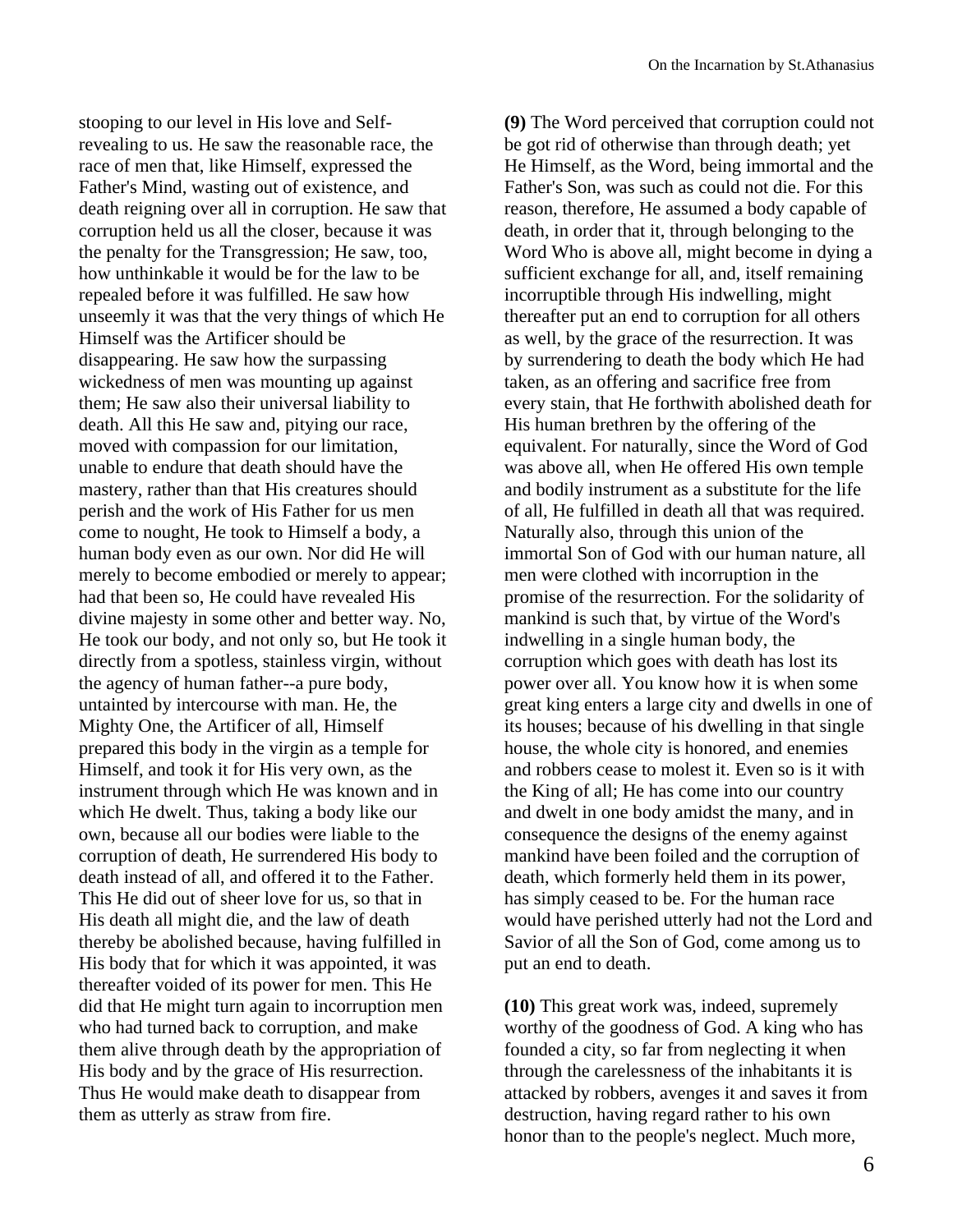then, the Word of the All-good Father was not unmindful of the human race that He had called to be; but rather, by the offering of His own body He abolished the death which they had incurred, and corrected their neglect by His own teaching. Thus by His own power He restored the whole nature of man. The Savior's own inspired disciples assure us of this. We read in one place:

" For the love of Christ constraineth us, because we thus judge that, if One died on behalf of all, then all died, and He died for all that we should no longer live unto ourselves, but unto Him who died and rose again from the dead, even our Lord Jesus Christ." 1

And again another says:

"But we behold Him Who hath been made a little lower than the angels, even Jesus, because of the suffering of death crowned with glory and honor, that by the grace of God He should taste of death on behalf of every man."

The same writer goes on to point Our why it was necessary for God the Word and none other to become Man:

"For it became Him, for Whom are all things and through Whom are all things, in bringing many sons unto glory, to make the Author of their salvation perfect through suffering.<sup>2</sup>

He means that the rescue of mankind from corruption was the proper part only of Him Who made them in the beginning. He points out also that the Word assumed a human body, expressly in order that He might offer it in sacrifice for other like bodies:

"Since then the children are sharers in flesh and blood, He also Himself assumed the same, in order that through death He might bring to nought Him that hath the power of death, that is to say, the Devil, and

might rescue those who all their lives were enslaved by the fear of death."<sup>3</sup> For by the sacrifice of His own body He did two things: He put an end to the law of death which barred our way; and He made a new beginning of life for us, by giving us the hope of resurrection. By man death has gained its power over men; by the Word made Man death has been destroyed and life raised up anew. That is what Paul says, that true servant of Christ:

"For since by man came death, by man came also the resurrection of the dead. Just as in Adam all die, even so in Christ shall all be made alive,"<sup>4</sup>

and so forth. Now, therefore, when we die we no longer do so as men condemned to death, but as those who are even now in process of rising we await the general resurrection of all, *"which in its own times He shall show,"* <sup>5</sup> even God Who wrought it and bestowed it on us.

This, then, is the first cause of the Savior's becoming Man. There are, however, other things which show how wholly fitting is His blessed presence in our midst; and these we must now go on to consider.

 $\overline{a}$  $1$  2 Cor. 5. 14 f.

 $<sup>2</sup>$  Heb. 2. 9 ff.</sup>

 $3$  Heb. 2. 14 f.

<sup>4</sup> 1 Cor. 15. 21 f.

<sup>5</sup> 1 Tim. 6. 15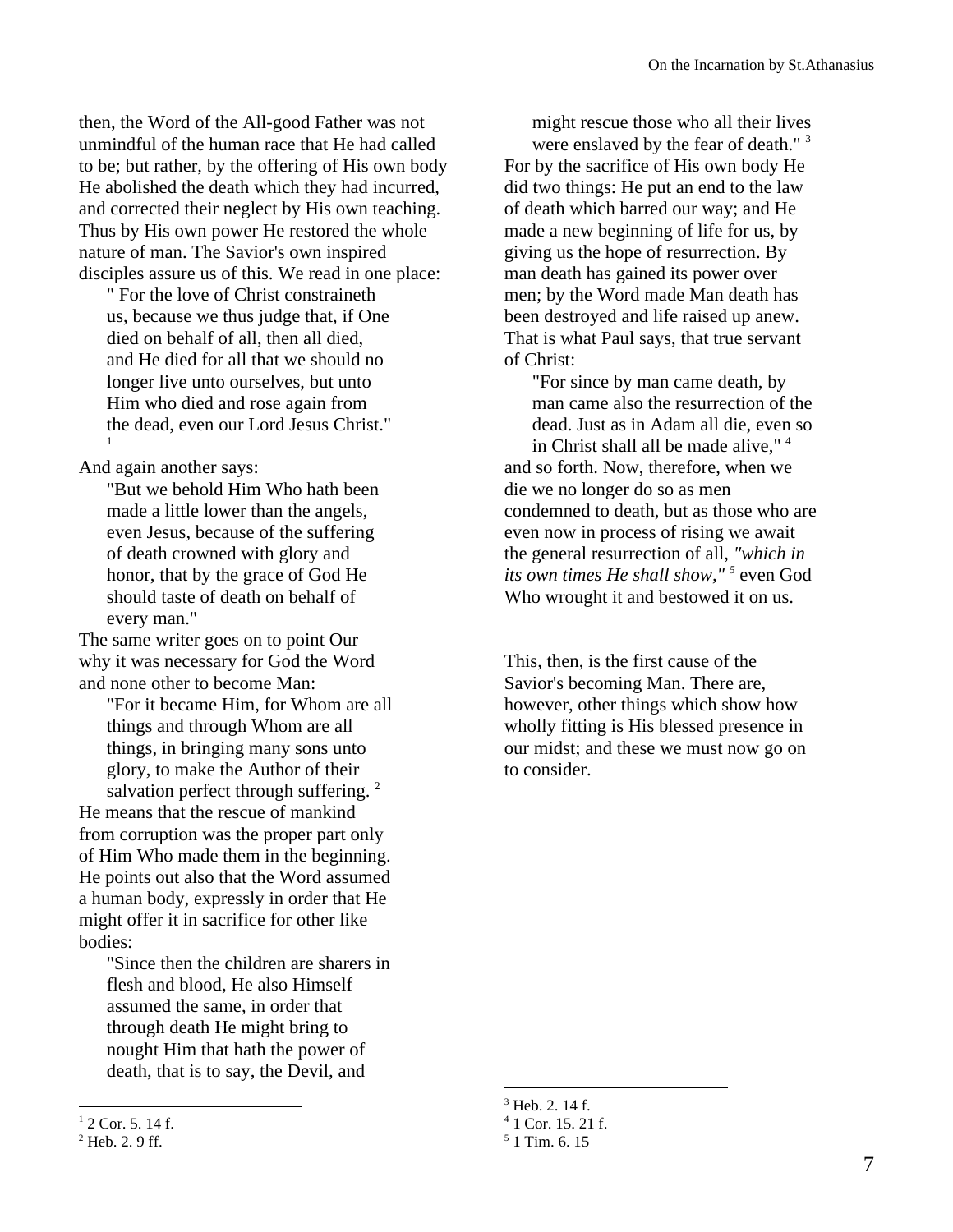## CHAPTER III

## The Divine Dilemma And Its Solution In The Incarnation-- Continued

**(11)** When God the Almighty was making mankind through His own Word, He perceived that they, owing to the limitation of their nature, could not of themselves have any knowledge of their Artificer, the Incorporeal and Uncreated. He took pity on them, therefore, and did not leave them destitute of the knowledge of Himself, lest their very existence should prove purposeless. For of what use is existence to the creature if it cannot know its Maker? How could men be reasonable beings if they had no knowledge of the Word and Reason of the Father, through Whom they had received their being? They would be no better than the beasts, had they no knowledge save of earthly things; and why should God have made them at all, if He had not intended them to know Him? But, in fact, the good God has given them a share in His own Image, that is, in our Lord Jesus Christ, and has made even themselves after the same Image and Likeness. Why? Simply in order that through this gift of Godlikeness in themselves they may be able to perceive the Image Absolute, that is the Word Himself, and through Him to apprehend the Father; which knowledge of their Maker is for men the only really happy and blessed life.

But, as we have already seen, men, foolish as they are, thought little of the grace they had received, and turned away from God. They defiled their own soul so completely that they not only lost their apprehension of God, but invented for themselves other gods of various kinds. They fashioned idols for themselves in place of the truth and reverenced things that are not, rather than God Who is, as St. Paul says,

"worshipping the creature rather than the Creator."<sup>1</sup> Moreover, and much worse, they transferred the honor which is due to God to material objects such as wood and stone, and also to man; and further even than that they went, as we said in our former book. Indeed, so impious were they that they worshipped evil spirits as gods in satisfaction of their lusts. They sacrificed brute beasts and immolated men, as the just due of these deities, thereby bringing themselves more and more under their insane control. Magic arts also were taught among them, oracles in sundry places led men astray, and the cause of everything in human life was traced to the stars as though nothing existed but that which could be seen. In a word, impiety and lawlessness were everywhere, and neither God nor His Word was known. Yet He had not hidden Himself from the sight of men nor given the knowledge of Himself in one way only; but rather He had unfolded it in many forms and by many ways.

**(12)** God knew the limitation of mankind, you see; and though the grace of being made in His Image was sufficient to give them knowledge of the Word and through Him of the Father, as a safeguard against their neglect of this grace, He provided the works of creation also as means by which the Maker might be known. Nor was this all. Man's neglect of the indwelling grace tends ever to increase; and against this further frailty also God made provision by giving them a law, and by sending prophets, men whom they knew. Thus, if they were tardy in looking up to heaven, they might still gain knowledge of their Maker from those close at hand; for men can learn directly about higher things from other men. Three ways thus lay open to them, by which they might obtain the knowledge of God. They could look up into the immensity of heaven, and by pondering the harmony of creation come to know its Ruler, the Word of the Father, Whose allruling providence makes known the Father to all. Or, if this was beyond them, they could converse with holy men, and through them learn to know

l <sup>1</sup> Rom. 1. 25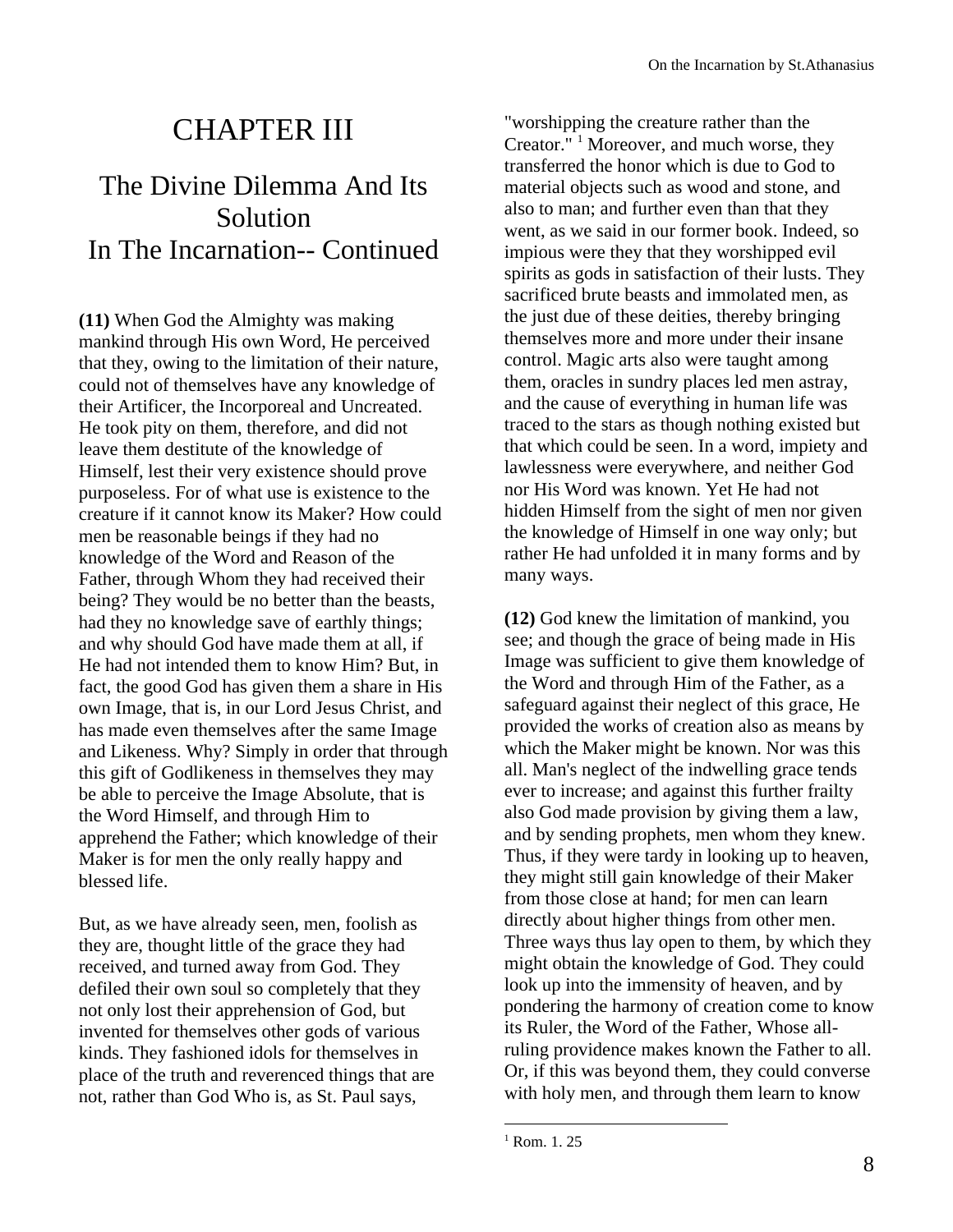God, the Artificer of all things, the Father of Christ, and to recognize the worship of idols as the negation of the truth and full of all impiety. Or else, in the third place, they could cease from lukewarmness and lead a good life merely by knowing the law. For the law was not given only for the Jews, nor was it solely for their sake that God sent the prophets, though it was to the Jews that they were sent and by the Jews that they were persecuted. The law and the prophets were a sacred school of the knowledge of God and the conduct of the spiritual life for the whole world.

So great, indeed, were the goodness and the love of God. Yet men, bowed down by the pleasures of the moment and by the frauds and illusions of the evil spirits, did not lift up their heads towards the truth. So burdened were they with their wickednesses that they seemed rather to be brute beasts than reasonable men, reflecting the very Likeness of the Word.

**(13)** What was God to do in face of this dehumanising of mankind, this universal hiding of the knowledge of Himself by the wiles of evil spirits? Was He to keep silence before so great a wrong and let men go on being thus deceived and kept in ignorance of Himself? If so, what was the use of having made them in His own Image originally? It would surely have been better for them always to have been brutes, rather than to revert to that condition when once they had shared the nature of the Word. Again, things being as they were, what was the use of their ever having had the knowledge of God? Surely it would have been better for God never to have bestowed it, than that men should subsequently be found unworthy to receive it. Similarly, what possible profit could it be to God Himself, Who made men, if when made they did not worship Him, but regarded others as their makers? This would be tantamount to His having made them for others and not for Himself. Even an earthly king, though he is only a man, does not allow lands that he has colonized to pass into other hands or to desert to other rulers, but sends letters and friends and even visits them himself to recall them to their allegiance, rather than

allow His work to be undone. How much more, then, will God be patient and painstaking with His creatures, that they be not led astray from Him to the service of those that are not, and that all the more because such error means for them sheer ruin, and because it is not right that those who had once shared His Image should be destroyed.

What, then, was God to do? What else could He possibly do, being God, but renew His Image in mankind, so that through it men might once more come to know Him? And how could this be done save by the coming of the very Image Himself, our Savior Jesus Christ? Men could not have done it, for they are only made after the Image; nor could angels have done it, for they are not the images of God. The Word of God came in His own Person, because it was He alone, the Image of the Father Who could recreate man made after the Image.

In order to effect this re-creation, however, He had first to do away with death and corruption. Therefore He assumed a human body, in order that in it death might once for all be destroyed, and that men might be renewed according to the Image. The Image of the Father only was sufficient for this need. Here is an illustration to prove it.

**(14)** You know what happens when a portrait that has been painted on a panel becomes obliterated through external stains. ,The artist does not throw away the panel, but the subject of the portrait has to come and sit for it again, and then the likeness is re-drawn on the same material. Even so was it with the All-holy Son of God. He, the Image of the Father, came and dwelt in our midst, in order that He might renew mankind made after Himself, and seek out His lost sheep, even as He says in the Gospel:

"I came to seek and to save that which was lost.<sup>2</sup>

This also explains His saying to the Jews: "**Except a man be born anew ...**"<sup>3</sup> a

<sup>&</sup>lt;sup>2</sup> Luke 19. 10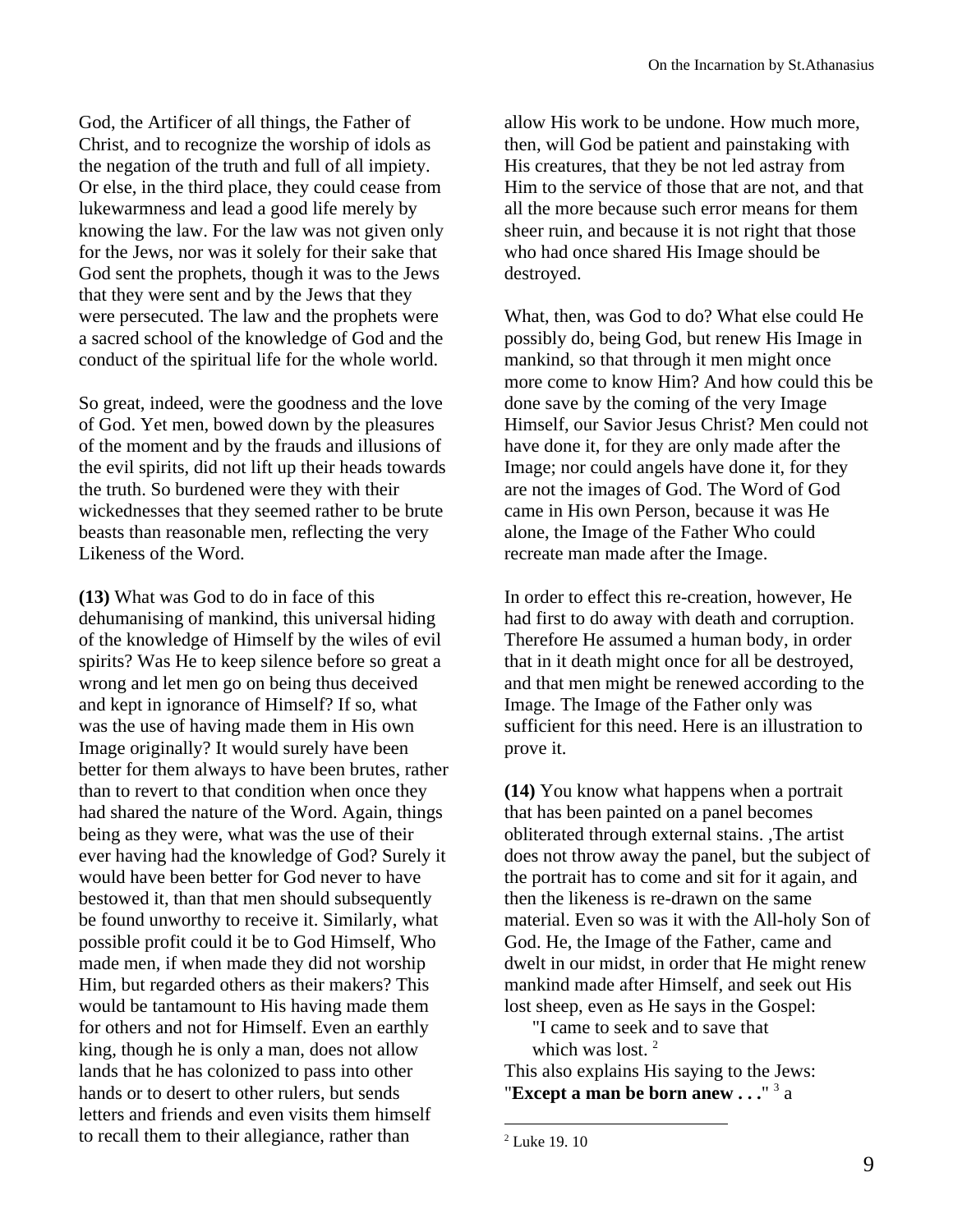He was not referring to a man's natural birth from his mother, as they thought, but to the re-birth and re-creation of the soul in the Image of God.

Nor was this the only thing which only the Word could do. When the madness of idolatry and irreligion filled the world and the knowledge of God was hidden, whose part was it to teach the world about the Father? Man's, would you say? But men cannot run everywhere over the world, nor would their words carry sufficient weight if they did, nor would they be, unaided, a match for the evil spirits. Moreover, since even the best of men were confused and blinded by evil, how could they convert the souls and minds of others? You cannot put straight in others what is warped in yourself. Perhaps you will say, then, that creation was enough to teach men about the Father. But if that had been so, such great evils would never have occurred. Creation was there all the time, but it did not prevent men from wallowing in error. Once more, then, it was the Word of God, Who sees all that is in man and moves all things in creation, Who alone could meet the needs of the situation. It was His part and His alone, Whose ordering of the universe reveals the Father, to renew the same teaching. But how was He to do it? By the same means as before, perhaps you will say, that is, through the works of creation. But this was proven insufficient. Men had neglected to consider the heavens before, and now they were looking in the opposite direction. Wherefore, in all naturalness and fitness. desiring to do good to men, as Man He dwells, taking to Himself a body like the rest; and through His actions done in that body, as it were on their own level, He teaches those who would not learn by other means to know

Himself, the Word of God, and through Him the Father.

**(15)** He deals with them as a good teacher with his pupils, coming down to their level and using simple means. St. Paul says as much:

"Because in the wisdom of God the world in its wisdom knew not God, God thought fit through the simplicity of the News proclaimed to save those who believe."<sup>4</sup>

Men had turned from the contemplation of God above, and were looking for Him in the opposite direction, down among created things and things of sense. The Savior of us all, the Word of God, in His great love took to Himself a body and moved as Man among men, meeting their senses, so to speak, half way. He became Himself an object for the senses, so that those who were seeking God in sensible things might apprehend the Father through the works which He, the Word of God, did in the body. Human and human minded as men were, therefore, to whichever side they looked in the sensible world they found themselves taught the truth. Were they awe-stricken by creation? They beheld it confessing Christ as Lord. Did their minds tend to regard men as Gods? The uniqueness of the Savior's works marked Him, alone of men, as Son of God. Were they drawn to evil spirits? They saw them driven out by the Lord and learned that the Word of God alone was God and that the evil spirits were not gods at all. Were they inclined to hero-worship and the cult of the dead? Then the fact that the Savior had risen from the dead showed them how false these other deities were, and that the Word of the Father is the one true Lord, the Lord even of death. For this reason was He both born and manifested as Man, for this He died and rose, in

<sup>4</sup> 1 Cor. 1. 21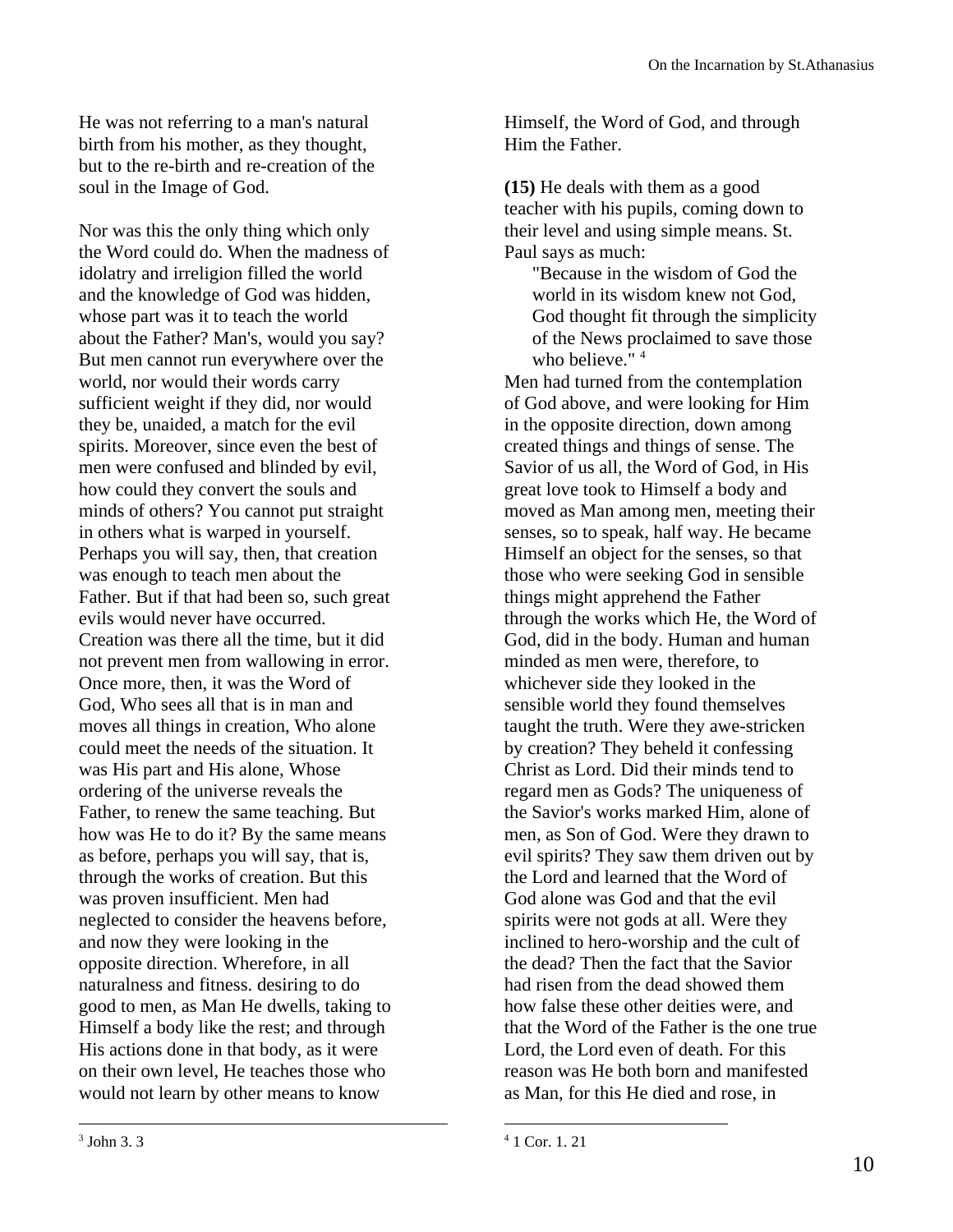order that, eclipsing by His works all other human deeds, He might recall men from all the paths of error to know the Father. As He says Himself,

"I came to seek and to save that which was lost."<sup>5</sup>

**(16)** When, then, the minds of men had fallen finally to the level of sensible things, the Word submitted to appear in a body, in order that He, as Man, might center their senses on Himself, and convince them through His human acts that He Himself is not man only but also God, the Word and Wisdom of the true God. This is what Paul wants to tell us when he says:

"That ye, being rooted and grounded in love, may be strong to apprehend with all the saints what is the length and breadth and height and depth, and to know the love of God that surpasses knowledge, so that ye may be filled unto all the fullness of God." 6

The Self-revealing of the Word is in every dimension--above, in creation; below, in the Incarnation; in the depth, in Hades; in the breadth, throughout the world. All things have been filled with the knowledge of God.

For this reason He did not offer the sacrifice on behalf of all immediately He came, for if He had surrendered His body to death and then raised it again at once He would have ceased to be an object of our senses. Instead of that, He stayed in His body and let Himself be seen in it, doing acts and giving signs which showed Him to be not only man, but also God the Word. There were thus two things which the Savior did for us by becoming Man. He banished death from us and made us anew; and, invisible and

imperceptible as in Himself He is, He became visible through His works and revealed Himself as the Word of the Father, the Ruler and King of the whole creation.

**(17)** There is a paradox in this last statement which we must now examine. The Word was not hedged in by His body, nor did His presence in the body prevent His being present elsewhere as well. When He moved His body He did not cease also to direct the universe by His Mind and might. No. The marvelous truth is, that being the Word, so far from being Himself contained by anything, He actually contained all things Himself. In creation He is present everywhere, yet is distinct in being from it; ordering, directing, giving life to all, containing all, yet is He Himself the Uncontained, existing solely in His Father. As with the whole, so also is it with the part. Existing in a human body, to which He Himself gives life, He is still Source of life to all the universe, present in every part of it, yet outside the whole; and He is revealed both through the works of His body and through His activity in the world. It is, indeed, the function of soul to behold things that are outside the body, but it cannot energize or move them. A man cannot transport things from one place to another, for instance, merely by thinking about them; nor can you or I move the sun and the stars just by sitting at home and looking at them. With the Word of God in His human nature, however, it was otherwise. His body was for Him not a limitation, but an instrument, so that He was both in it and in all things, and outside all things, resting in the Father alone. At one and the same time--this is the wonder--as Man He was living a human life, and as Word He was sustaining the life of the universe, and as Son He was in constant union with the Father. Not even His birth from a virgin,

 $\overline{a}$ 5 Luke 19. 10

 $6$  Eph. 3. 17 ff.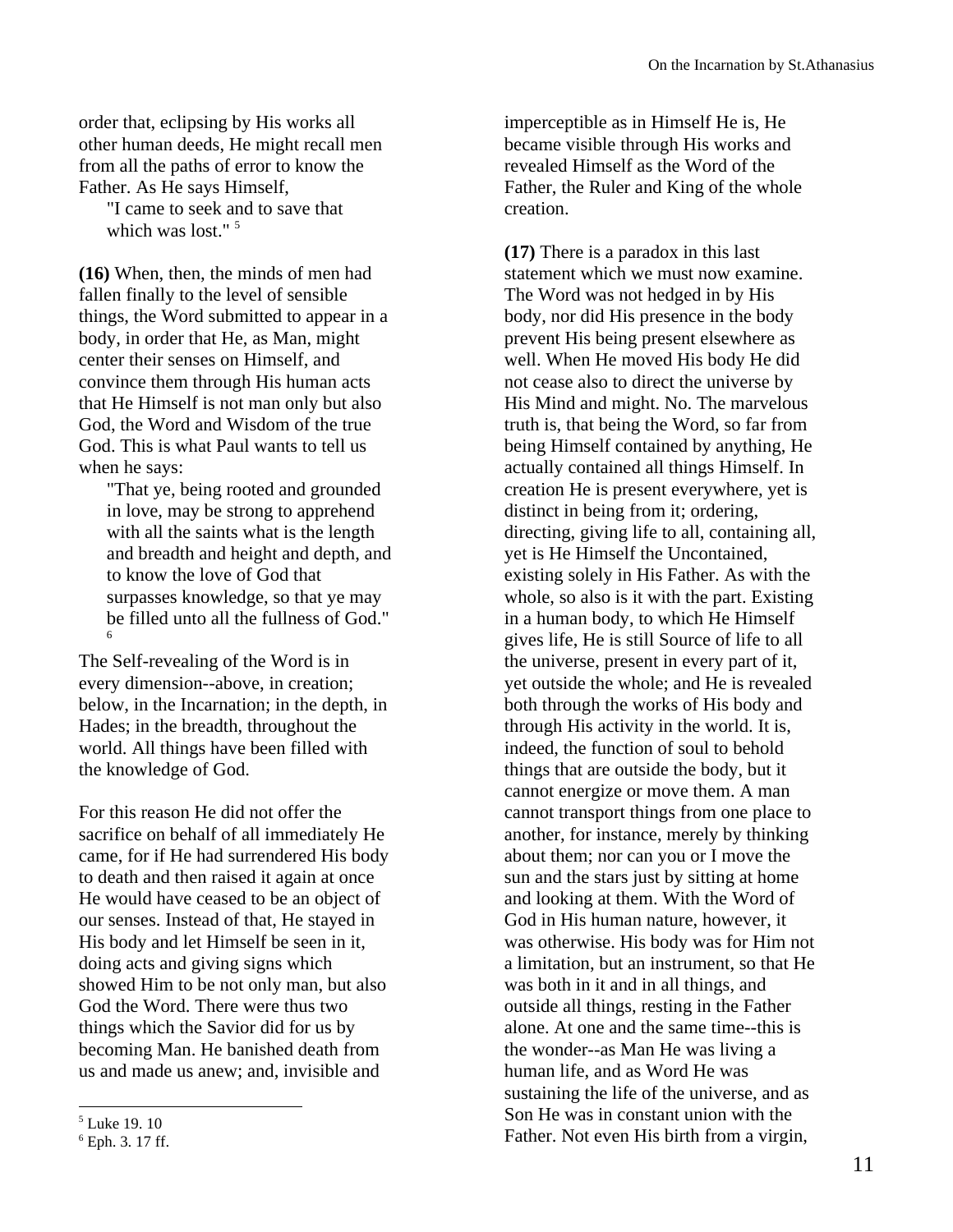therefore, changed Him in any way, nor was He defiled by being in the body. Rather, He sanctified the body by being in it. For His being in everything does not mean that He shares the nature of everything, only that He gives all things their being and sustains them in it. Just as the sun is not defiled by the contact of its rays with earthly objects, but rather enlightens and purifies them, so He Who made the sun is not defiled by being made known in a body, but rather the body is cleansed and quickened by His indwelling,

"Who did no sin, neither was guile found in His mouth." <sup>7</sup>

**(18)** You must understand, therefore, that when writers on this sacred theme speak of Him as eating and drinking and being born, they mean that the body, as a body, was born and sustained with the food proper to its nature; while God the Word, Who was united with it, was at the same time ordering the universe and revealing Himself through His bodily acts as not man only but God. Those acts are rightly said to be His acts, because the body which did them did indeed belong to Him and none other; moreover, it was right that they should be thus attributed to Him as Man, in order to show that His body was a real one and not merely an appearance. From such ordinary acts as being born and taking food, He was recognized as being actually present in the body; but by the extraordinary acts which He did through the body He proved Himself to be the Son of God. That is the meaning of His words to the unbelieving Jews:

"If I do not the works of My Father, believe Me not; but if I do, even if ye believe not Me, believe My works,

that ye may know that the Father is in Me and I in the Father."<sup>8</sup>

Invisible in Himself, He is known from the works of creation; so also, when His Godhead is veiled in human nature, His bodily acts still declare Him to be not man only, but the Power and Word of God. To speak authoritatively to evil spirits, for instance, and to drive them out, is not human but divine; and who could see-Him curing all the diseases to which mankind is prone, and still deem Him mere man and not also God? He cleansed lepers, He made the lame to walk, He opened the ears of the deaf and the eyes of the blind, there was no sickness or weakness that-He did not drive away. Even the most casual observer can see that these were acts of God. The healing of the man born blind, for instance, who but the Father and Artificer of man, the Controller of his whole being, could thus have restored the faculty denied at birth? He Who did thus must surely be Himself the Lord of birth. This is proved also at the outset of His becoming Man. He formed His own body from the virgin; and that is no small proof of His Godhead, since He Who made that was the Maker of all else. And would not anyone infer from the fact of that body being begotten of a virgin only, without human father, that He Who appeared in it was also the Maker and Lord of all beside?

Again, consider the miracle at Cana. Would not anyone who saw the substance of water transmuted into wine understand that He Who did it was the Lord and Maker of the water that He changed? It was for the same reason that He walked on the sea as on dry land--to prove to the onlookers that He had mastery over all. And the feeding of the multitude, when

 $\overline{a}$ 

<sup>8</sup> John 10. 37-38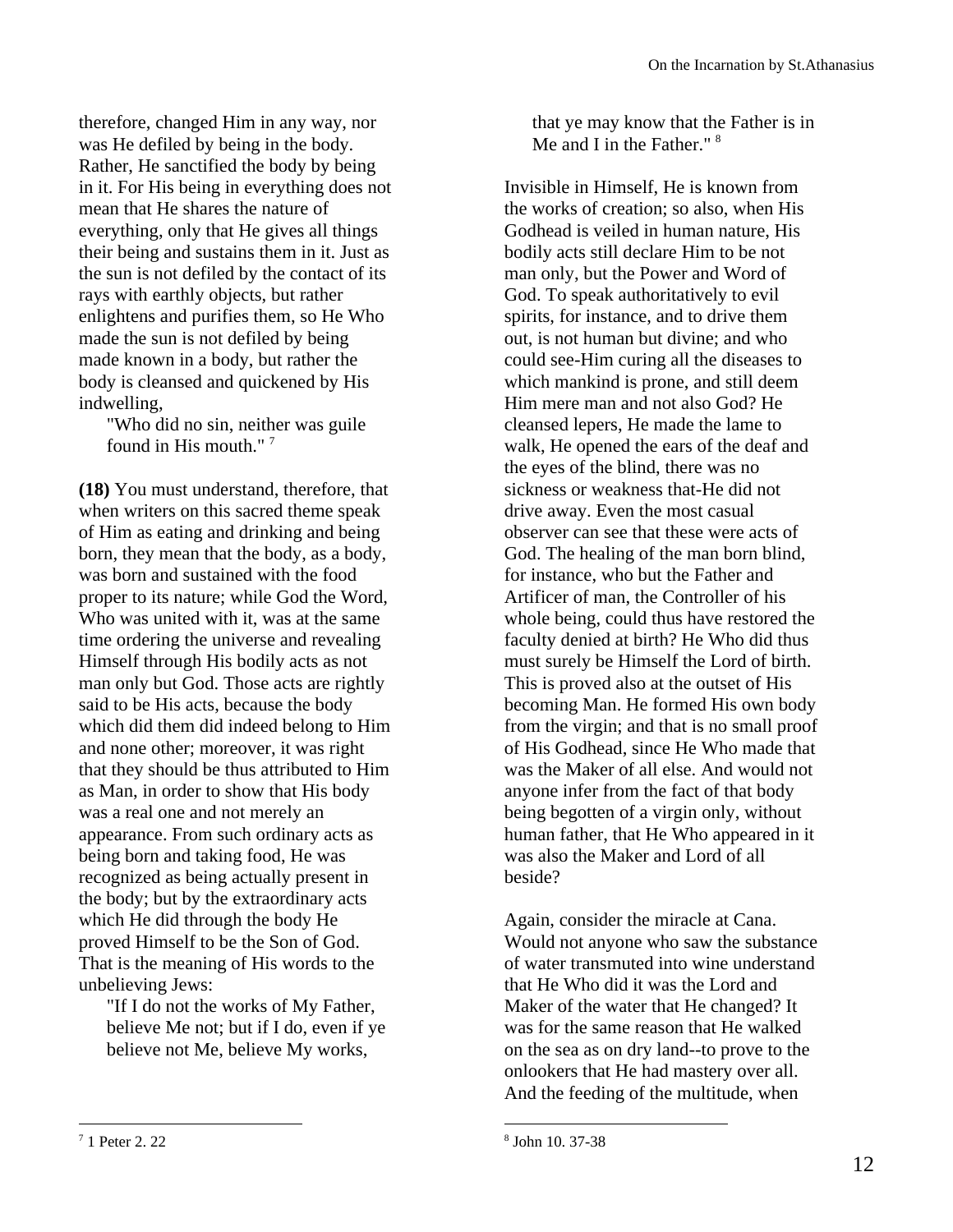He made little into much, so that from five loaves five thousand mouths were filled--did not that prove Him none other than the very Lord Whose Mind is over all?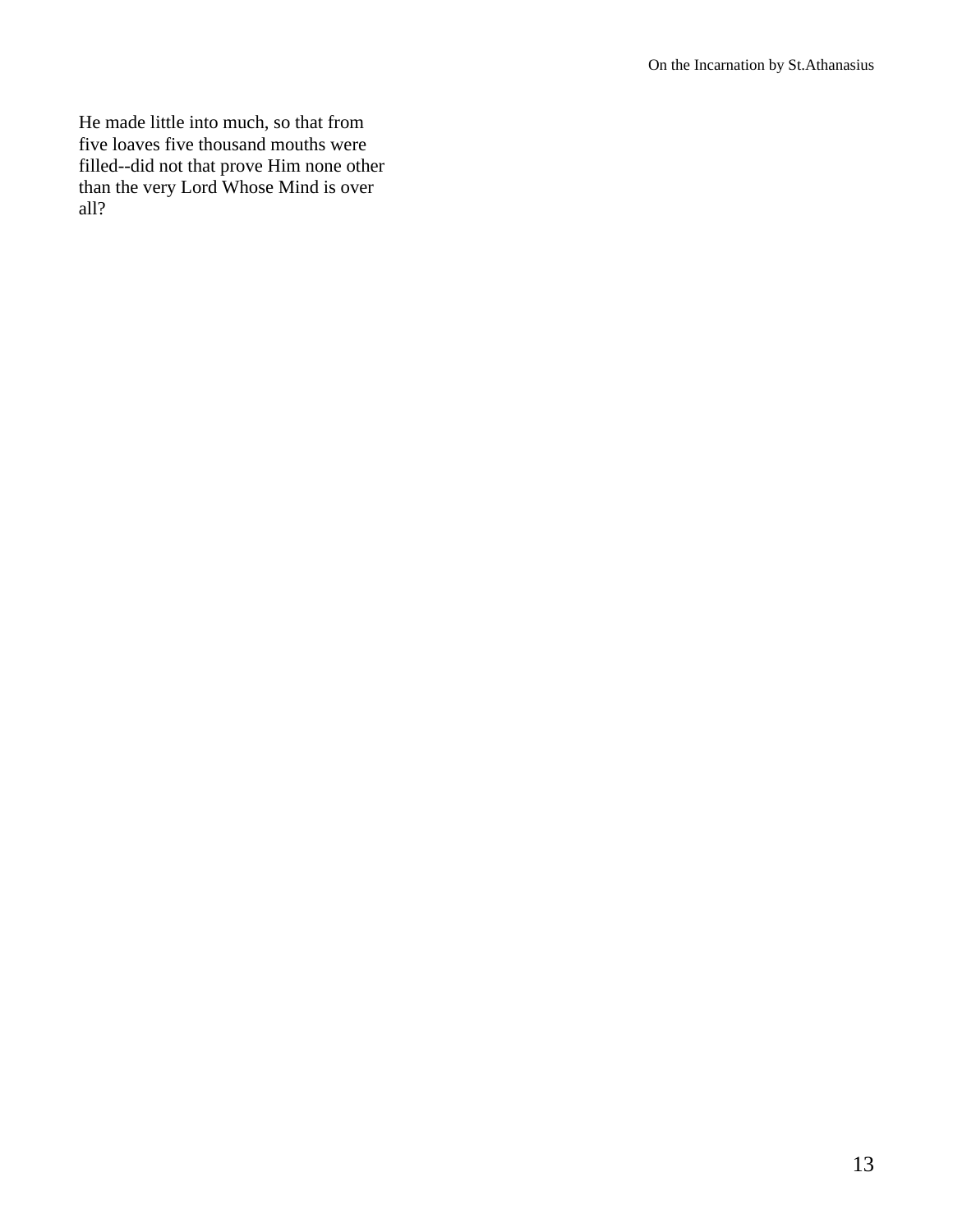## CHAPTER IV

## The Death Of Christ

**(19)** All these things the Savior thought fit to do, so that, recognizing His bodily acts as works of God, men who were blind to His presence in creation might regain knowledge of the Father. For, as I said before, who that saw His authority over evil spirits and their response to it could doubt that He was, indeed, the Son, the Wisdom and the Power of God? Even the very creation broke silence at His behest and, marvelous to relate, confessed with one voice before the cross, that monument of victory, that He Who suffered thereon in the body was not man only, but Son of God and Savior of all. The sun veiled his face, the earth quaked, the mountains were rent asunder, all men were stricken with awe. These things showed that Christ on the cross was God, and that all creation was His slave and was bearing witness by its fear to the presence of its Master.

Thus, then, God the Word revealed Himself to men through His works. We must next consider the end of His earthly life and the nature of His bodily death. This is, indeed, the very center of our faith, and everywhere you hear men speak of it; by it, too, no less than by His other acts, Christ is revealed as God and Son of God.

**(20)** We have dealt as far as circumstances and our own understanding permit with the reason for His bodily manifestation. We have seen that to change the corruptible to incorruption was proper to none other than the Savior Himself, Who in the beginning made all things out of nothing; that only the Image of the Father could re-create the likeness of the Image in men, that none save our Lord Jesus Christ could give to mortals immortality, and that only the Word Who orders all things and is alone the Father's true and sole-begotten Son could teach men about Him and abolish the worship of idols But

beyond all this, there was a debt owing which must needs be paid; for, as I said before, all men were due to die. Here, then, is the second reason why the Word dwelt among us, namely that having proved His Godhead by His works, He might offer the sacrifice on behalf of all, surrendering His own temple to death in place of all, to settle man's account with death and free him from the primal transgression. In the same act also He showed Himself mightier than death, displaying His own body incorruptible as the first-fruits of the resurrection.

You must not be surprised if we repeat ourselves in dealing with this subject. We are speaking of the good pleasure of God and of the things which He in His loving wisdom thought fit to do, and it is better to put the same thing in several ways than to run the risk of leaving something out. The body of the Word, then, being a real human body, in spite of its having been uniquely formed from a virgin, was of itself mortal and, like other bodies, liable to death. But the indwelling of the Word loosed it from this natural liability, so that corruption could not touch it. Thus it happened that two opposite marvels took place at once: the death of all was consummated in the Lord's body; yet, because the Word was in it, death and corruption were in the same act utterly abolished. Death there had to be, and death for all, so that the due of all might be paid. Wherefore, the Word, as I said, being Himself incapable of death, assumed a mortal body, that He might offer it as His own in place of all, and suffering for the sake of all through His union with it,

" might bring to nought Him that had the power of death, that is, the devil, and might deliver them who all their lifetime were enslaved by the fear of death." $<sup>1</sup>$ </sup>

**(21)** Have no fears then. Now that the common Savior of all has died on our behalf, we who believe in Christ no longer die, as men died aforetime, in fulfillment of the threat of the law. That

 $<sup>1</sup>$  Heb. 2. 14 f.</sup>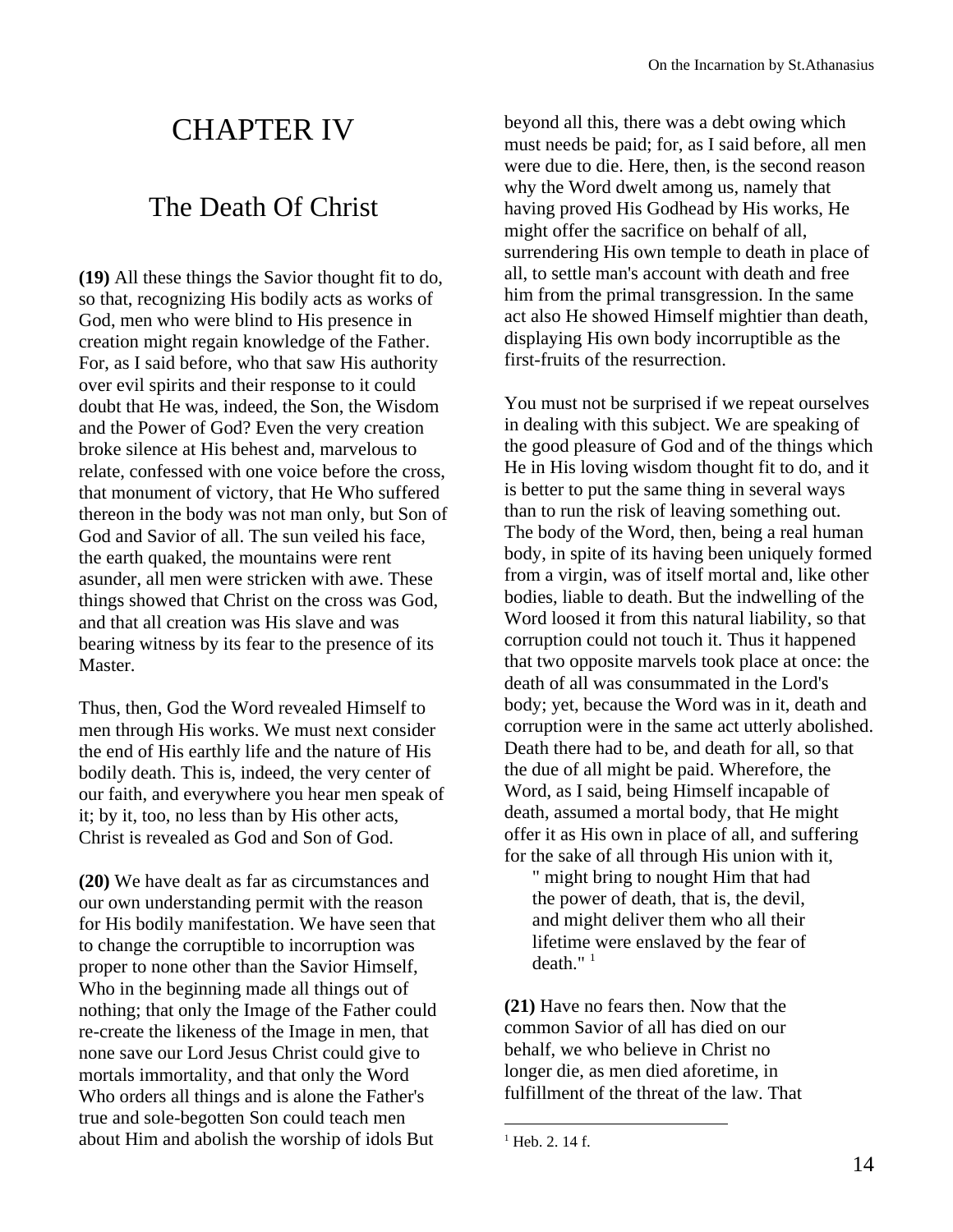condemnation has come to an end; and now that, by the grace of the resurrection, corruption has been banished and done away, we are loosed from our mortal bodies in God's good time for each, so that we may obtain thereby a better resurrection. Like seeds cast into the earth, we do not perish in our dissolution, but like them shall rise again, death having been brought to nought by the grace of the Savior. That is why blessed Paul, through whom we all have surety of the resurrection, says:

"This corruptible must put on incorruption and this mortal must put on immortality; but when this corruptible shall have put on incorruption and this mortal shall have put on immortality, then shall be brought to pass the saying that is written, 'Death is swallowed up in victory. O Death, where is thy sting?

O Grave, where is thy victory?" <sup>2</sup> "Well then," some people may say, "if the essential thing was that He should surrender His body to death in place of all, why did He not do so as Man privately, without going to the length of public crucifixion? Surely it would have been more suitable for Him to have laid aside His body with honor than to endure so shameful a death." But look at this argument closely, and see how merely human it is, whereas what the Savior did was truly divine and worthy of His Godhead for several reasons. The first is this. The death of men under ordinary circumstances is the result of their natural weakness. They are essentially impermanent, so after a time they fall ill and when worn out they die. But the Lord is not like that. He is not weak, He is the Power of God and Word of God and Very Life Itself. If He had died quietly in His bed like other men it would have looked as if He did so in accordance with

His nature, and as though He was indeed no more than other men. But because He was Himself Word and Life and Power His body was made strong, and because the death had to be accomplished, He took the occasion of perfecting His sacrifice not from Himself, but from others. How could He fall sick, Who had healed others? Or how could that body weaken and fail by means of which others are made strong? Here, again, you may say, "Why did He not prevent death, as He did sickness?" Because it was precisely in order to be able to die that He had taken a body, and to prevent the death would have been to impede the resurrection. And as to the unsuitability of sickness for His body, as arguing weakness, you may say, "**Did He then not hunger?**" Yes, He hungered, because that was the property of His body, but He did not die of hunger because He Whose body hungered was the Lord. Similarly, though He died to ransom all, He did not see corruption. His body rose in perfect soundness, for it was the body of none other than the Life Himself.

**(22)** Someone else might say, perhaps, that it would have been better for the Lord to have avoided the designs of the Jews against Him, and so to have guarded His body from death altogether. But see how unfitting this also would have been for Him. Just as it would not have been fitting for Him to give His body to death by His own hand, being Word and being Life, so also it was not consonant with Himself that He should avoid the death inflicted by others. Rather, He pursued it to the uttermost, and in pursuance of His nature neither laid aside His body of His own accord nor escaped the plotting Jews. And this action showed no limitation or weakness in the Word; for He both waited for death in order to make an end of it, and hastened to accomplish it as an offering on behalf of all.

 $\overline{a}$  $2$  1 Cor. 15. 53 ff.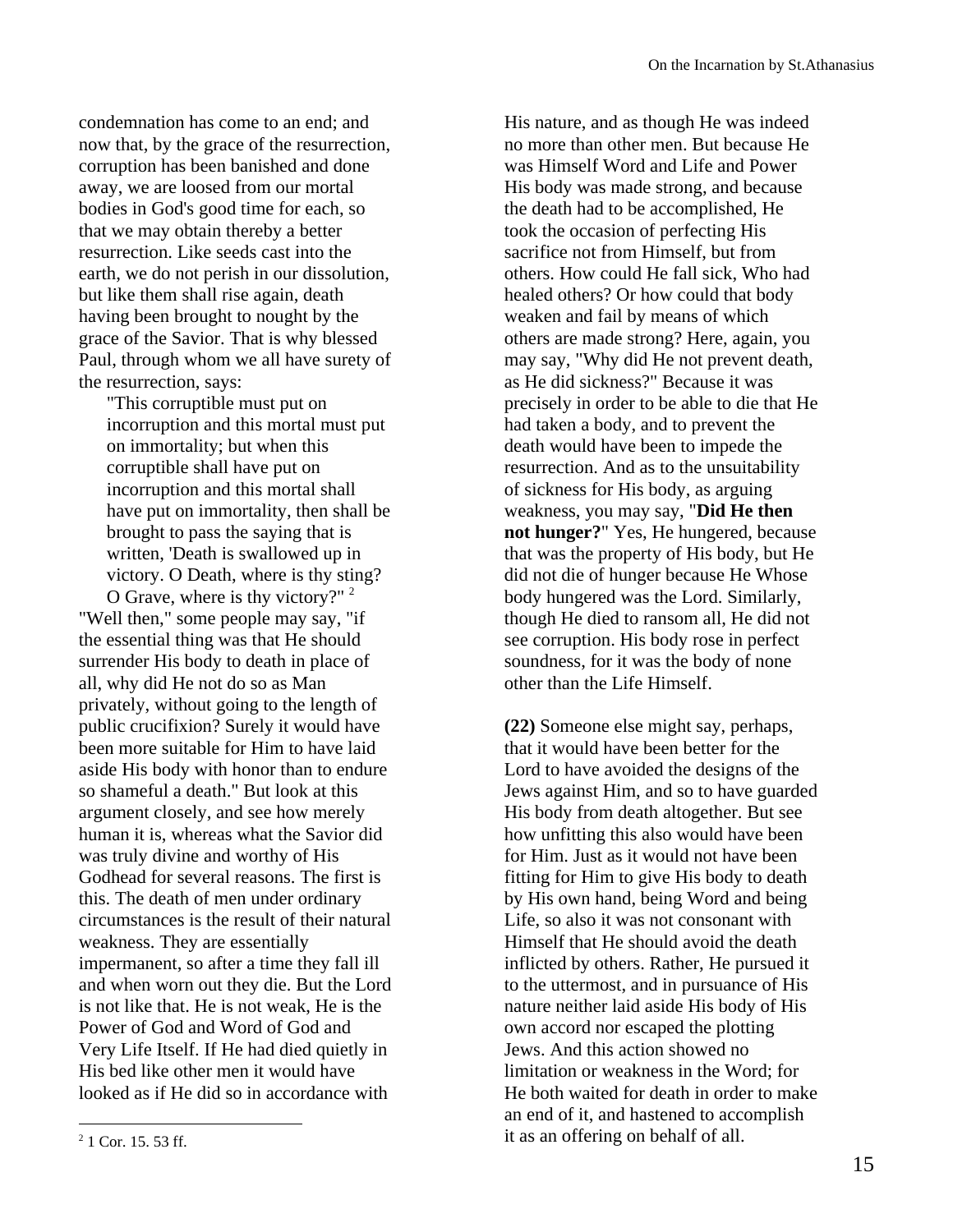Moreover, as it was the death of all mankind that the Savior came to accomplish, not His own, He did not lay aside His body by an individual act of dying, for to Him, as Life, this simply did not belong; but He accepted death at the hands of men, thereby completely to destroy it in His own body.

There are some further considerations which enable one to understand why the Lord's body had such an end. The supreme object of His coming was to bring about the resurrection of the body. This was to be the monument to His victory over death, the assurance to all that He had Himself conquered corruption and that their own bodies also would eventually be incorrupt; and it was in token of that and as a pledge of the future resurrection that He kept His body incorrupt. But there again, if His body had fallen sick and the Word had left it in that condition, how unfitting it would have been! Should He Who healed the bodies of others neglect to keep His own in health? How would His miracles of healing be believed, if this were so? Surely people would either laugh at Him as unable to dispel disease or else consider Him lacking in proper human feeling because He could do so, but did not.

**(23)** Then, again, suppose without any illness He had just concealed His body somewhere, and then suddenly reappeared and said that He had risen from the dead. He would have been regarded merely as a teller of tales, and because there was no witness of His death, nobody would believe His resurrection. Death had to precede resurrection, for there could be no resurrection without it. A secret and unwitnessed death would have left the resurrection without any proof or evidence to support it. Again, why should He die a secret death, when He proclaimed the fact of His rising openly? Why should He drive out evil spirits and heal the man blind from birth and change water into wine, all publicly, in order to convince men that He was the Word, and not also declare publicly that incorruptibility of His mortal body, so that He might Himself be believed to be the Life? And how could His disciples have had boldness in speaking of the resurrection unless they could state it as a fact that He had first died? Or how could their hearers be expected to believe their assertion, unless they themselves also had witnessed His death? For if the Pharisees at the time refused to believe and forced others to deny also, though the things had happened before their very eyes, how many excuses for unbelief would they have contrived, if it had taken place secretly? Or how could the end of death and the victory over it have been declared, had not the Lord thus challenged it before the sight of all, and by the incorruption of His body proved that henceforward it was annulled and void?

**(24)** There are some other possible objections that must be answered. Some might urge that, even granting the necessity of a public death for subsequent belief in the resurrection, it would surely have been better for Him to have arranged an honorable death for Himself, and so to have avoided the ignominy of the cross. But even this would have given ground for suspicion that His power over death was limited to the particular kind of death which He chose for Himself; and that again would furnish excuse for disbelieving the resurrection. Death came to His body, therefore, not from Himself but from enemy action, in order that the Savior might utterly abolish death in whatever form they offered it to Him. A generous wrestler, virile and strong, does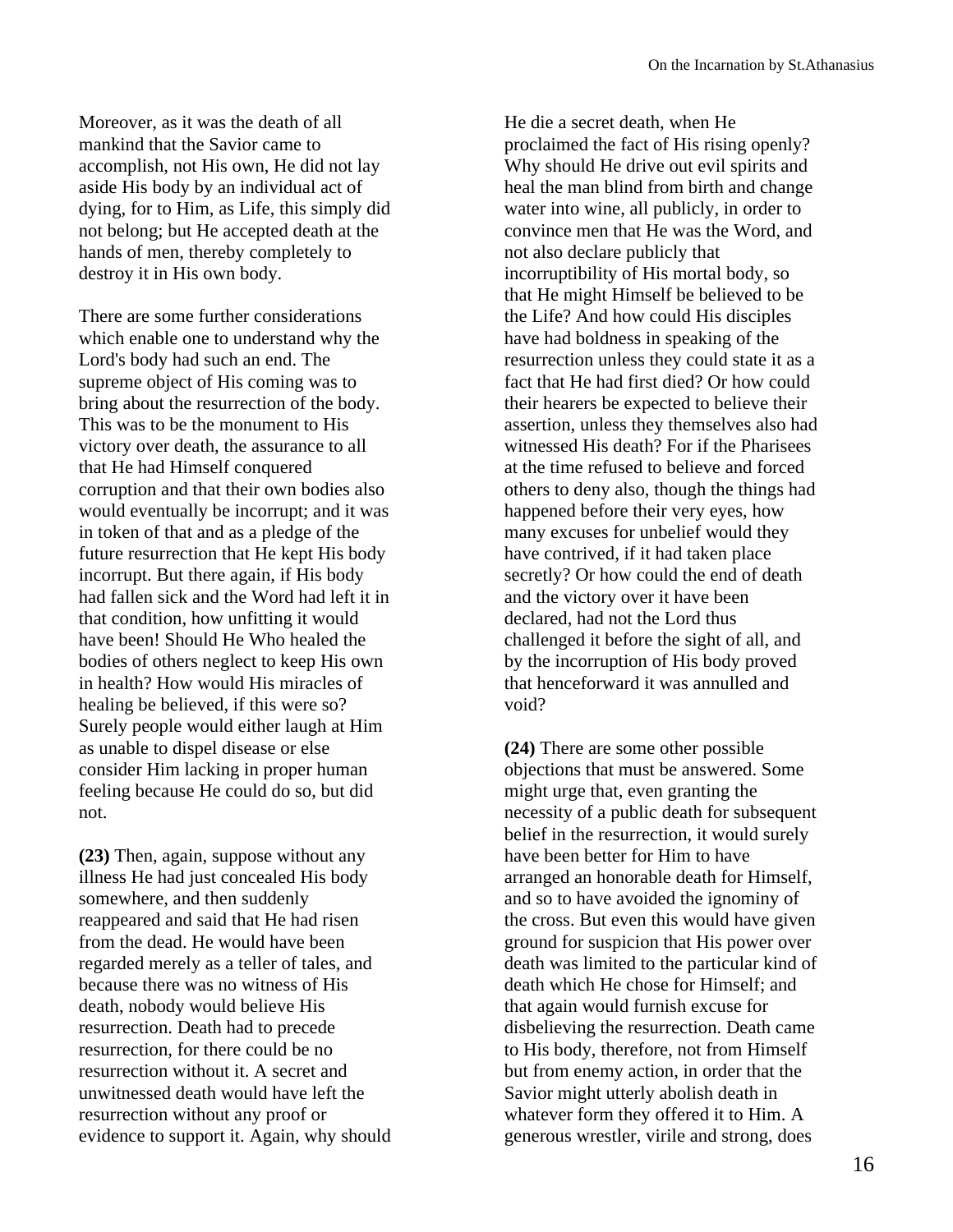not himself choose his antagonists, lest it should be thought that of some of them he is afraid. Rather, he lets the spectators choose them, and that all the more if these are hostile, so that he may overthrow whomsoever they match against him and thus vindicate his superior strength. Even so was it with Christ. He, the Life of all, our Lord and Savior, did not arrange the manner of his own death lest He should seem to be afraid of some other kind. No. He accepted and bore upon the cross a death inflicted by others, and those others His special enemies, a death which to them was supremely terrible and by no means to be faced; and He did this in order that, by destroying even this death, He might Himself be believed to be the Life, and the power of death be recognized as finally annulled. A marvelous and mighty paradox has thus occurred, for the death which they thought to inflict on Him as dishonor and disgrace has become the glorious monument to death's defeat. Therefore it is also, that He neither endured the death of John, who was beheaded, nor was He sawn asunder, like Isaiah: even in death He preserved His body whole and undivided, so that there should be no excuse hereafter for those who would divide the Church.

**(25)** So much for the objections of those outside the Church. But if any honest Christian wants to know why He suffered death on the cross and not in some other way, we answer thus: in no other way was it expedient for us, indeed the Lord offered for our sakes the one death that was supremely good. He had come to bear the curse that lay on us; and how could He "**become a curse**" <sup>3</sup> otherwise than by accepting the accursed death? And that death is the cross, for it is written "**Cursed is every one that**

<sup>3</sup> Gal. 3. 13

 $\overline{a}$ 

**hangeth on tree.**" <sup>4</sup> Again, the death of the Lord is the ransom of all, and by it "**the middle wall of partition**"<sup>5</sup> is broken down and the call of the Gentiles comes about. How could He have called us if He had not been crucified, for it is only on the cross that a man dies with arms outstretched? Here, again, we see the fitness of His death and of those outstretched arms: it was that He might draw His ancient people with the one and the Gentiles with the other, and join both together in Himself. Even so, He foretold the manner of His redeeming death,

"I, if I be lifted up, will draw all men unto Myself." <sup>6</sup>

Again, the air is the sphere of the devil, the enemy of our race who, having fallen from heaven, endeavors with the other evil spirits who shared in his disobedience both to keep souls from the truth and to hinder the progress of those who are trying to follow it. The apostle refers to this when he says,

"According to the prince of the power of the air, of the spirit that now worketh in the sons of disobedience." 7

But the Lord came to overthrow the devil and to purify the air and to make "**a way**" for us up to heaven, as the apostle says, "**through the veil, that is to say, His** flesh." <sup>8</sup> This had to be done through death, and by what other kind of death could it be done, save by a death in the air, that is, on the cross? Here, again, you see how right and natural it was that the Lord should suffer thus; for being thus "lifted up," He cleansed the air from all the evil influences of the enemy. "**I beheld Satan as lightning falling," <sup>9</sup> He** 

<sup>4</sup> Gal. 3. 13

<sup>5</sup> Eph. 2. 14

<sup>6</sup> John 7. 32

 $7$  Eph. 2. 2

<sup>8</sup> Heb. 10. 20

<sup>9</sup> Luke 10. 18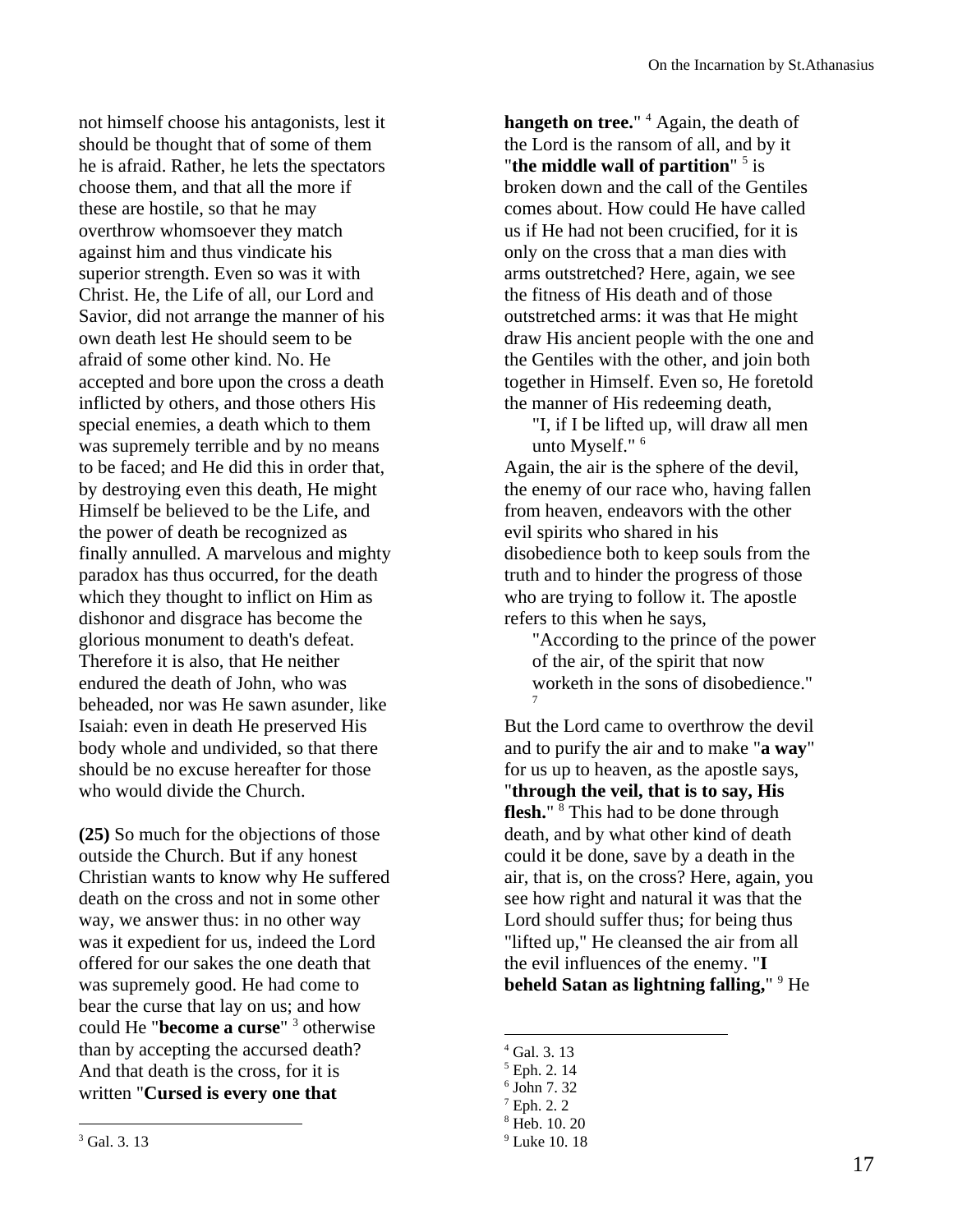#### says; **and thus He re-opened the road to heaven**, saying again,

"Lift up your gates, O ye princes, and be ye lift up, ye everlasting doors." <sup>10</sup> For it was not the Word Himself Who needed an opening of the gates, He being Lord of all, nor was any of His works closed to their Maker. No, it was we who needed it, we whom He Himself upbore in His own body--that body which He first offered to death on behalf of all, and then made through it a path to heaven.

 $\overline{a}$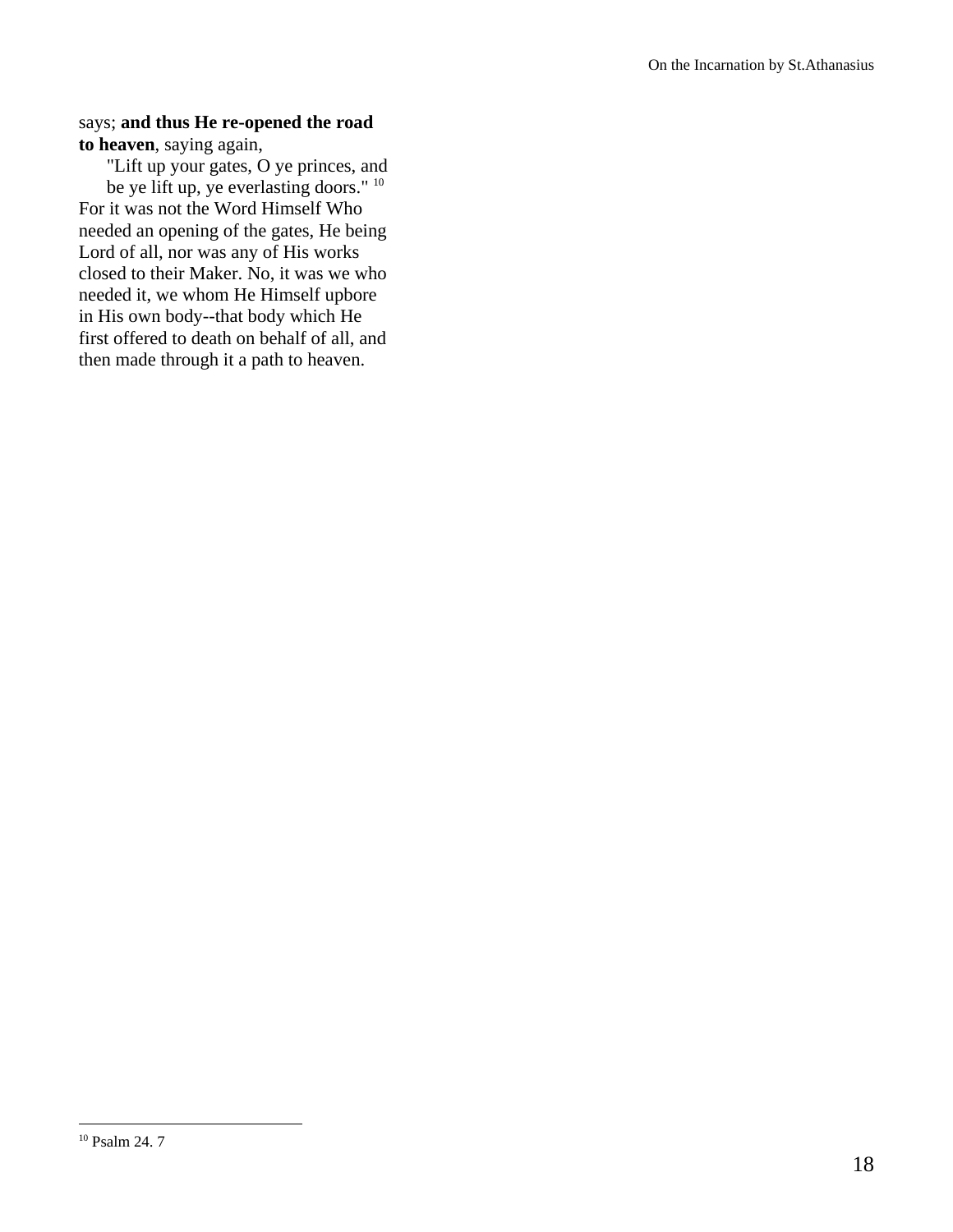## CHAPTER V THE RESURRECTION

**(26)** Fitting indeed, then, and wholly consonant was the death on the cross for us; and we can see how reasonable it was, and why it is that the salvation of the world could be accomplished in no other way. Even on the cross He did not hide Himself from sight; rather, He made all creation witness to the presence of its Maker. Then, having once let it be seen that it was truly dead, He did not allow that temple of His body to linger long, but forthwith on the third day raised it up, impassable and incorruptible, the pledge and token of His victory.

It was, of course, within His power thus to have raised His body and displayed it as alive directly after death. But the all-wise Savior did not do this, lest some should deny that it had really or completely died. Besides this, had the interval between His death and resurrection been but two days, the glory of His incorruption might not have appeared. He waited one whole day to show that His body was really dead, and then on the third day showed it incorruptible to all. The interval was no longer, lest people should have forgotten about it and grown doubtful whether it were in truth the same body. No, while the affair was still ringing in their ears and their eyes were still straining and their minds in turmoil, and while those who had put Him to death were still on the spot and themselves witnessing to the fact of it, the Son of God after three days showed His once dead body immortal and incorruptible; and it was evident to all that it was from no natural weakness that the body which the Word indwelt had died, but in order that in it by the Savior's power death might be done away.

**(27)** A very strong proof of this destruction of death and its conquest by the cross is supplied by a present fact, namely this. All the disciples of Christ despise death; they take the offensive against it and, instead of fearing it, by the sign of the cross and by faith in Christ trample on it as on something dead. Before the divine sojourn of the Savior, even the holiest of men were afraid of death, and mourned the dead as those who perish. But now that the Savior has raised His body, death is no longer terrible, but all those who believe in Christ tread it underfoot as nothing, and prefer to die rather than to deny their faith in Christ, knowing full well that when they die they do not perish, but live indeed, and become incorruptible through the resurrection. But that devil who of old wickedly exulted in death, now that the pains of death are loosed, he alone it is who remains truly dead. There is proof of this too; for men who, before they believe in Christ, think death horrible and are afraid of it, once they are converted despise it so completely that they go eagerly to meet it, and themselves become witnesses of the Savior's resurrection from it. Even children hasten thus to die, and not men only, but women train themselves by bodily discipline to meet it. So weak has death become that even women, who used to be taken in by it, mock at it now as a dead thing robbed of all its strength. Death has become like a tyrant who has been completely conquered by the legitimate monarch; bound hand and foot the passers-by sneer at him, hitting him and abusing him, no longer afraid of his cruelty and rage, because of the king who has conquered him. So has death been conquered and branded for what it is by the Savior on the cross. It is bound hand and foot, all who are in Christ trample it as they pass and as witnesses to Him deride it, scoffing and saying, "**O Death, where is thy victory? O Grave,** where is thy sting ?"<sup>1</sup>

**(28)** Is this a slender proof of the impotence of death, do you think? Or is it a slight indication of the Savior's victory over it, when boys and young girls who are in Christ look beyond this present life and train themselves to die? Every one is by nature afraid of death and of bodily dissolution; the marvel of marvels is that he who is enfolded in the faith of the cross despises this natural fear and for the sake of the cross is no

 $1$  Cor. 15.55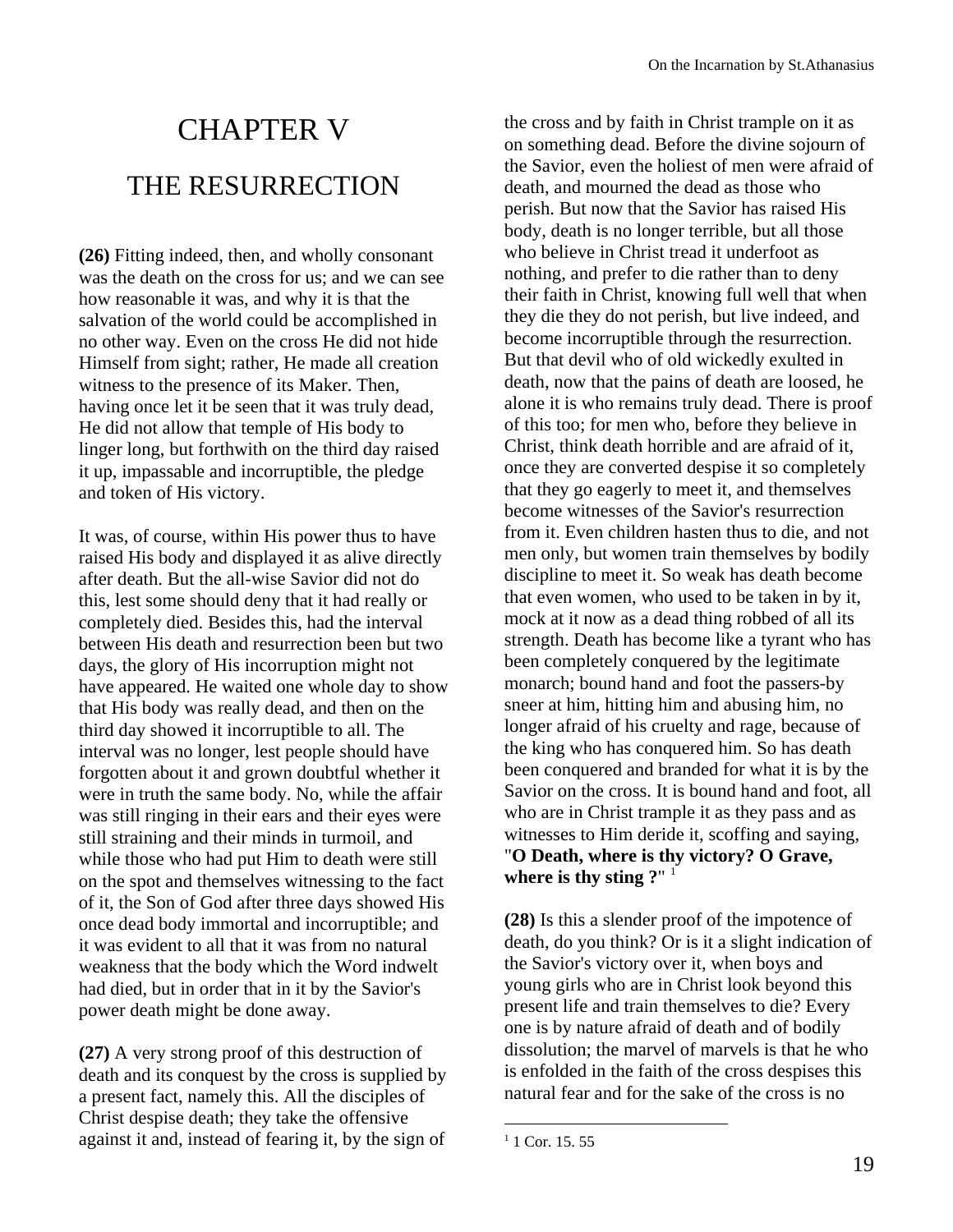longer cowardly in face of it. The natural property of fire is to burn. Suppose, then, that there was a substance such as the Indian asbestos is said to be, which had no fear of being burnt, but rather displayed the impotence of the fire by proving itself unburnable. If anyone doubted the truth of this, all he need do would be to wrap himself up in the substance in question and then touch the fire. Or, again, to revert to our former figure, if anyone wanted to see the tyrant bound and helpless, who used to be such a terror to others, he could do so simply by going into the country of the tyrant's conqueror. Even so, if anyone still doubts the conquest of death, after so many proofs and so many martyrdoms in Christ and such daily scorn of death by His truest servants, he certainly does well to marvel at so great a thing, but he must not be obstinate in unbelief and disregard of plain facts. No, he must be like the man who wants to prove the property of the asbestos, and like him who enters the conqueror's dominions to see the tyrant bound. He must embrace the faith of Christ, this disbeliever in the conquest of death, and come to His teaching. Then he will see how impotent death is and how completely conquered. Indeed, there have been many former unbelievers and deriders who, after they became believers, so scorned death as even themselves to become martyrs for Christ's sake.

**(29)** If, then, it is by the sign of the cross and by faith in Christ that death is trampled underfoot, it is clear that it is Christ Himself and none other Who is the Archvictor over death and has robbed it of its power. Death used to be strong and terrible, but now, since the sojourn of the Savior and the death and resurrection of His body, it is despised; and obviously it is by the very Christ Who mounted on the cross that it has been destroyed and vanquished finally. When the sun rises after the night and the whole world is lit up by it, nobody doubts that it is the sun which has thus shed its light everywhere and driven away the dark. Equally clear is it, since this utter scorning and trampling down of death has ensued upon the Savior's manifestation in the body and His death on the cross, that it is He

Himself Who brought death to nought and daily raises monuments to His victory in His own disciples. How can you think otherwise, when you see men naturally weak hastening to death, unafraid at the prospect of corruption, fearless of the descent into Hades, even indeed with eager soul provoking it, not shrinking from tortures, but preferring thus to rush on death for Christ's sake, rather than to remain in this present life? If you see with your own eyes men and women and children, even, thus welcoming death for the sake of Christ's religion, how can you be so utterly silly and incredulous and maimed in your mind as not to realize that Christ, to Whom these all bear witness, Himself gives the victory to each, making death completely powerless for those who hold His faith and bear the sign of the cross? No one in his senses doubts that a snake is dead when he sees it trampled underfoot, especially when he knows how savage it used to be; nor, if he sees boys making fun of a lion, does he doubt that the brute is either dead or completely bereft of strength. These things can be seen with our own eyes, and it is the same with the conquest of death. Doubt no longer, then, when you see death mocked and scorned by those who believe in Christ, that by Christ death was destroyed, and the corruption that goes with it resolved and brought to end.

**(30)** What we have said is, indeed, no small proof of the destruction of death and of the fact that the cross of the Lord is the monument to His victory. But the resurrection of the body to immortality, which results henceforward from the work of Christ, the common Savior and true Life of all, is more effectively proved by facts than by words to those whose mental vision is sound. For, if, as we have shown, death was destroyed and everybody tramples on it because of Christ, how much more did He Himself first trample and destroy it in His own body! Death having been slain by Him, then, what other issue could there be than the resurrection of His body and its open demonstration as the monument of His victory? How could the destruction of death have been manifested at all, had not the Lord's body been raised? But if anyone finds even this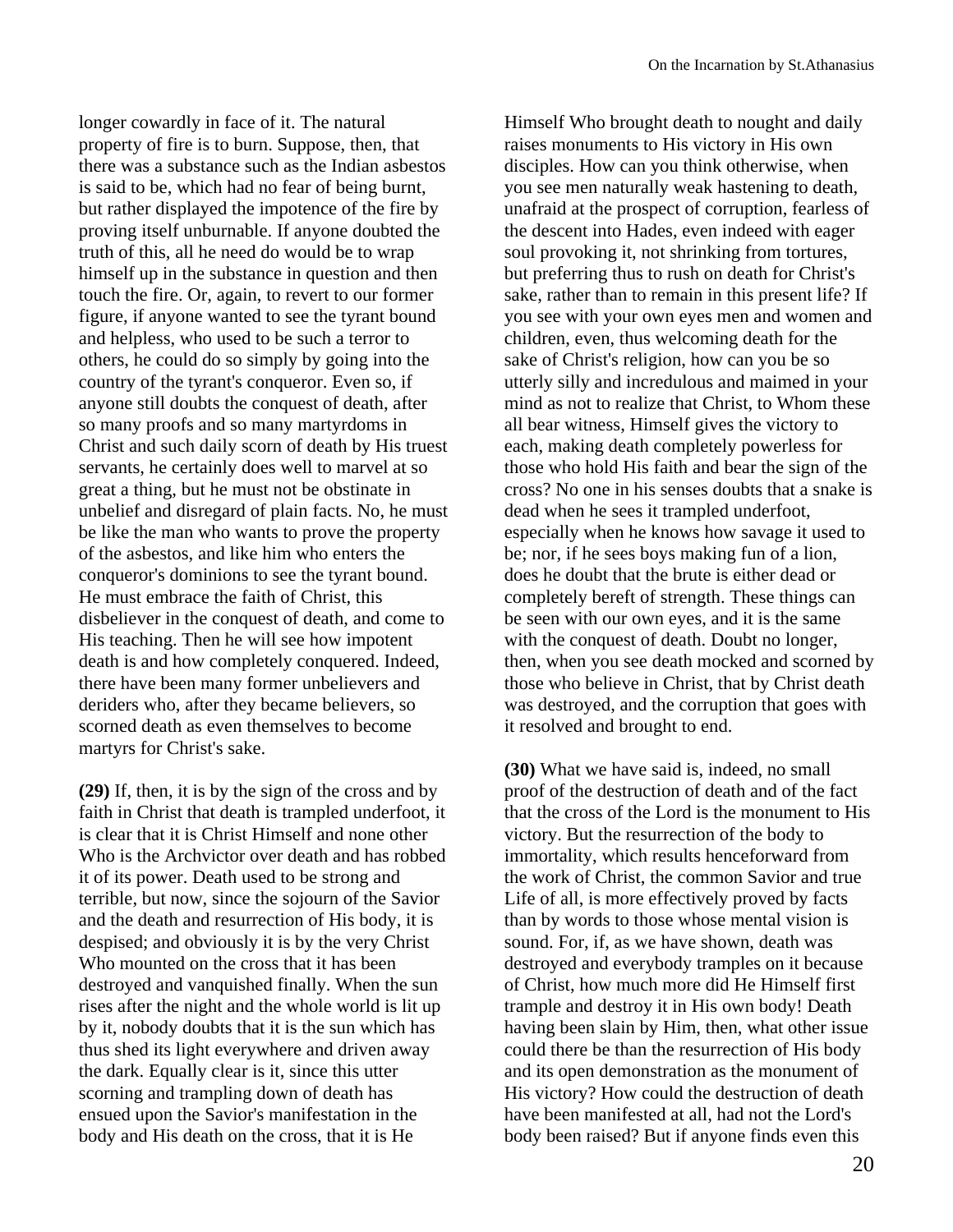insufficient, let him find proof of what has been said in present facts. Dead men cannot take effective action; their power of influence on others lasts only till the grave. Deeds and actions that energize others belong only to the living. Well, then, look at the facts in this case. The Savior is working mightily among men, every day He is invisibly persuading numbers of people all over the world, both within and beyond the Greek-speaking world, to accept His faith and be obedient to His teaching. Can anyone, in face of this, still doubt that He has risen and lives, or rather that He is Himself the Life? Does a dead man prick the consciences of men, so that they throw all the traditions of their fathers to the winds and bow down before the teaching of Christ? If He is no longer active in the world, as He must needs be if He is dead, how is it that He makes the living to cease from their activities, the adulterer from his adultery, the murderer from murdering, the unjust from avarice, while the profane and godless man becomes religious? If He did not rise, but is still dead, how is it that He routs and persecutes and overthrows the false gods, whom unbelievers think to be alive, and the evil spirits whom they worship? For where Christ is named, idolatry is destroyed and the fraud of evil spirits is exposed; indeed, no such spirit can endure that Name, but takes to flight on sound of it. This is the work of One Who lives, not of one dead; and, more than that, it is the work of God. It would be absurd to say that the evil spirits whom He drives out and the idols which He destroys are alive, but that He Who drives out and destroys, and Whom they themselves acknowledge to be Son of God, is dead.

**(31)** In a word, then, those who disbelieve in the resurrection have no support in facts, if their gods and evil spirits do not drive away the supposedly dead Christ. Rather, it is He Who convicts them of being dead. We are agreed that a dead person can do nothing: yet the Savior works mightily every day, drawing men to religion, persuading them to virtue, teaching them about immortality, quickening their thirst for heavenly things, revealing the knowledge of

the Father, inspiring strength in face of death, manifesting Himself to each, and displacing the irreligion of idols; while the gods and evil spirits of the unbelievers can do none of these things, but rather become dead at Christ's presence, all their ostentation barren and void. By the sign of the cross, on the contrary, all magic is stayed, all sorcery confounded, all the idols are abandoned and deserted, and all senseless pleasure ceases, as the eye of faith looks up from earth to heaven. Whom, then, are we to call dead? Shall we call Christ dead, Who effects all this? But the dead have not the faculty to effect anything. Or shall we call death dead, which effects nothing whatever, but lies as lifeless and ineffective as are the evil spirits and the idols? The Son of God, "living and effective," <sup>2</sup> is active every day and effects the salvation of all; but death is daily proved to be stripped of all its strength, and it is the idols and the evil spirits who are dead, not He. No room for doubt remains, therefore, concerning the resurrection of His body.

Indeed, it would seem that he who disbelieves this bodily rising of the Lord is ignorant of the power of the Word and Wisdom of God. If He took a body to Himself at all, and made it His own in pursuance of His purpose, as we have shown that He did, what was the Lord to do with it, and what was ultimately to become of that body upon which the Word had descended? Mortal and offered to death on behalf of all as it was, it could not but die; indeed, it was for that very purpose that the Savior had prepared it for Himself. But on the other hand it could not remain dead, because it had become the very temple of Life. It therefore died, as mortal, but lived again because of the Life within it; and its resurrection is made known through its works.

**(32)** It is, indeed, in accordance with the nature of the invisible God that He should be thus known through His works; and those who doubt the Lord's resurrection because they do not now behold Him with their eyes, might as well deny the very laws of nature. They have ground for

 $2$  Heb.4. 12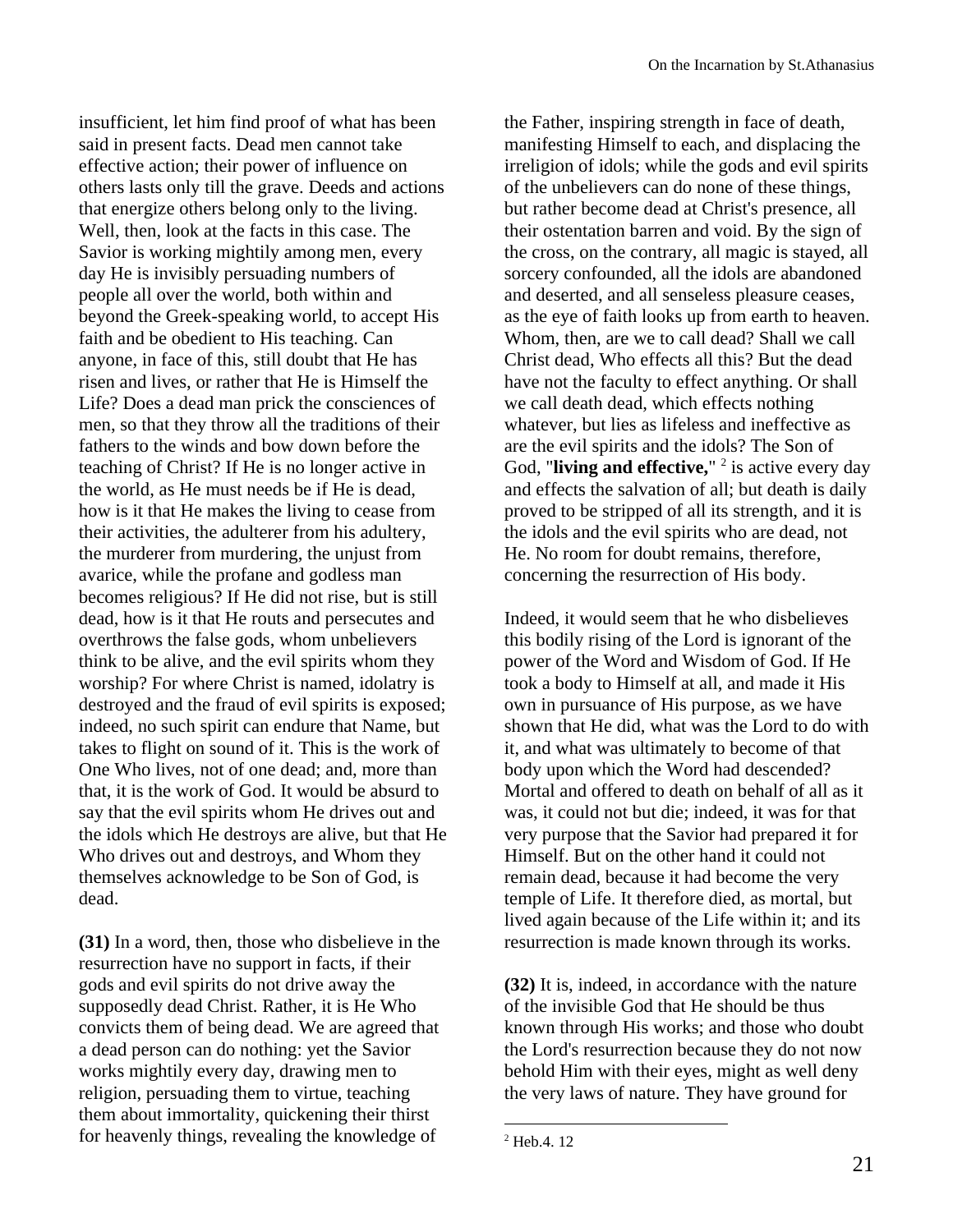disbelief when works are lacking; but when the works cry out and prove the fact so clearly, why do they deliberately deny the risen life so manifestly shown? Even if their mental faculties are defective, surely their eyes can give them irrefragable proof of the power and Godhead of Christ. A blind man cannot see the sun, but he knows that it is above the earth from the warmth which it affords; similarly, let those who are still in the blindness of unbelief recognize the Godhead of Christ and the resurrection which He has brought about through His manifested power in others. Obviously He would not be expelling evil spirits and despoiling idols, if He were dead, for the evil spirits would not obey one who was dead. If, on the other hand, the very naming of Him drives them forth, He clearly is not dead; and the more so that the spirits, who perceive things unseen by men, would know if He were so and would refuse to obey Him. But, as a matter of fact, what profane persons doubt, the evil spirits know--namely that He is God; and for that reason they flee from Him and fall at His feet, crying out even as they cried when He was in the body, "**We know Thee Who Thou art, the Holy One of God**," and, "**Ah, what have I in common with Thee, Thou Son of God? I implore Thee, torment me not.**" <sup>3</sup>

Both from the confession of the evil spirits and from the daily witness of His works, it is manifest, then, and let none presume to doubt it, that the Savior has raised His own body, and that He is very Son of God, having His being from God as from a Father, Whose Word and Wisdom and Whose Power He is. He it is Who in these latter days assumed a body for the salvation of us all, and taught the world concerning the Father. He it is Who has destroyed death and freely graced us all with incorruption through the promise of the resurrection, having raised His own body as its first- fruits, and displayed it by the sign of the cross as the monument to His victory over death and its corruption.

 $\overline{a}$ 

<sup>3</sup> Cf. Luke 4. 34 and Mark 5. 7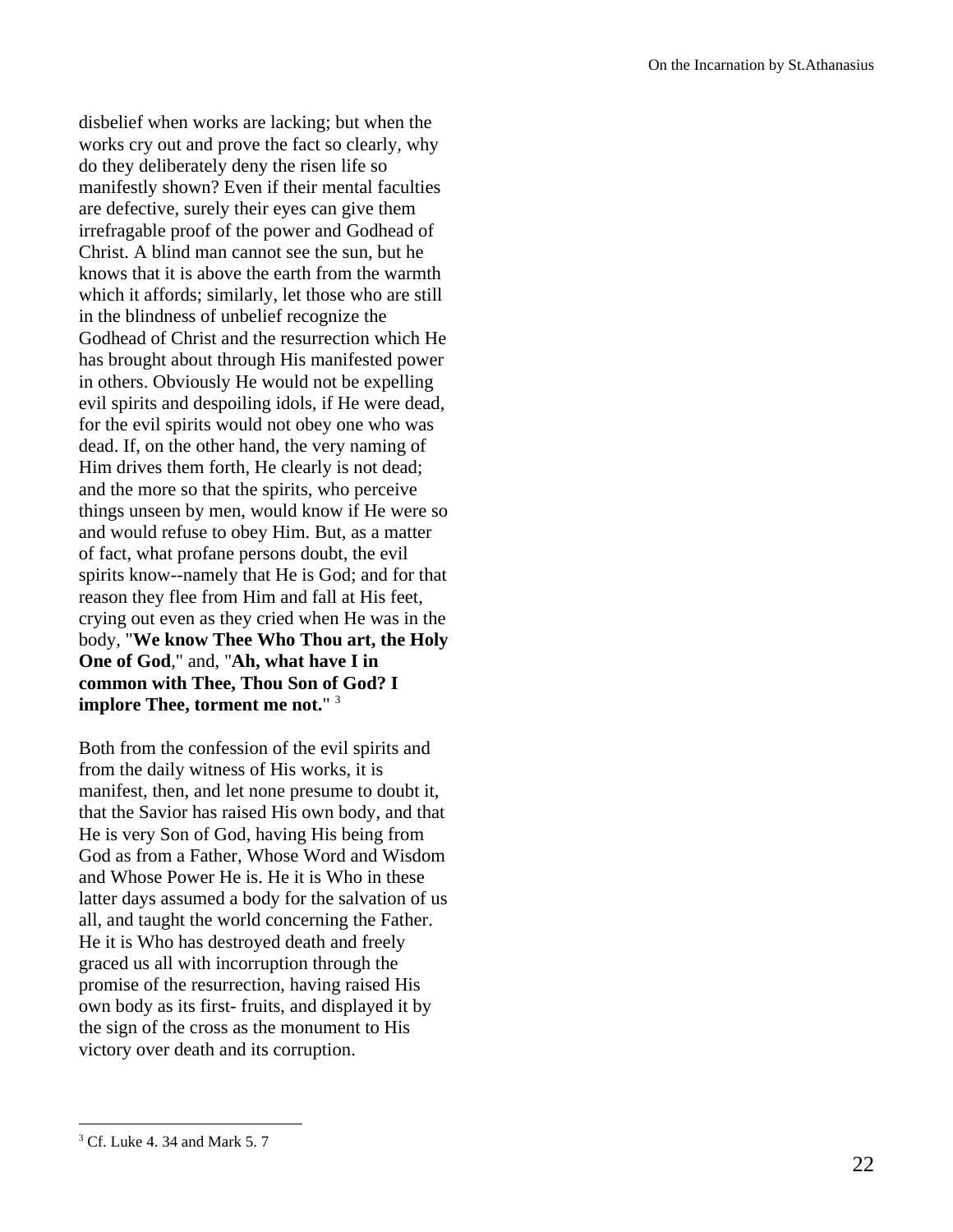## CHAPTER VI

#### Refutation Of The Jews

 **(33)** We have dealt thus far with the Incarnation of our Savior, and have found clear proof of the resurrection of His Body and His victory over death. Let us now go further and investigate the unbelief and the ridicule with which Jews and Gentiles respectively regard these same facts. It seems that in both cases the points at issue are the same, namely the unfittingness or incongruity (as it seems to them) alike of the cross and of the Word's becoming man at all. But we have no hesitation in taking up the argument against these objectors, for the proofs on our side are extremely clear.

First, then, we will consider the Jews. Their unbelief has its refutation in the Scriptures which even themselves read; for from cover to cover the inspired Book clearly teaches these things both in its entirety and in its actual words. Prophets foretold the marvel of the Virgin and of the Birth from her, saying,

"Behold, a virgin shall conceive and bear a son, and they shall call his name 'Emmanuel,' which means 'God is with us. $1$ <sup>" 1</sup>

And Moses, that truly great one in whose word the Jews trust so implicitly, he also recognized the importance and truth of the matter. He puts it thus:

"There shall arise a star from Jacob and a man from Israel, and he shall break in pieces the rulers of Moab. <sup>2</sup>

And, again,

"How lovely are thy dwellings, O Jacob, thy tents, O Israel! Like woodland valleys they give shade, and like parks by rivers, like tents which the Lord has pitched, like cedar-trees by streams. There shall come forth a Man from among his seed, and he shall rule over many peoples." <sup>3</sup>

And, again, Isaiah says,

"Before the Babe shall be old enough to call father or mother, he shall take the power of Damascus and the spoils of Samaria from under the eyes of the king of Assyria."<sup>4</sup>

These words, then, foretell that a Man shall appear. And Scripture proclaims further that He that is to come is Lord of all. These are the words,

"Behold, the Lord sitteth on an airy cloud and shall come into Egypt, and the man-made images of Egypt shall be shaken." <sup>5</sup>

And it is from Egypt also that the Father calls him back, saying,

"Out of Egypt have I called My Son." 6

**(34)** Moreover, the Scriptures are not silent even about His death. On the contrary, they refer to it with the utmost clearness. They have not feared to speak also of the cause of it. He endures it, they say, not for His own sake, but for the sake of bringing immortality and salvation to all, and they record also the plotting of the Jews against Him and all the indignities which He suffered at their hands. Certainly nobody who reads the Scriptures can plead ignorance of the facts as an excuse for error! There is this passage, for instance:

"A man that is afflicted and knows how to bear weakness, for His face is turned away. He was dishonored and not considered, He bears our sins and suffers for our sakes. And we for our part thought Him distressed and afflicted and ill-used; but it was for

 1 Isaiah 7. 14

 $<sup>2</sup>$  Numbers 24. 17</sup>

<sup>3</sup> Numbers 24. 5-7

<sup>4</sup> Isaiah 8. 4

<sup>5</sup> Isaiah 19. 1

<sup>6</sup> Hosea 11. 1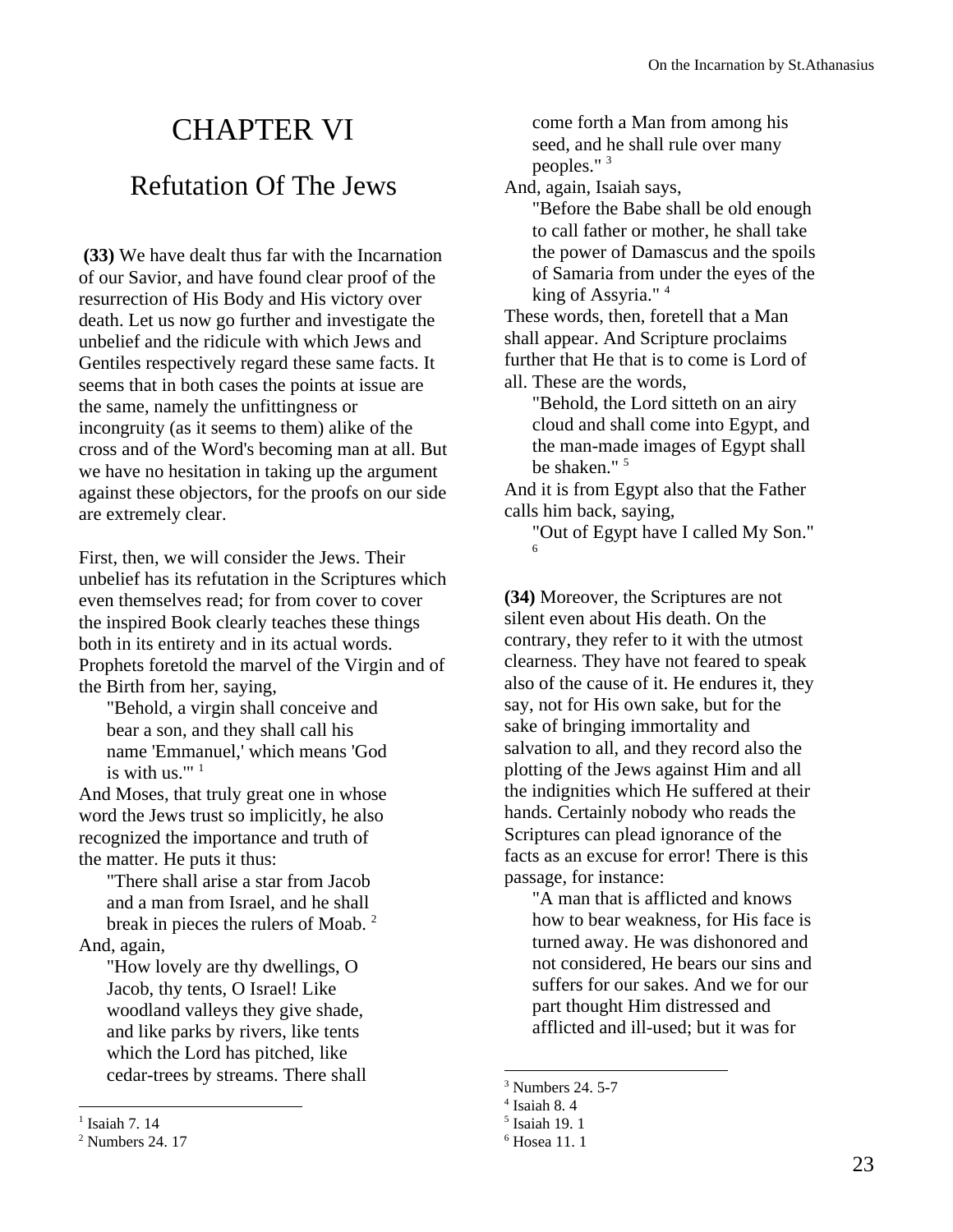our sins that He was wounded and for our lawlessness that He was made weak. Chastisement for our peace was upon Him, and by His bruising we are healed."<sup>7</sup>

O marvel at the love of the Word for men, for it is on our account that He is dishonored, so that we may be brought to honor. "**For all we**," it goes on, "have strayed like sheep, man has strayed from his path, and the Lord has given Him up for our sins; and He Himself did not open His mouth at the ill-treatment. Like a sheep He was led to slaughter, and as a lamb is dumb before its shearer, so He opened not His mouth; in His humiliation His judgment was taken away." <sup>8</sup>

And then Scripture anticipates the surmises of any who might think from His suffering thus that He was just an ordinary man, and shows what power worked in His behalf.

"Who shall declare of what lineage He comes?" it says, "for His life is exalted from the earth. By the lawlessnesses of the people was He brought to death, and I will give the wicked in return for His burial and the rich in return for His death. For He did no lawlessness, neither was deceit found in His mouth. And the Lord wills to heal Him of His affliction."<sup>9</sup>

**(35)** You have heard the prophecy of His death, and now, perhaps, you want to know what indications there are about the cross. Even this is not passed over in silence: on the contrary, the sacred writers proclaim it with the utmost plainness. Moses foretells it first, and that right loudly, when he says,

"You shall see your Life hanging before your eyes, and shall not believe." <sup>10</sup>

After him the prophets also give their witness, saying,

"But I as an innocent lamb brought to be offered was yet ignorant of it. They plotted evil against Me, saying, 'Come, let us cast wood into His bread, and wipe Him out from the land of the living."  $11$ 

And, again,

"They pierced My hands and My feet, they counted all My bones, they divided My garments for themselves

and cast lots for My clothing." <sup>12</sup> Now a death lifted up and that takes place on wood can be none other than the death of the cross; moreover, it is only in that death that the hands and feet are pierced. Besides this, since the Savior dwelt among men, all nations everywhere have begun to know God; and this too Holy Writ expressly mentions. "**There shall be the Root of Jesse**," it says, "**and he who rises up to rule the nations, on Him nations shall set their hope.**" <sup>13</sup>

These are just a few things in proof of what has taken place; but indeed all Scripture teems with disproof of Jewish unbelief. For example, which of the righteous men and holy prophets and patriarchs of whom the Divine Scriptures tell ever had his bodily birth from a virgin only? Was not Abel born of Adam, Enoch of Jared, Noah of Lamech, Abraham of Terah, Isaac of Abraham, and Jacob of Isaac? Was not Judah begotten by Jacob and Moses and Aaron by Ameram? Was not Samuel the son of Elkanah, David of Jesse, Solomon of David, Hezekiah of Ahaz, Josiah of

 $\overline{a}$ 7 Isaiah 53. 3-5

<sup>8</sup> Isaiah 53. 6-8

<sup>&</sup>lt;sup>9</sup> Isaiah 53. 8-10

<sup>&</sup>lt;sup>10</sup> Deut. 28, 66

 $11$  Jer. 11. 19

<sup>&</sup>lt;sup>12</sup> Psalm 22. 16-18

<sup>13</sup> Isaiah 11. 10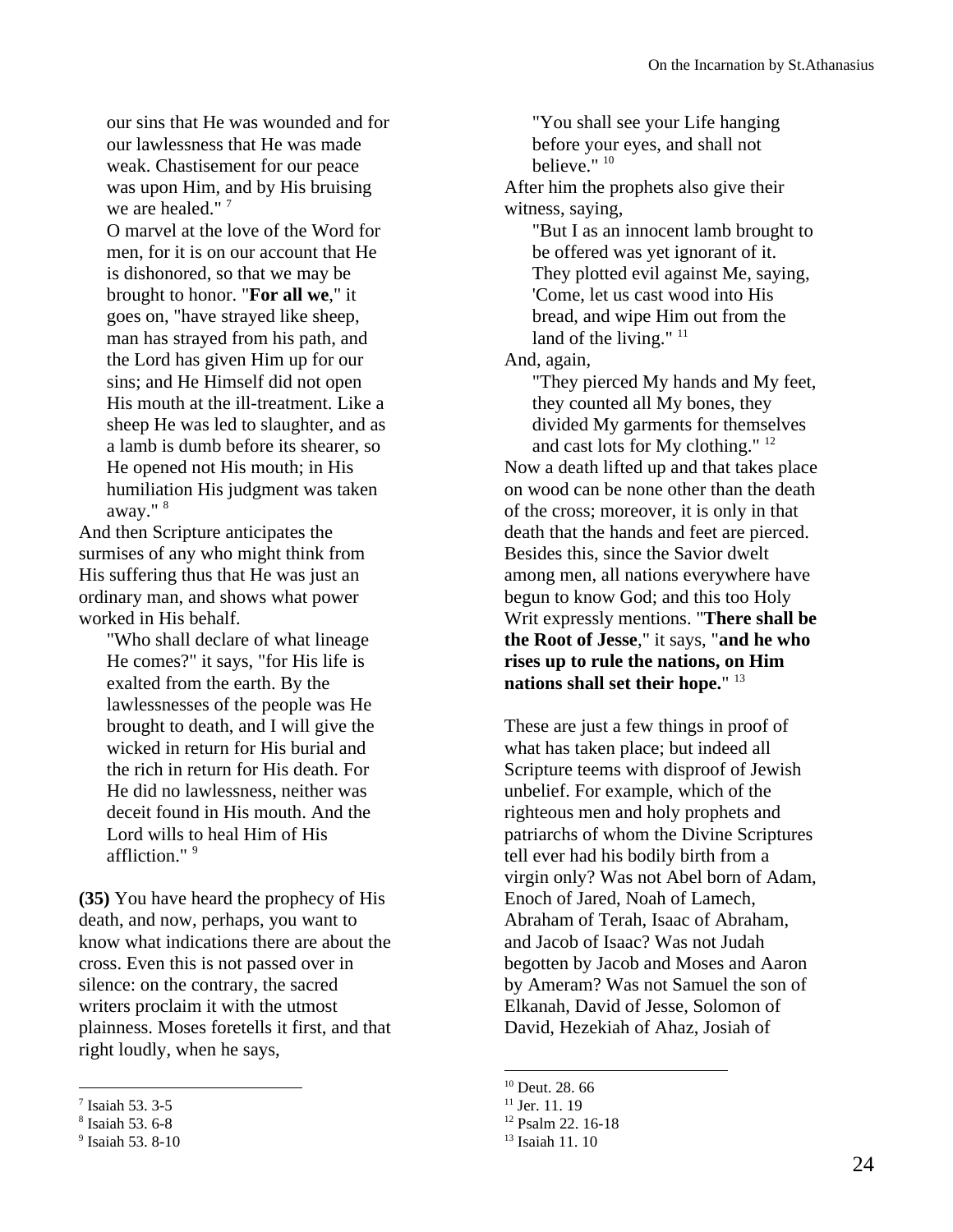Amon, Isaiah of Amos, Jeremiah of Hilkiah and Ezekiel of Buzi? Had not each of these a father as author of his being? So who is He that is born of a virgin only, that sign of which the prophet makes so much? Again, which of all those people had his birth announced to the world by a star in the heavens? When Moses was born his parents hid him. David was unknown even in his own neighborhood, so that mighty Samuel himself was ignorant of his existence and asked whether Jesse had yet another son. Abraham again became known to his neighbors as a great man only after his birth. But with Christ it was otherwise. The witness to His birth was not man, but a star shining in the heavens whence He was coming down.

**(36)** Then, again, what king that ever was reigned and took trophies from his enemies before he had strength to call father or mother? Was not David thirty years old when he came to the throne and Solomon a grown young man? Did not Joash enter on his reign at the age of seven, and Josiah, some time after him, at about the same age, both of them fully able by that time to call father or mother? Who is there, then, that was reigning and despoiling his enemies almost before he was born? Let the Jews, who have investigated the matter, tell us if there was ever such a king in Israel or Judah--a king upon whom all the nations set their hopes and had peace, instead of being at enmity with him on every side! As long as Jerusalem stood there was constant war between them, and they all fought against Israel. The Assyrians oppressed Israel, the Egyptians persecuted them, the Babylonians fell upon them, and, strange to relate, even the Syrians their neighbors were at war with them. And did not David fight with Moab and smite the Syrians, and Hezekiah quail at the boasting of Sennacherib? Did not

Amalek make war on Moses and the Amorites oppose him, and did not the inhabitantsof Jericho array themselves against Joshua the son of Nun? Did not the nations always regard Israel with implacable hostility? Then it is worth inquiring who it is, on whom the nations are to set their hopes. Obviously there must be someone, for the prophet could not have told a lie. But did any of the holy prophets or of the early patriarchs die on the cross for the salvation of all? Was any of them wounded and killed for the healing of all? Did the idols of Egypt fall down before any righteous man or king that came there? Abraham came there certainly, but idolatry prevailed just the same; and Moses was born there, but the mistaken worship was unchanged.

**(37)** Again, does Scripture tell of anyone who was pierced in hands and feet or hung upon a tree at all, and by means of a cross perfected his sacrifice for the salvation of all? It was not Abraham, for he died in his bed, as did also Isaac and Jacob. Moses and Aaron died in the mountain, and David ended his days in his house, without anybody having plotted against him. Certainly he had been sought by Saul, but he was preserved unharmed. Again Isaiah was sawn asunder, but he was not hung on a tree. Jeremiah was shamefully used, but he did not die under condemnation. Ezekiel suffered, but he did so, not on behalf of the people, but only to signify to themwhat was going to happen. Moreover, all these even when they suffered were but men, like other men; but He Whom the Scriptures declare to suffer on behalf of all is called not merely man but Life of all, although in point of fact He did share our human nature. "**You shall see your Life hanging before your eyes**," they say, and "**Who shall declare of what lineage He comes?**" With all the saints we can trace their descent from the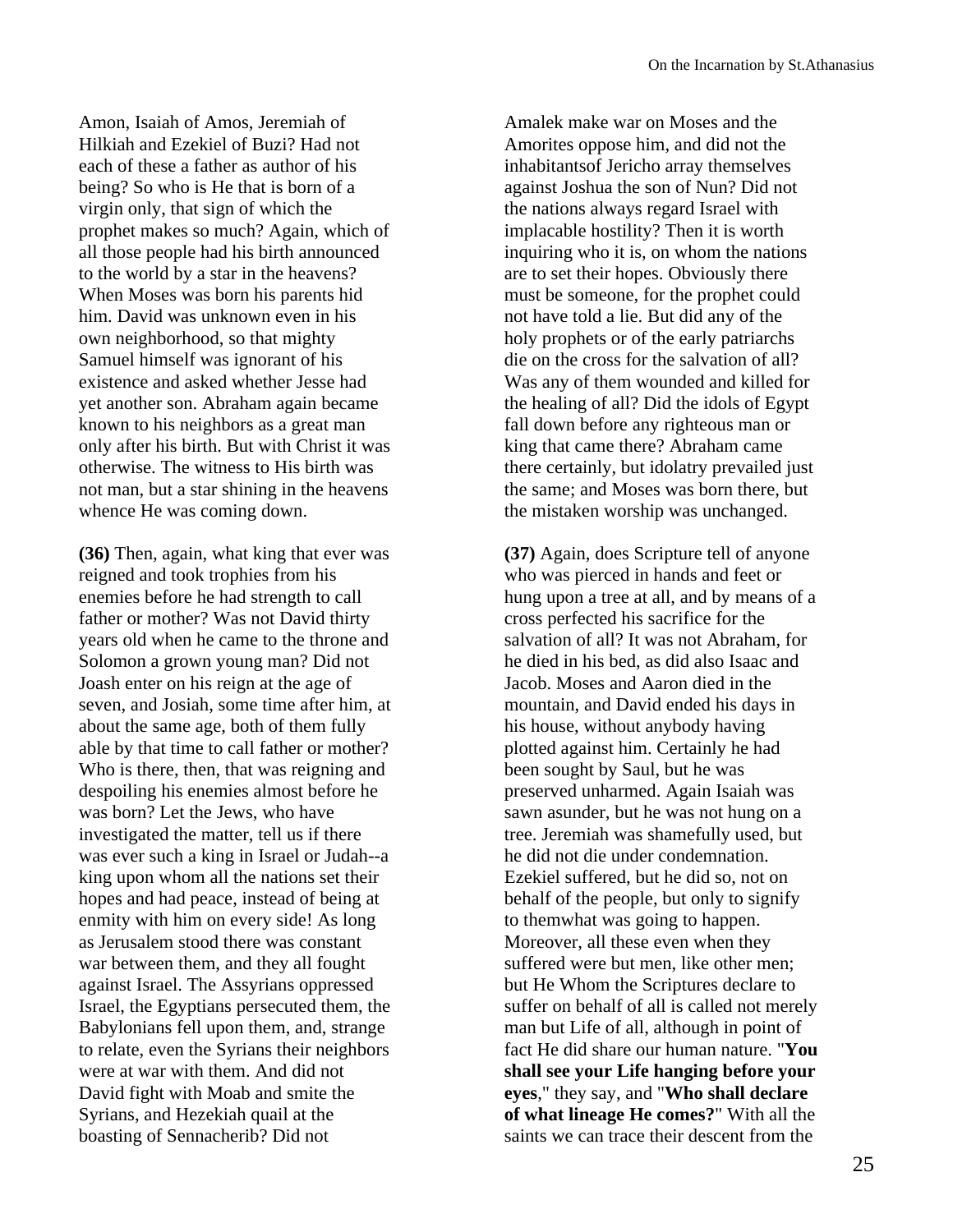beginning, and see exactly how each came to be; but the Divine Word maintains that we cannot declare the lineage of Him Who is the Life. Who is it, then, of Whom Holy Writ thus speaks? Who is there so great that even the prophets foretell of Him such mighty things? There is indeed no one in the Scriptures at all, save the common Savior of all, the Word of God, our Lord Jesus Christ. He it is that proceeded from a virgin, and appeared as man on earth, He it is Whose earthly lineage cannot be declared, because He alone derives His body from no human father, but from a virgin alone. We can trace the paternal descent of David and Moses and of all the patriarchs. But with the Savior we cannot do so, for it was He Himself Who caused the star to announce His bodily birth, and it was fitting that the Word, when He came down from heaven. should have His sign in heaven too, and fitting that the King of creation on His coming forth should be visibly recognized by all the world. He was actually born in Judea, yet men from Persia came to worship Him. He it is Who won victory from His demon foes and trophies from the idolaters even before His bodily appearing--namely, all the heathen who from every region have abjured the tradition of their fathers and the false worship of idols and are now placing their hope in Christ and transferring their allegiance to Him. The thing is happening before our very eyes, here in Egypt; and thereby another prophecy is fulfilled, for at no other time have the Egyptians ceased from their false worship save when the Lord of all, riding as on a cloud, came down here in the body and brought the error of idols to nothing and won over everybody to Himself and through Himself to the Father. He it is Who was crucified with the sun and moon as witnesses; and by His death salvation has come to all men,

and all creation has been redeemed. He is the Life of all, and He it is Who like a sheep gave up His own body to death, His life for ours and our salvation.

**(38)**Yet the Jews disbelieve this. This argument does not satisfy them. Well, then, let them be persuaded by other things in their own oracles. Ofwhom, for instance, do the prophets say

"I was made manifest to those who did not seek Me, I was found by those who had not asked for Me? I said, 'See, here am I,' to the nation that had not called upon My Name. I stretched out My hands to a disobedient and gainsaying people." <sup>14</sup>

Who is this person that was made manifest, one might ask the Jews? If the prophet is speaking of himself, then they must tell us how he was first hidden, in order to be manifested afterwards. And, again, what kind of man is this prophet, who was not only revealed after being hidden, but also stretched out his hands upon the cross? Those things happened to none of those righteous men: they happened only to the Word of God Who, being by nature without body, on our account appeared in a body and suffered for us all. And if even this is not enough for them, there is other overwhelming evidence by which they may be silenced. The Scripture says,

"Be strong, hands that hang down and feeble knees, take courage, you of little faith, be strong and do not fear. See, our God will recompense judgment, He Himself will come and save us. Then the eyes of blind men shall be opened and the ears of deaf men shall hear, and stammerers shall speak distinctly." <sup>15</sup>

What can they say to this, or how can they look it in the face at all? For the

<sup>14</sup> Isaiah 65. 1, 2

 $15$  Isaiah 35. 3-6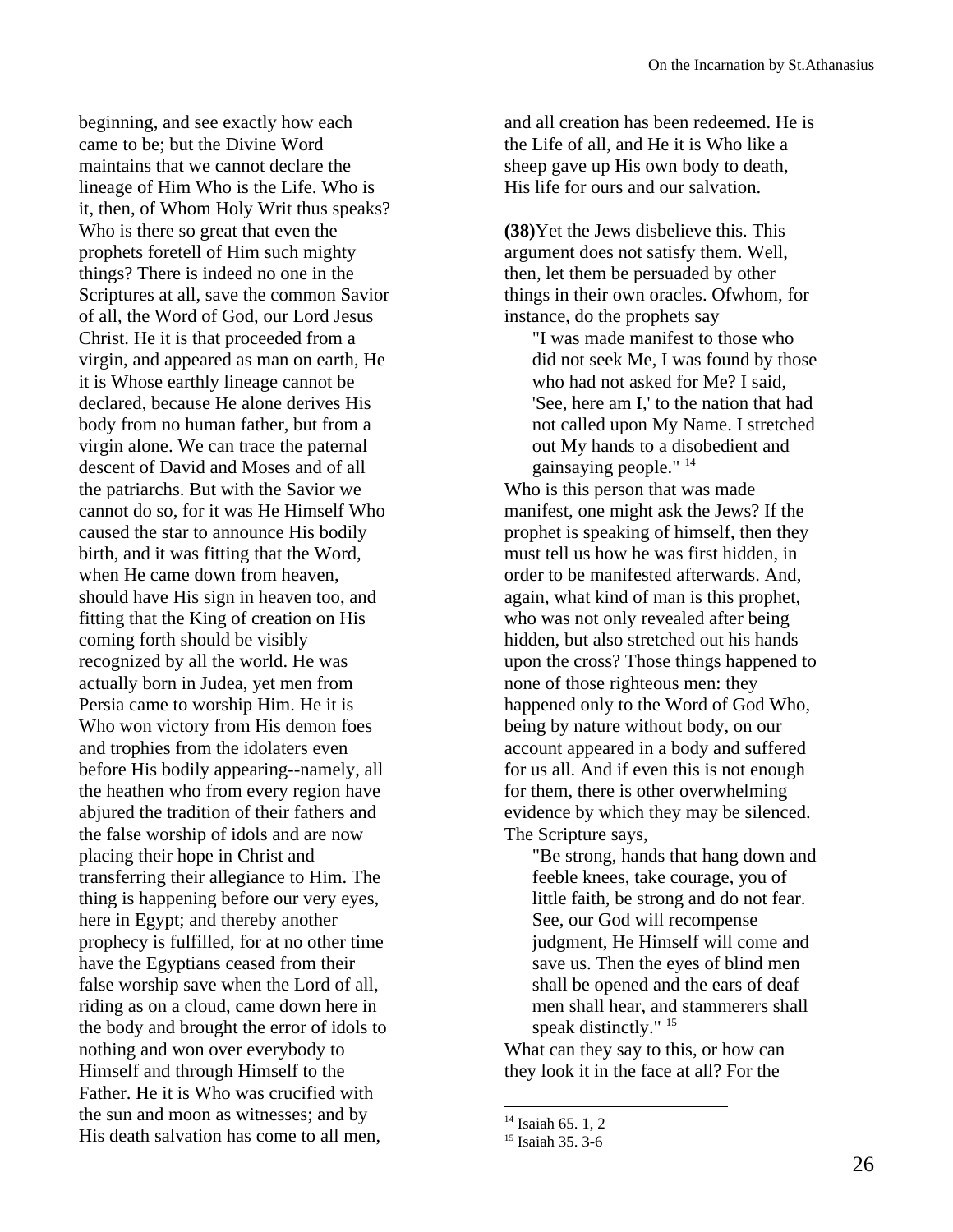prophecy does not only declare that God will dwell here, it also makes known the signs and the time of His coming. When God comes, it says, the blind will see, the lame will walk, the deaf will hear and the stammerers will speak distinctly. Can the Jews tell us when such signs occurred in Israel, or when anything of the kind took place at all in Jewry? The leper Naaman was cleansed, it is true, but no deaf man heard nor did any lame man walk. Elijah raised a dead person and so did Elisha; but no one blind from birth received his sight. To raise a dead person is a great thing indeed, but it is not such as the Savior did. And surely, since the Scriptures have not kept silence about the leper and the dead son of the widow, if a lame man had walked and a blind man had received his sight, they would have mentioned these as well. Their silence on these points proves that the events never took place. When therefore did these things happen, unless when the Word of God Himself came in the body? Was it not when He came that lame men walked and stammerers spoke clearly and men blind from birth were given sight? And the Jews who saw it themselves testified to the fact that such things had never before occurred. "**Since the world began**," they said,

"it has never been heard of that anyone should open the eyes of a man born blind. If this Man were not from God, He could do nothing." <sup>16</sup>

**(39)** But surely they cannot fight against plain facts. So it may be that, without denying what is written, they will maintain that they are still waiting for these things to happen, and that the Word of God is yet to come, for that is a theme on which they are always harping most brazenly, in spite of all the evidence against them. But they shall be refuted on this supreme point more clearly than on any, and that not by ourselves but by the most wise Daniel, for he signifies the actual date of the Savior's coming as well as His Divine sojourn in our midst. "**Seventy weeks**," he says,

"are cut short upon thy people and upon the holy city, to make a complete end of sin and for sins to be sealed up and iniquities blotted out, and to make reconciliation for iniquity and to seal vision and prophet, and to anoint a Holy One of holies. And thou shalt know and understand from the going forth of the Word to answer,  $\frac{17}{17}$  and to build Jerusalem, until Christ the Prince." <sup>18</sup>

In regard to the other prophecies, they may possibly be able to find excuses for deferring their reference to a future time, but what can they say to this one? How can they face it at all? Not only does it expressly mention the Anointed One, that is the Christ, it even declares that He Who is to be anointed is not man only. but the Holy One of holies! And it says that Jerusalem is to stand till His coming, and that after it prophet and vision shall cease in Israel! David was anointed of old, and Solomon, and Hezekiah; but then Jerusalem and the place stood, and prophets were prophesying, Gad and Asaph and Nathan, and later Isaiah and Hosea and Amos and others. Moreover, those men who were anointed were called holy certainly, but none of them was called the Holy of holies. Nor is it any use for the Jews to take refuge in the Captivity, and say that Jerusalem did not exist then, for what about the prophets? It is a fact that at the outset of the Exile Daniel and Jeremiah were there, and Ezekiel and Haggai and Zechariah also prophesied.

l

 $\overline{a}$ 

<sup>&</sup>lt;sup>17</sup> "Answer" is 70 misreading for Hebrew "restore."

<sup>&</sup>lt;sup>18</sup> Daniel 9, 24, 25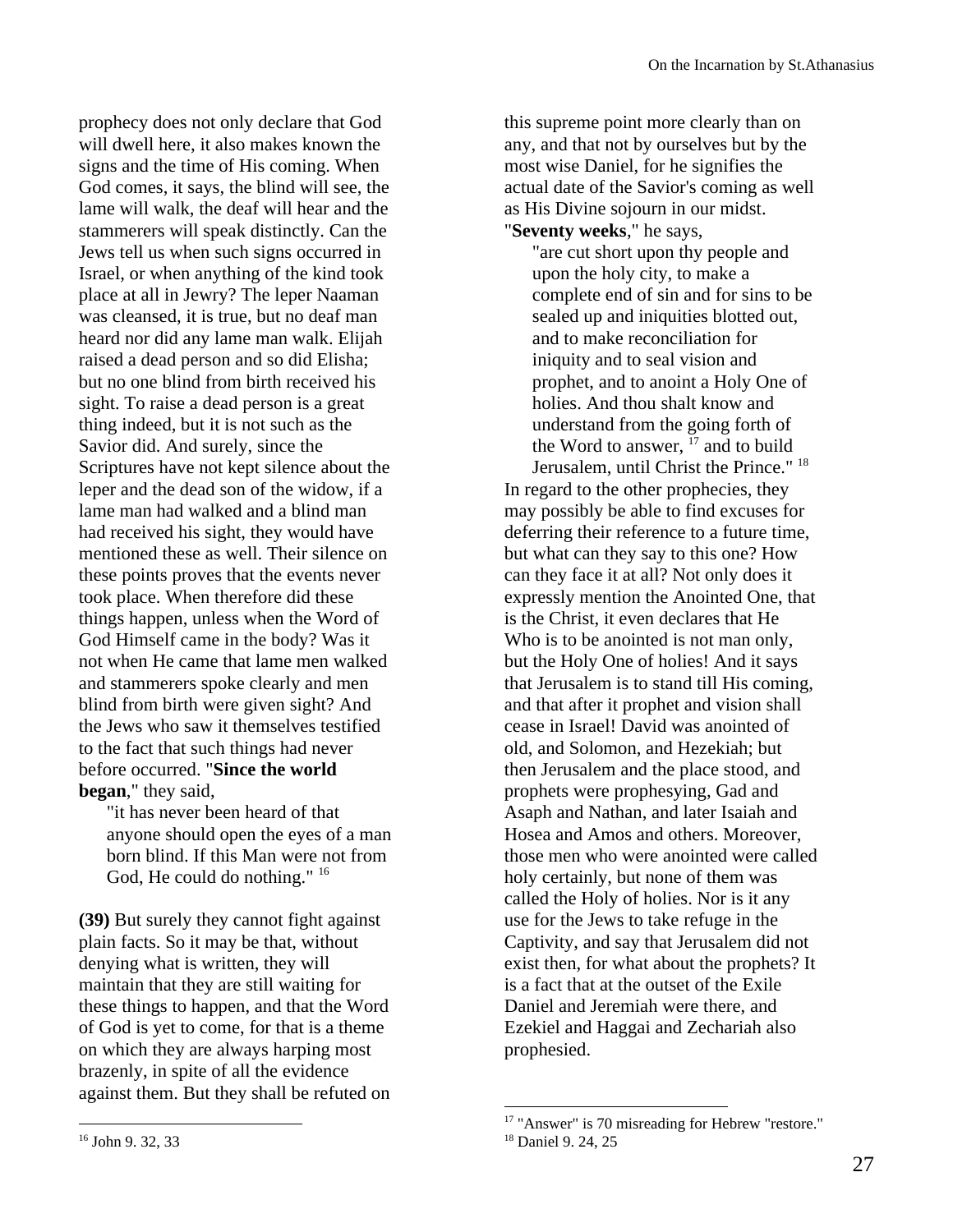**(40)** So the Jews are indulging in fiction, and transferring present time to future. When did prophet and vision cease from Israel? Was it not when Christ came, the Holy One of holies? It is, in fact, a sign and notable proof of the coming of the Word that Jerusalem no longer stands, neither is prophet raised up nor vision revealed among them. And it is natural that it should be so, for when He that was signified had come, what need was there any longer of any to signify Him? And when the Truth had come, what further need was there of the shadow? On His account only they prophesied continually, until such time as Essential Righteousness has come, Who was made the Ransom for the sins of all. For the same reason Jerusalem stood until the same time, in order that there men might premeditate the types before the Truth was known. So, of course, once the Holy One of holies had come, both vision and prophecy were sealed. And the kingdom of Jerusalem ceased at the same time, because kings were to be anointed among them only until the Holy of holies had been anointed. Moses also prophesies that the kingdom of the Jews shall stand until His time, saying,

"A ruler shall not fail from Judah nor a prince from his loins, until the things laid up for him shall come and the Expectation of the nations Himself." <sup>19</sup>

And that is why the Savior Himself was always proclaiming

"The law and the prophets prophesied until John." <sup>20</sup>

So if there is still king or prophet or vision among the Jews, they do well to deny that Christ is come; but if there is neither king nor vision, and since that time all prophecy has been sealed and city and temple taken, how can they be so

irreligious, how can they so flaunt the facts, as to deny Christ Who has brought it all about? Again, they see the heathen forsaking idols and setting their hopes through Christ on the God of Israel; why do they yet deny Christ Who after the flesh was born of the root of Jesse and reigns henceforward? Of course, if the heathen were worshipping some other god, and not confessing the God of Abraham and Isaac and Jacob and Moses, then they would do well to argue that God had not come. But if the heathen are honoring the same God Who gave the law to Moses and the promises to Abraham--the God Whose word too the Jews dishonored, why do they not recognize or rather why do they deliberately refuse to see that the Lord of Whom the Scriptures prophesied has shone forth to the world and appeared to it in a bodily form? Scripture declares it repeatedly. "**The Lord God has appeared to us**," <sup>21</sup> and again, "**He sent forth His Word and healed them**." <sup>22</sup> And again, "**It was no ambassador, no angel who saved us, but the Lord Himself.**" <sup>23</sup> The Jews are afflicted like some demented person who sees the earth lit up by the sun, but denies the sun that lights it up! What more is there for their Expected One to do when he comes? To call the heathen? But they are called already. To put an end to prophet and king and vision? But this too has already happened. To expose the Goddenyingness of idols? It is already exposed and condemned. Or to destroy death? It is already destroyed. What then has not come to pass that the Christ must do? What is there left out or unfulfilled that the Jews should disbelieve so lightheartedly? The plain fact is, as I say, that there is no longer any king or prophet nor

 $\overline{a}$ <sup>19</sup> Gen. 49. 10

 $20$  Matt. 11. 13

 $21$  Psalm 118, 27

<sup>22</sup> Psalm 57. 20

 $23$  Isaiah 63. 9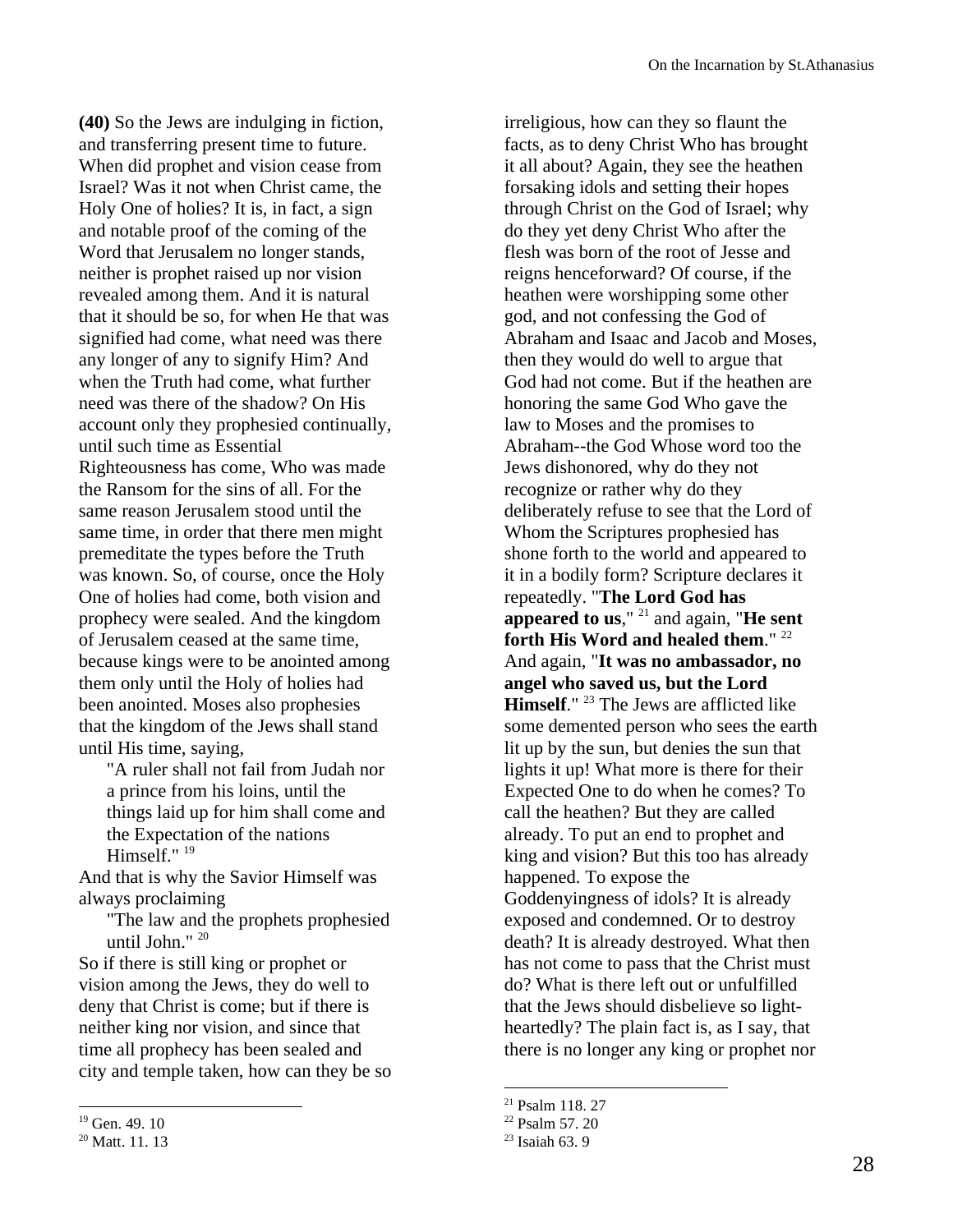Jerusalem nor sacrifice nor vision among them; yet the whole earth is filled with the knowledge of God, and the Gentiles, forsaking atheism, are now taking refuge with the God of Abraham through the Word, our Lord Jesus Christ.

Surely, then, it must be plain even to the most shameless that the Christ has come, and that He has enlightened all men everywhere, and given them the true and divine teaching about His Father.

Thus the Jews may be refuted by these and other arguments from the Divine teaching.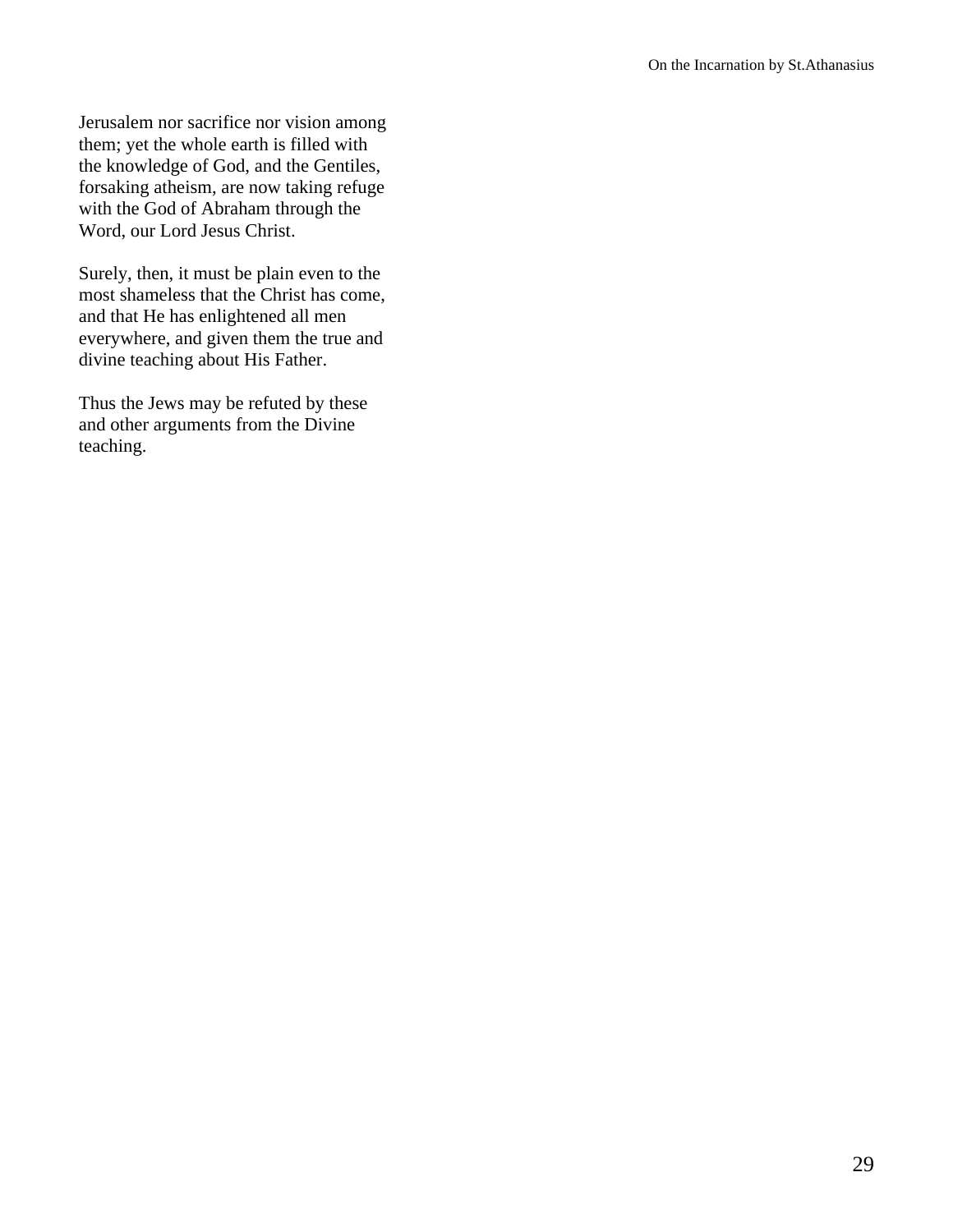## CHAPTER VII

#### Refutation Of The Gentiles

 **(41)** We come now to the unbelief of the Gentiles; and this is indeed a matter for complete astonishment, for they laugh at that which is no fit subject for mockery, yet fail to see the shame and ridiculousness of their own idols. But the arguments on our side do not lack weight, so we will confute them too on reasonable grounds, chiefly from what we ourselves also see.

First of all, what is there in our belief that is unfitting or ridiculous? Is it only that we say that the Word has been manifested in a body? Well, if they themselves really love the truth, they will agree with us that this involved no unfittingness at all. If they deny that there is a Word of God at all, that will be extraordinary, for then they will be ridiculing what they do not know. But suppose they confess that there is a Word of God, that He is the Governor of all things, that in Elim the Father wrought the creation, that by His providence the whole receives light and life and being, and that He is King over all, so that He is known by means of the works of His providence, and through Him the Father. Suppose they confess all this, what then? Are they not unknowingly turning the ridicule against themselves? The Greek philosophers say that the universe is a great body, and they say truly, for we perceive the universe and its parts with our senses. But if the Word of God is in the universe, which is a body, and has entered into it in its every part, what is there surprising or unfitting in our saying that He has entered also into human nature? If it were unfitting for Him to have embodied Himself at all, then it would be unfitting for Him to have entered into the universe, and to be giving light and movement by His providence to all things in it, because the universe, as we have seen, is itself a body. But if it is right and fitting for Him to enter into the universe and to reveal Himself through it, then, because humanity is part of the universe along

with the rest, it is no less fitting for Him to appear in a human body, and to enlighten and to work through that. And surely if it were wrong for a part of the universe to have been used to reveal His Divinity to men, it would be much more wrong that He should be so revealed by the whole!

**(42)** Take a parallel case. A man's personality actuates and quickens his whole body. If anyone said it was unsuitable for the man's power to be in the toe, he would be thought silly, because, while granting that a man penetrates and actuates the whole of his body, he denied his presence in the part. Similarly, no one who admits the presence of the Word of God in the universe as a whole should think it unsuitable for a single human body to be by Him actuated and enlightened.

But is it, perhaps, because humanity is a thing created and brought into being out of nonexistence that they regard as unfitting the manifestation of the Savior in our nature? If so, it is high time that they spurned Him from creation too; for it, too, has been brought out of nonbeing into being by the Word. But if, on the other hand, although creation is a thing that has been made, it is not unsuitable for the Word to be present in it, then neither is it unsuitable for Him to be in man. Man is a part of the creation, as I said before; and the reasoning which applies to one applies to the other. All things derive from the Word their light and movement and life, as the Gentile authors themselves say, "**In Him we live and move and have our being."** I Very well then. That being so, it is by no means unbecoming that the Word should dwell in man. So if, as we say, the Word has used that in which He is as the means of His self-manifestation, what is there ridiculous in that? He could not have used it had He not been present in it; but we have already admitted that He is present both in the whole and in the parts. What, then, is there incredible in His manifesting Himself through that in which He is? By His own power He

 $<sup>1</sup>$  See Acts 17.28</sup>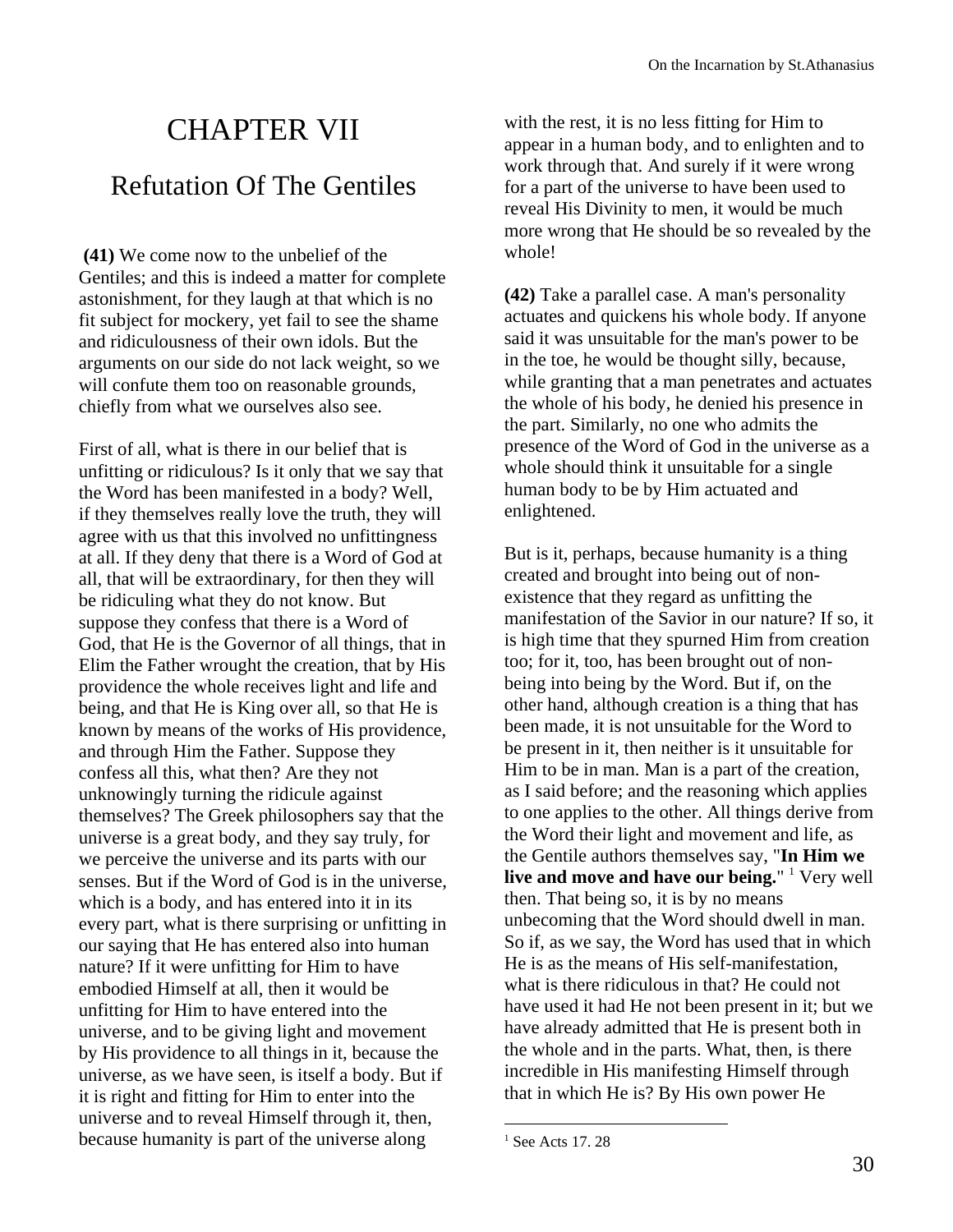enters completely into each and all, and orders them throughout ungrudgingly; and, had He so willed, He could have revealed Himself and His Father by means of sun or moon or sky or earth or fire or water. Had He done so, no one could rightly have accused Him of acting unbecomingly, for He sustains in one whole all things at once, being present and invisibly revealed not only in the whole, but also in each particular part. This being so, and since, moreover, He has willed to reveal Himself through men, who are part of the whole, there can be nothing ridiculous in His using a human body to manifest the truth and knowledge of the Father. Does not the mind of man pervade his entire being, and yet find expression through one part only, namely the tongue? Does anybody say on that account that Mind has degraded itself? Of course not. Very well, then, no more is it degrading for the Word, Who pervades all things, to have appeared in a human body. For, as I said before, if it were unfitting for Him thus to indwell the part, it would be equally so for Him to exist within the whole.

**(43)** Some may then ask, why did He not manifest Himself by means of other and nobler parts of creation, and use some nobler instrument, such as sun or moon or stars or fire or air, instead of mere man? The answer is this. The Lord did not come to make a display. He came to heal and to teach suffering men. For one who wanted to make a display the thing would have been just to appear and dazzle the beholders. But for Him Who came to heal and to teach the way was not merely to dwell here, but to put Himself at the disposal of those who needed Him, and to be manifested according as they could bear it, not vitiating the value of the Divine appearing by exceeding their capacity to receive it.

Moreover, nothing in creation had erred from the path of God's purpose for it, save only man. Sun, moon, heaven, stars, water, air, none of these had swerved from their order, but, knowing the Word as their Maker and their King, remained as they were made. Men alone having rejected what is

good, have invented nothings instead of the truth, and have ascribed the honor due to God and the knowledge concerning Him to demons and men in the form of stones. Obviously the Divine goodness could not overlook so grave a matter as this. But men could not recognize Him as ordering and ruling creation as a whole. So what does He do? He takes to Himself for instrument a part of the whole, namely a human body, and enters into that. Thus He ensured that men should recognize Him in the part who could not do so in the whole, and that those who could not lift their eyes to His unseen power might recognize and behold Him in the likeness of themselves. For, being men, they would naturally learn to know His Father more quickly and directly by means of a body that corresponded to their own and by the Divine works done through it; for by comparing His works with their own they would judge His to be not human but Divine. And if, as they say, it were unsuitable for the Word to reveal Himself through bodily acts, it would be equally so for Him to do so through the works of the universe. His being in creation does not mean that He shares its nature; on the contrary, all created things partake of His power. Similarly, though He used the body as His instrument, He shared nothing of its defect,  $2$  but rather sanctified it by His indwelling. Does not even Plato, of whom the Greeks think so much, say that the Author of the Universe, seeing it storm-tossed and in danger of sinking into the state of dissolution, takes his seat at the helm of the Life-force of the universe, and comes to the rescue and putseverything right? What, then, is there incredible in our saying that, mankind having gone astray, the Word descended upon it and was manifest as man, so that by His intrinsic goodness and His steersmanship He might save it from the storm?

**(44)** It may be, however, that, though shamed into agreeing that this objection is void, the Greeks will want to raise another. They will say that, if God wanted to instruct and save mankind,

 $2$  Literally, "He shared nothing of the things of the body."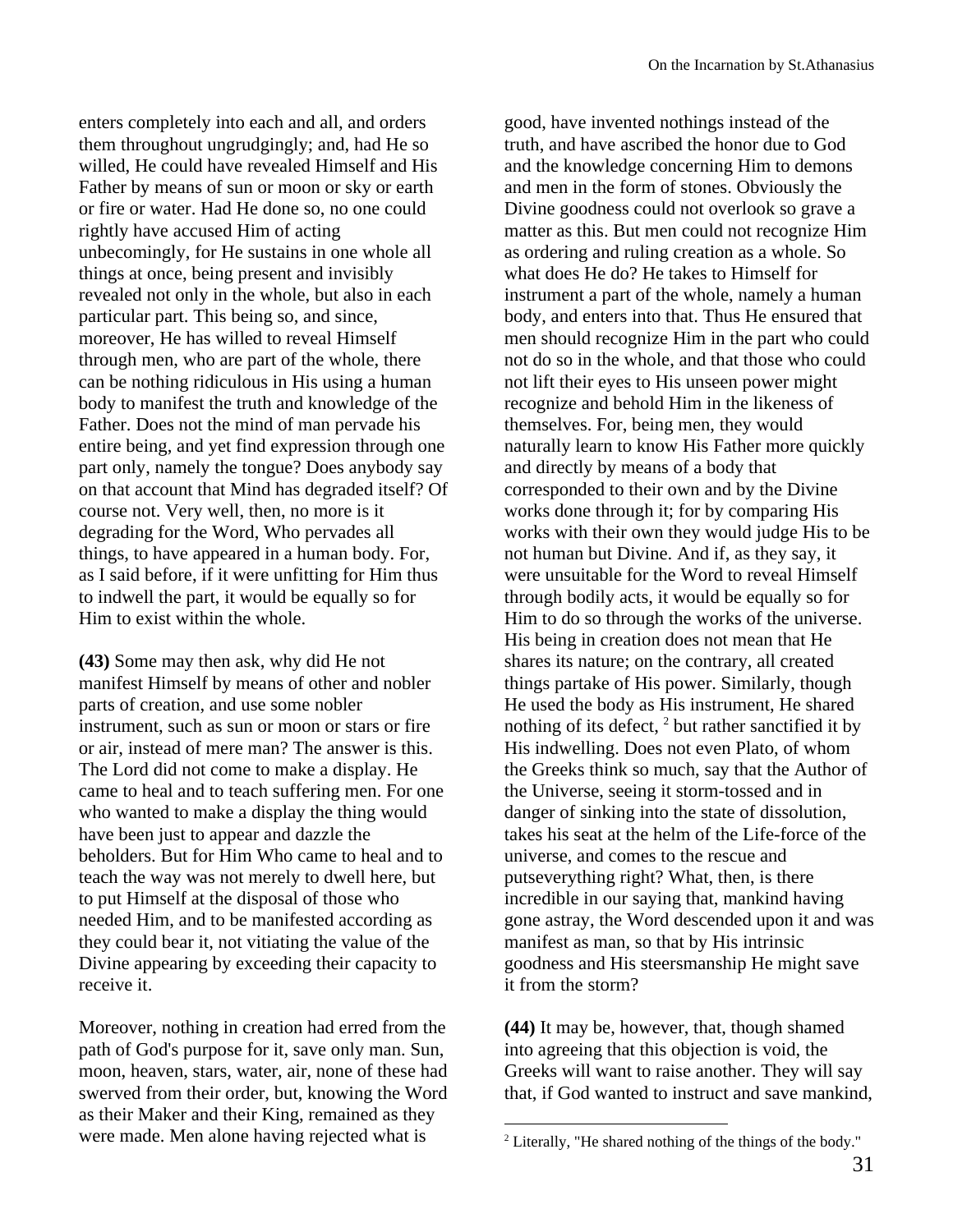He might have done so, not by His Word's assumption of a body, but, even as He at first created them, by the mere signification of His will. The reasonable reply to that is that the circumstances in the two cases are quite different. In the beginning, nothing as yet existed at all; all that was needed, therefore, in order to bring all things into being, was that His will to do so should be signified. But once man was in existence, and things that were, not things that were not, demanded to be healed, it followed as a matter of course that the Healer and Savior should align Himself with those things that existed already, in order to heal the existing evil. For that reason, therefore, He was made man, and used the body as His human instrument. If this were not the fitting way, and He willed to use an instrument at all, how otherwise was the Word to come? And whence could He take His instrument, save from among those already in existence and needing His Godhead through One like themselves? It was not things non-existent that needed salvation, for which a bare creative word might have sufficed, but man--man already in existence and already in process of corruption and ruin. It was natural and right, therefore, for the Word to use a human instrument and by that means unfold Himself to all.

You must know, moreover, that the corruption which had set in was not external to the body but established within it. The need, therefore, was that life should cleave to it in corruption's place, so that, just as death was brought into being in the body, life also might be engendered in it. If death had been exterior to the body, life might fittingly have been the same. But if death was within the body, woven into its very substance and dominating it as though completely one with it, the need was for Life to be woven into it instead, so that the body by thus enduing itself with life might cast corruption off. Suppose the Word had come outside the body instead of in it, He would, of course, have defeated death, because death is powerless against the Life. But the corruption inherent in the body would have remained in it none the less. Naturally, therefore, the Savior assumed a body for Himself, in order

that the body, being interwoven as it were with life, should no longer remain a mortal thing, in thrall to death, but as endued with immortality and risen from death, should thenceforth remain immortal. For once having put op corruption, it could not rise, unless it put on life instead; and besides this, death of its very nature could not appear otherwise than in a body. Therefore He put on a body, so that in the body He might find death and blot it out. And, indeed, how could the Lord have been proved to be the Life at all, had He not endued with life that which was subject to death? Take an illustration. Stubble is a substance naturally destructible by fire; and it still remains stubble, fearing the menace of fire which has the natural property of consuming it, even if fire is kept away from it, so that it is not actually burnt. But suppose that, instead of merely keeping the fire from it somebody soaks the stubble with a quantity of asbestos, the substance which is said to be the antidote to fire. Then the stubble no longer fears the fire, because it has put on that which fire cannot touch, and therefore it is safe. It is just the same with regard to the body and death. Had death been kept from it by a mere command, it would still have remained mortal and corruptible, according to its nature. To prevent this, it put on the incorporeal Word of God, and therefore fears neither death nor corruption any more, for it is clad with Life as with a garment and in it corruption is clean done away.

**(45)** The Word of God thus acted consistently in assuming a body and using a human instrument to vitalize the body. He was consistent in working through man to reveal Himself everywhere, as well as through the other parts of His creation, so that nothing was left void of His Divinity and knowledge. For I take up now the point I made before, namely that the Savior did this in order that He might fill all things everywhere with the knowledge of Himself, just as they are already filled with His presence, even as the Divine Scripture says,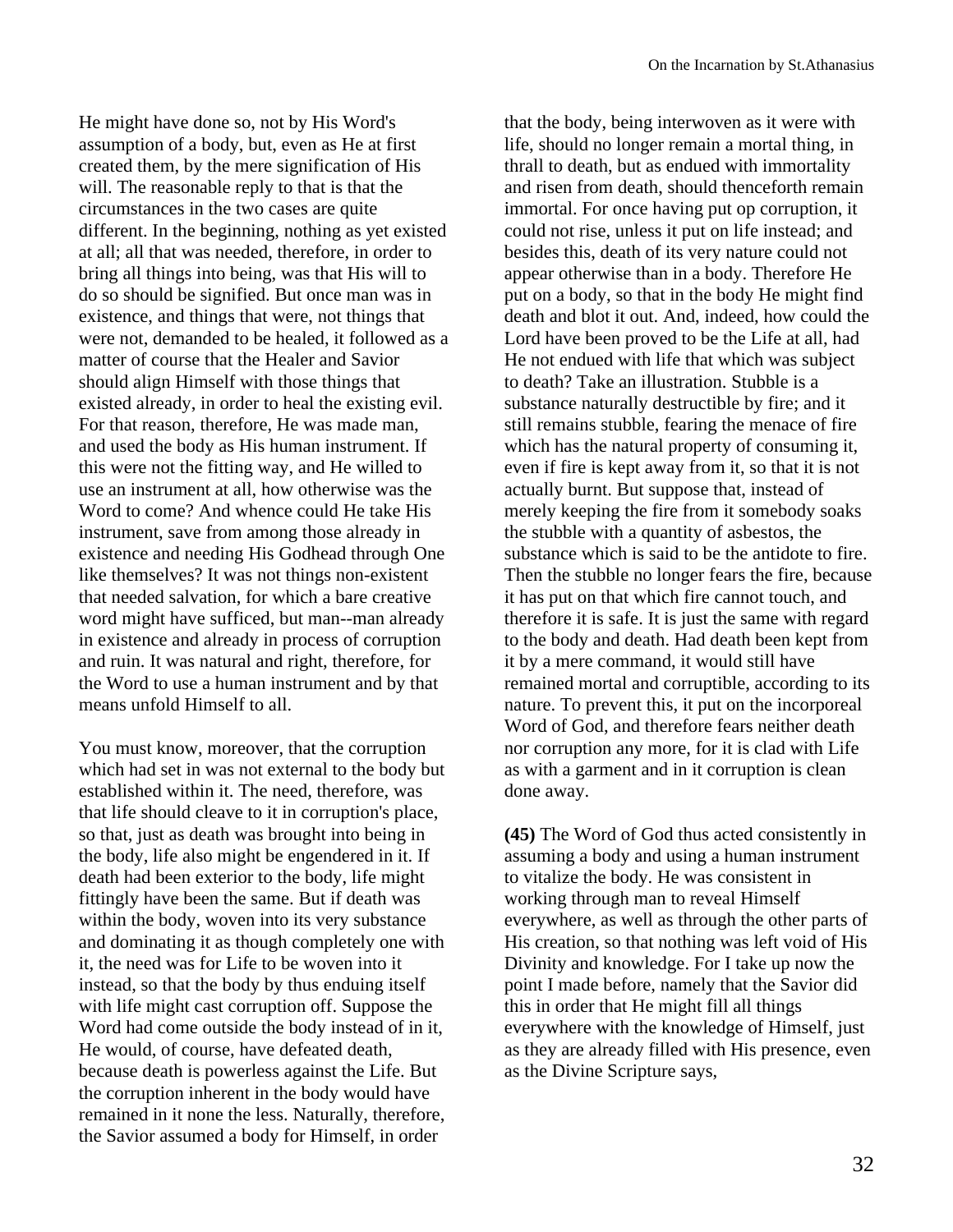"The whole universe was filled with the knowledge of the Lord." <sup>3</sup> If a man looks up to heaven he sees there His ordering; but if he cannot look so high as heaven, but only so far as men, through His works he sees His power, incomparable with human might, and learns from them that He alone among men is God the Word. Or, if a man has gone astray among demons and is in fear of them, he may see this Man drive them out and judge therefrom that He is indeed their Master. Again, if a man has been immersed in the element of water and thinks that it is God--as indeed the Egyptians do worship water--he may see its very nature changed by Him and learn that the Lord is Creator of all. And if a man has gone down even to Hades, and stands awestruck before the heroes who have descended thither, regarding them as gods, still he may see the fact of Christ's resurrection and His victory over death, and reason from it that, of all these, He alone is very Lord and God.

For the Lord touched all parts of creation, and freed and undeceived them all from every deceit. As St. Paul says,

"Having put off from Himself the principalities and the powers, He triumphed on the cross," <sup>4</sup>

so that no one could possibly be any longer deceived, but everywhere might find the very Word of God. For thus man, enclosed on every side by the works of creation and everywhere--in heaven, in Hades, in men and on the earth, beholding the unfolded Godhead of the Word, is no longer deceived concerning God, but worships Christ alone, and through Him rightly knows the Father.

On these grounds, then, of reason and of principle, we will fairly silence the

 $\overline{a}$ 

Gentiles in their turn. But if they think these arguments insufficient to confute them, we will go on in the next chapter to prove our point from facts.

<sup>3</sup> Isaiah 11. 9

<sup>4</sup> Col. 2. 15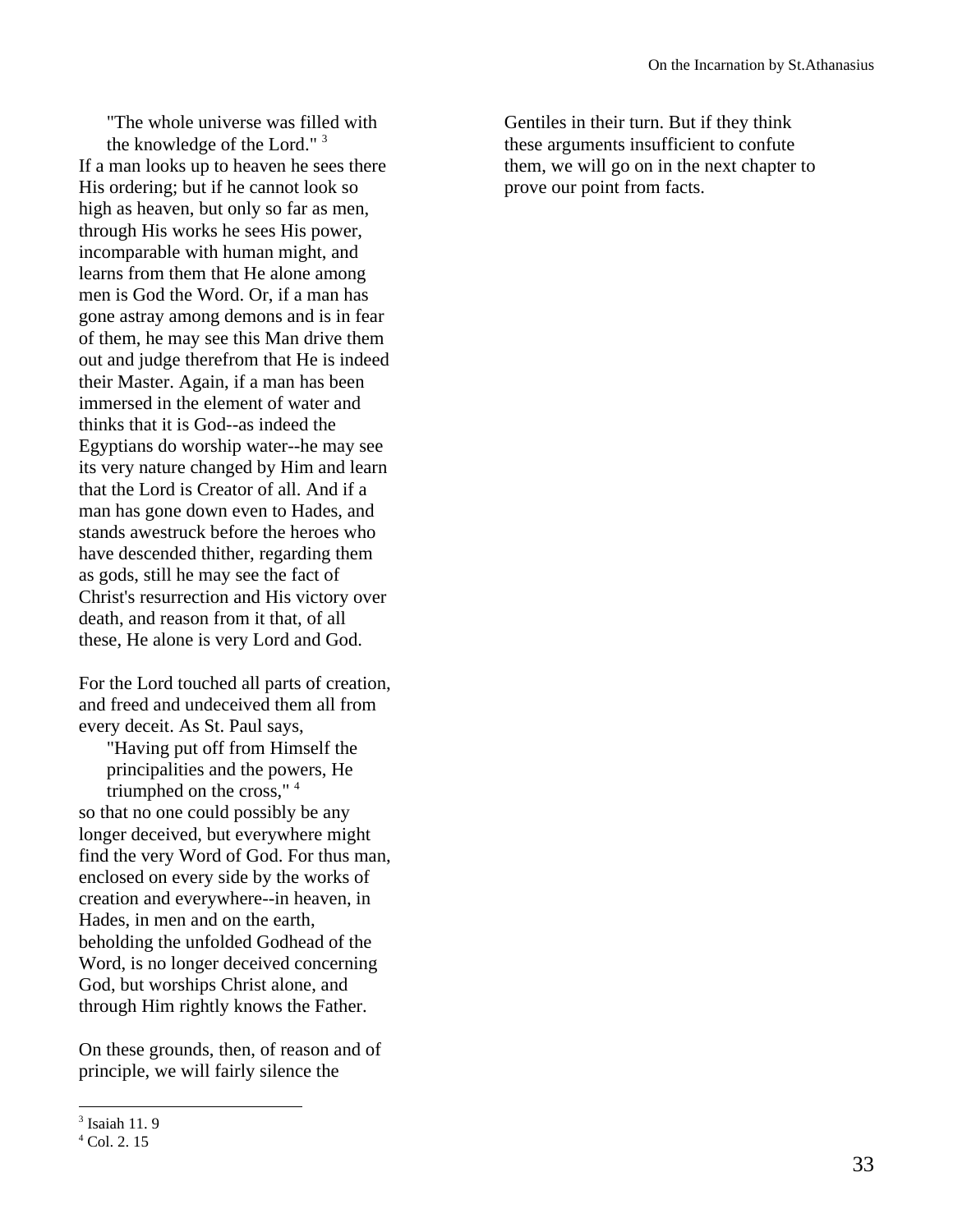## CHAPTER VIII

## Refutation Of The Gentiles-- Continued

 **(46)** When did people begin to abandon the worship of idols, unless it were since the very Word of God came among men? When have oracles ceased and become void of meaning, among the Greeks and everywhere, except since the Savior has revealed Himself on earth? When did those whom the poets call gods and heroes begin to be adjudged as mere mortals, except when the Lord took the spoils of death and preserved incorruptible the body He had taken, raising it from among the dead ? Or when did the deceitfulness and madness of demons fall under contempt, save when the Word, the Power of God, the Master of all these as well, condescended on account of the weakness of mankind and appeared on earth? When did the practice and theory of magic begin to be spurned under foot, if not at the manifestation of the Divine Word to men? In a word, when did the wisdom of the Greeks become foolish, save when the true Wisdom of God revealed Himself on earth? In old times the whole world and every place in it was led astray by the worship of idols, and men thought the idols were the only gods that were. But now all over the world men are forsaking the fear of idols and taking refuge with Christ; and by worshipping Him as God they come through Him to know the Father also, Whom formerly they did not know. The amazing thing, moreover, is this. The objects of worship formerly were varied and countless; each place had its own idol and the so-called god of one place could not pass over to another in order to persuade the people there to worship him, but was barely reverenced even by his own. Indeed no! Nobody worshipped his neighbor's god, but every man had his own idol and thought that it was lord of all. But now Christ alone is worshipped, as One and the Same among all peoples everywhere; and what the feebleness of

idols could not do, namely, convince even those dwelling close at hand, He has effected. He has persuaded not only those close at hand, but literally the entire world to worship one and the same Lord and through Him the Father.

**(47)** Again, in former times every place was full of the fraud of the oracles, and the utterances of those at Delphi and Dordona and in Boeotia and Lycia and Libya and Egypt and those of the Kabiri and the Pythoness were considered marvelous by the minds of men. But now, since Christ has been proclaimed everywhere, their madness too has ceased, and there is no one left among them to give oracles at all. Then, too, demons used to deceive men's minds by taking up their abode in springs or rivers or trees or stones and imposing upon simple people by their frauds. But now, since the Divine appearing of the Word, all this fantasy has ceased, for by the sign of the cross, if a man will but use it, he drives out their deceits. Again, people used to regard as gods those who are mentioned in the poets-- Zeus and Kronos and Apollo and the heroes, and in worshipping them they went astray. But now that the Savior has appeared among men, those others have been exposed as mortal men, and Christ alone is recognized as true God, Word of God, God Himself. And what is one to say about the magic that they think so marvelous? Before the sojourn of the Word, it was strong and active among Egyptians and Chaldeans and Indians and filled all who saw it with terror and astonishment. But by the coming of the Truth and the manifestation of the Word it too has been confuted and entirely destroyed. As to Greek wisdom, however, and the philosophers' noisy talk, I really think no one requires argument from us; for the amazing fact is patent to all that, for all that they had written so much, the Greeks failed to convince even a few from their own neighborhood in regard to immortality and the virtuous ordering of life. Christ alone, using common speech and through the agency of men not clever with their tongues, has convinced whole assemblies of people all the world over to despise death, and to take heed to the things that do not die, to look past the things of time and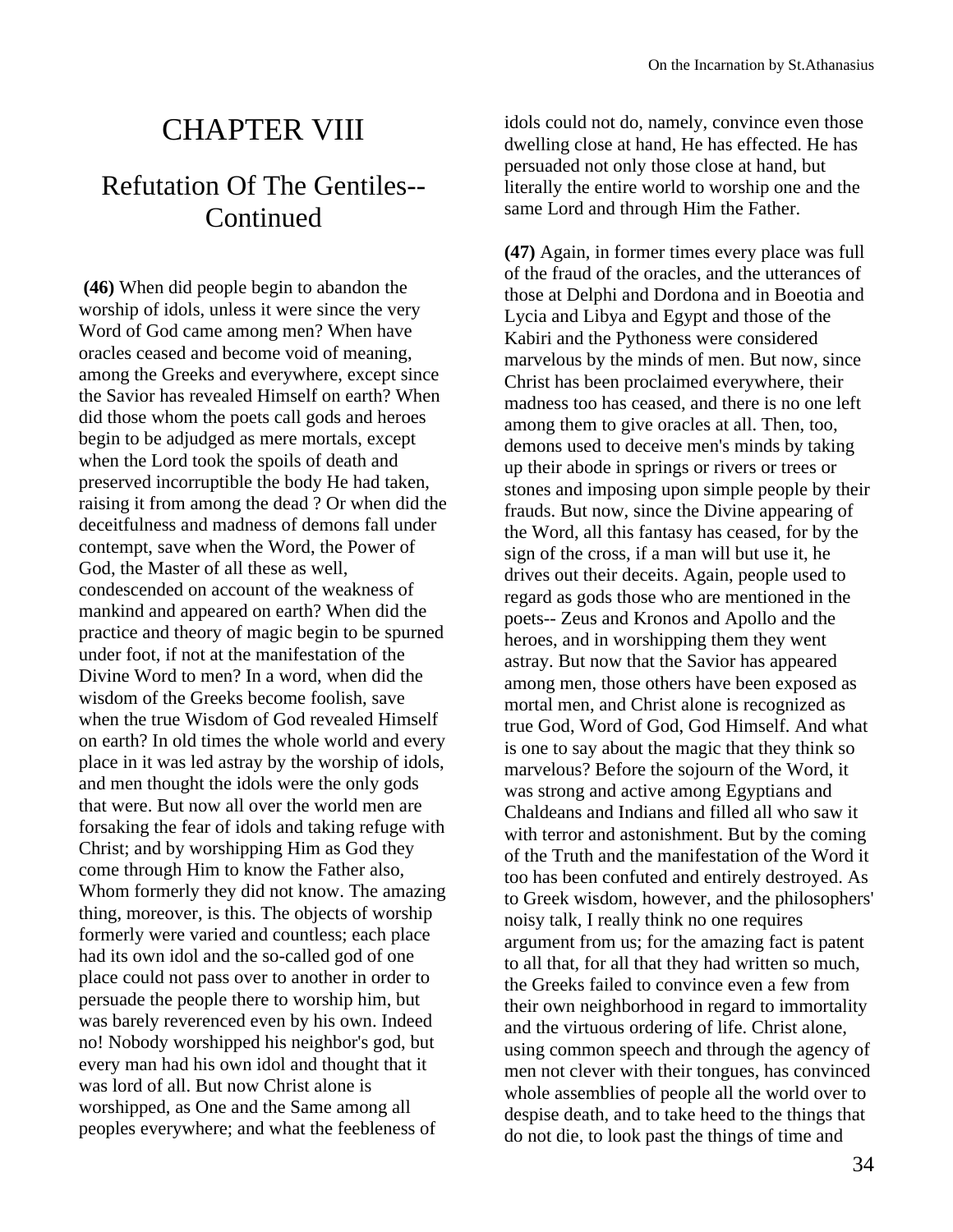gaze on things eternal, to think nothing of earthly glory and to aspire only to immortality.

**(48)** These things which we have said are no mere words:

They are attested by actual experience. Anyone who likes may see the proof of glory in the virgins of Christ, and in the young men who practice chastity as part of their religion, and in the assurance of immortality in so great and glad a company. $1$ 

of martyrs. Anyone, too, may put what we have said to the proof of experience in another way. In the very presence of the fraud of demons and the imposture of the oracles and the wonders of magic, let him use the sign of the cross which they all mock at, and but speak the Name of Christ, and he shall see how through Him demons are routed, oracles cease, and all magic and witchcraft is confounded.

Who, then, is this Christ and how great is He, Who by His Name and presence overshadows and confounds all things on every side, Who alone is strong against all and has filled the whole world with His teaching? Let the Greeks tell us, who mock at Him without stint or shame. If He is a man, how is it that one man has proved stronger than all those whom they themselves regard as gods, and by His own power has shown them to be nothing? If they call Him a magician, how is it that by a magician all magic is destroyed, instead of being rendered strong? Had He conquered certain magicians or proved Himself superior to one of them only, they might reasonably think that He excelled the rest only by His greater skill. But the fact is that His cross has vanquished all magic entirely and has conquered the very name of it.

Obviously, therefore, the Savior is no magician, for the very demons whom the magicians invoke flee from Him as from their Master. Who is He, then? Let the Greeks tell us, whose only serious pursuit is mockery! Perhaps they will say that He, too, is a demon, and that is why He prevailed. But even so the laugh is still on our side. for we can confute them by the same proofs as before. How could He be a demon, Who drives demons out? If it were only certain ones that He drove out, then they might reasonably think that He prevailed against them through the power of their Chief, as the Jews, wishing to insult Him, actually said. But since the fact is, here again, that at the mere naming of His Name all madness of the demons is rooted out and put to flight, obviously the Greeks are wrong here, too, and our Lord and Savior Christ is not, as they maintain, some demonic power.

If, then, the Savior is neither a mere man nor a magician, nor one of the demons, but has by His Godhead confounded and overshadowed the opinions of the poets and the delusion of the demons and the wisdom of the Greeks, it must be manifest and will be owned by all that He is in truth Son of God, Existent Word and Wisdom and Power of the Father. This is the reason why His works are no mere human works, but, both intrinsically and by comparison with those of men, are recognized as being superhuman and truly the works of God.

**(49)** What man that ever was, for instance, formed a body for himself from a virgin only? Or what man ever healed so many diseases as the common Lord of all? Who restored that which was lacking in man's nature or made one blind from birth to see? Aesculapius was deified by the Greeks because he practiced the art of healing and discovered herbs as remedies for bodily diseases, not, of course,

 $\overline{a}$ <sup>1</sup> Literally, "so great a chorus . . .". "choros" being properly a band of dancers and singers.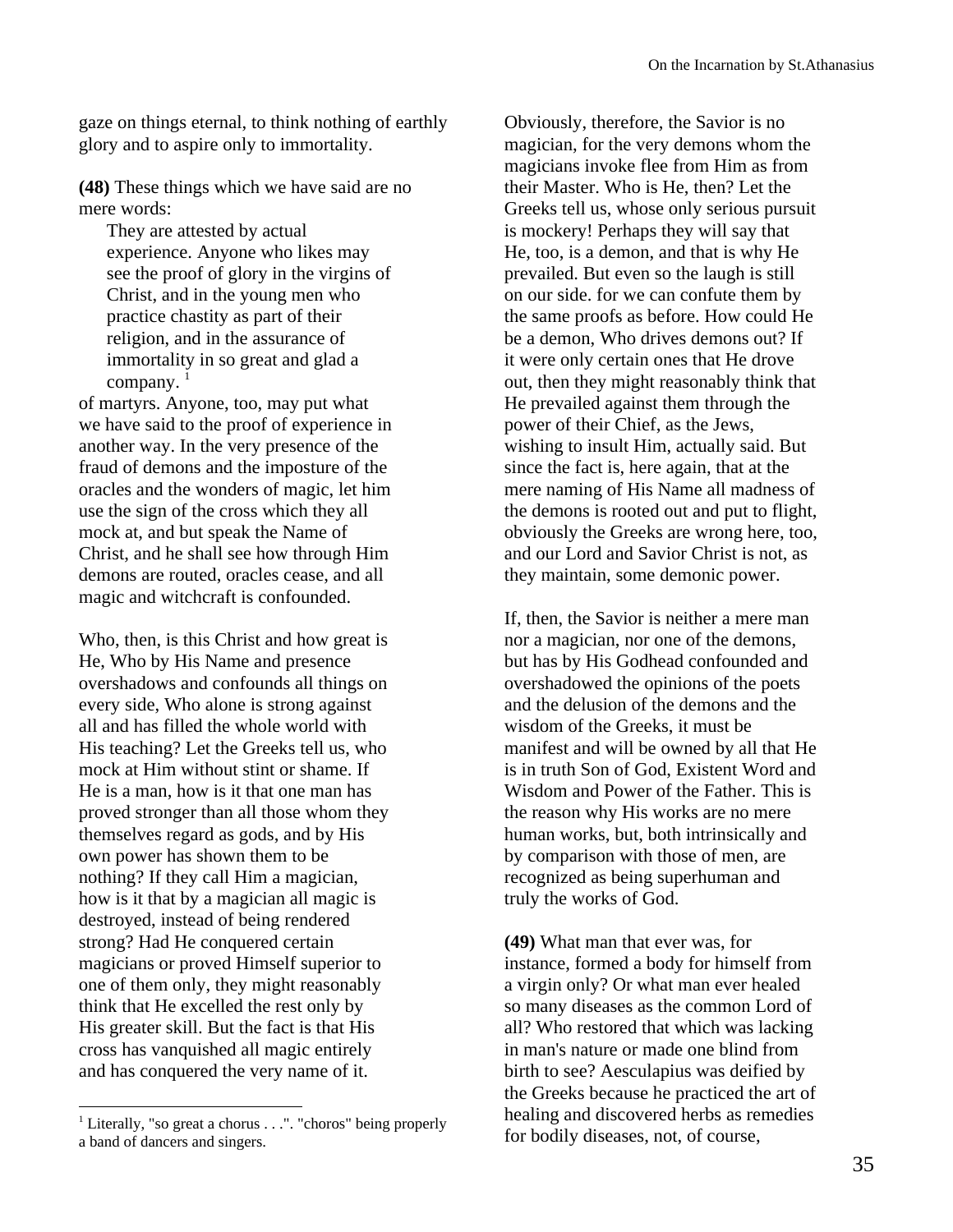forming them himself out of the earth, but finding them out by the study of nature. But what is that in comparison with what the Savior did when, instead of just healing a wound, He both fashioned essential being and restored to health the thing that He had formed? Hercules, too, is worshipped as a god by the Greeks because he fought against other men and destroyed wild animals by craft. But what is that to what the Word did, in driving away from men diseases and demons and even death itself? Dionysus is worshipped among them, because he taught men drunkenness; yet they ridicule the true Savior and Lord of all, Who taught men temperance.

That, however, is enough on this point. What will they say to the other marvels of His Godhead? At what man's death was the sun darkened and the earth shaken? Why, even to this day men are dying, and they did so also before that time. When did any such marvels happen in their case? Now shall we pass over the deeds done in His earthly body and mention those after His resurrection? Has any man's teaching, in any place or at any time, ever prevailed everywhere as one and the same, from one end of the earth to the other, so that his worship has fairly flown through every land? Again, if, as they say, Christ is man only and not God the Word, why do not the gods of the Greeks prevent His entering their domains? Or why, on the other hand, does the Word Himself dwelling in our midst make an end of their worship by His teaching and put their fraud to shame?

**(50)** Many before Him have been kings and tyrants of the earth, history tells also of many among the Chaldeans and Egyptians and Indians who were wise men and magicians. But which of those, I do not say after his death, but while yet in

this life, was ever able so far to prevail as to fill the whole world with his teaching and retrieve so great a multitude from the craven fear of idols, as our Savior has won over from idols to Himself? The Greek philosophers have compiled many works with persuasiveness and much skill in words; but what fruit have they to show for this such as has the cross of Christ? Their wise thoughts were persuasive enough until they died; yet even in their life-time their seeming influence was counterbalanced by their rivalry with one another, for they were a jealous company and declaimed against each other. But the Word of God, by strangest paradox, teaching in meaner language, has put the choicest sophists in the shade, and by confounding their teachings and drawing all men to Himself He has filled His own assemblies. Moreover, and this is the marvelous thing by going down as Man to death He has confounded ail the sounding utterances of the wise men about the idols. For whose death ever drove out demons, or whose death did ever demons fear, save that of Christ? For where the Savior is named, there every demon is driven out. Again, who has ever so rid men of their natural passions that fornicators become chaste and murderers no longer wield the sword and those who formerly were craven cowards boldly play the man? In a word, what persuaded the barbarians and heathen folk in every place to drop their madness and give heed to peace, save the faith of Christ and the sign of the cross? What other things have given men such certain faith in immortality as have the cross of Christ and the resurrection of His body? The Greeks told all sorts of false tales, but they could never pretend that their idols rose again from death: indeed it never entered their heads that a body could exist again after death at all. And one would be particularly ready to listen to them on this point, because by these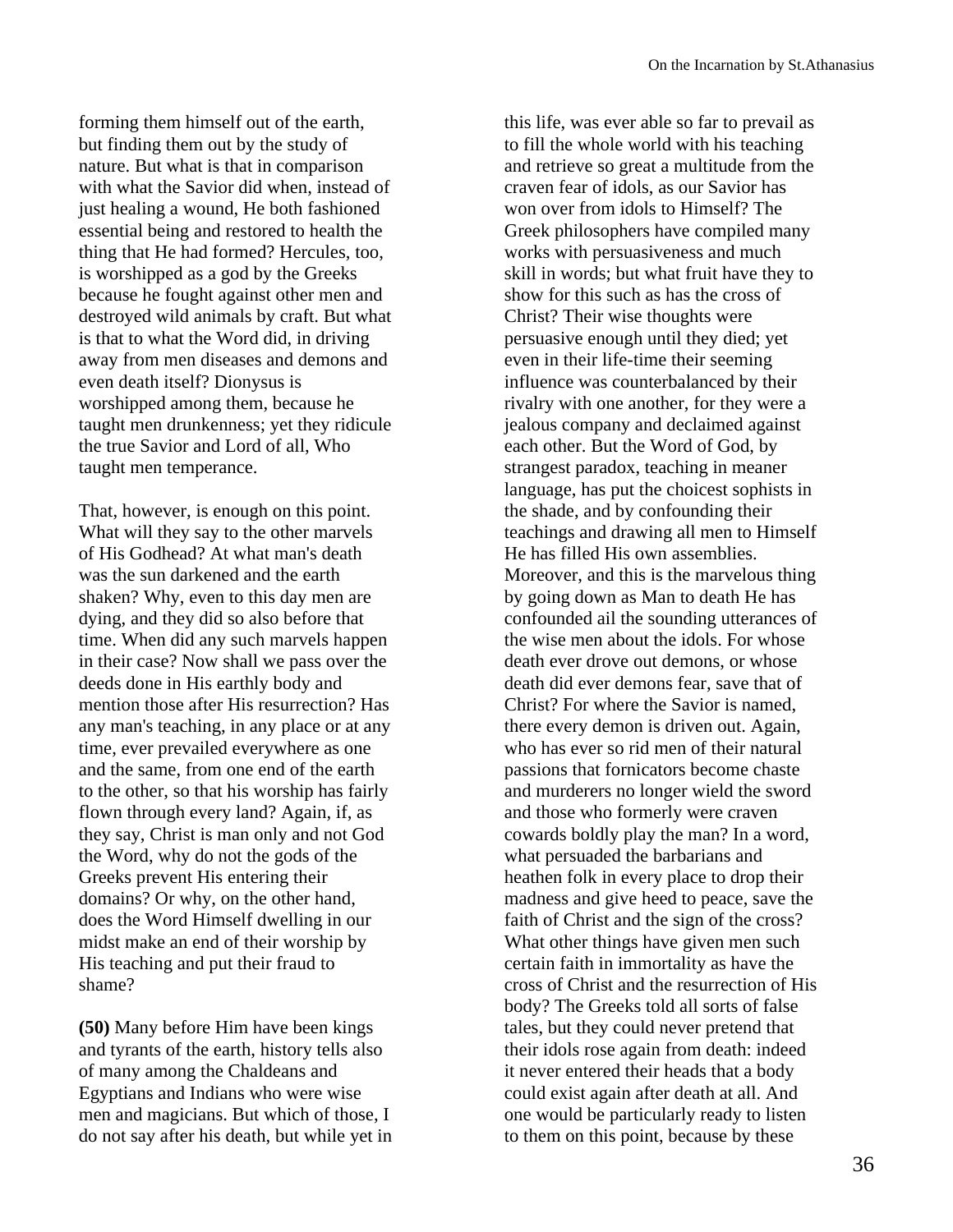opinions they have exposed the weakness of their own idolatry, at the same time yielding to Christ the possibility of bodily resurrection, so that by that means He might be recognized by all as Son of God.

**(51)** Again, who among men, either after his death or while yet living, taught about virginity and did not account this virtue impossible for human beings? But Christ our Savior and King of all has so prevailed with His teaching on this subject that even children not yet of lawful age promise that virginity which transcends the law. And who among men has ever been able to penetrate even to Scythians and Ethiopians, or Parthians or Armenians or those who are said to live beyond Hyrcania, or even the Egyptians and Chaldeans, people who give heed to magic and are more than naturally enslaved by the fear of demons and savage in their habits, and to preach at all about virtue and self-control and against the worshipping of idols, as has the Lord of all, the Power of God, our Lord Jesus Christ? Yet He not only preached through His own disciples, but also wrought so persuasively on men's understanding that, laying aside their savage habits and forsaking the worship of their ancestral gods, they learnt to know Him and through Him to worship the Father. While they were yet idolaters, the Greeks and Barbarians were always at war with each other, and were even cruel to their own kith and kin. Nobody could travel by land or sea at all unless he was armed with swords, because of their irreconcilable quarrels with each other. Indeed, the whole course of their life was carried on with the weapons, and the sword with them replaced the staff and was the mainstay of all aid. All this time, as I said before, they were serving idols and offering sacrifices to demons, and for all the superstitious awe that

accompanied this idol worship, nothing could wean them from that warlike spirit. But, strange to relate, since they came over to the school of Christ, as men moved with real compunction they have laid aside their murderous cruelty and are war-minded no more. On the contrary, all is peace among them and nothing remains save desire for friendship.

**(52)** Who, then, is He Who has done these things and has united in peace those who hated each other, save the beloved Son of the Father, the common Savior of all, Jesus Christ, Who by His own love underwent all things for our salvation? Even from the beginning, moreover, this peace that He was to administer was foretold, for Scripture says,

"They shall beat their swords into ploughshares and their spears into sickles, and nation shall not take sword against nation, neither shall they learn any more to wage war."<sup>2</sup> Nor is this by any means incredible.

The barbarians of the present day are naturally savage in their habits, and as long as they sacrifice to their idols they rage furiously against each other and cannot bear to be a single hour without weapons. But when they hear the teaching of Christ, forthwith they turn from fighting to farming, and instead of arming themselves with swords extend their hands in prayer. In a word, instead of fighting each other, they take up arms against thedevil and the demons, and overcome them by their selfcommand and integrity of soul. These facts are proof of the Godhead of the Savior, for He has taught men what they could never learn among the idols. It is also no small exposure of the weakness and nothingness of demons and idols, for it was because they knew their own

 $<sup>2</sup>$  Isaiah 2.4</sup>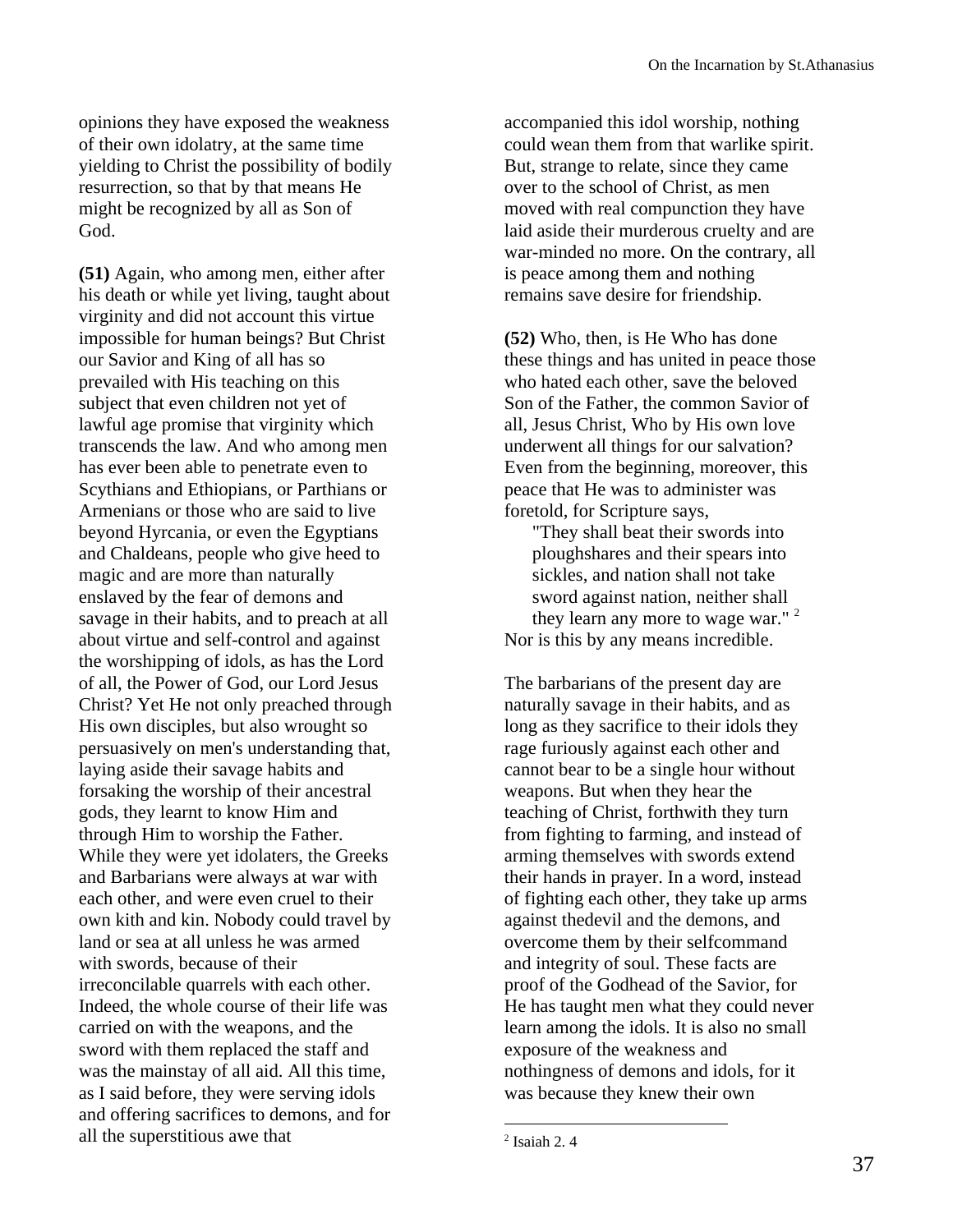weakness that the demons were always setting men to fight each other, fearing lest, if they ceased from mutual strife, they would turn to attack the demons themselves. For in truth the disciples of Christ, instead of fighting each other, stand arrayed against demons by their habits and virtuous actions, and chase them away and mock at their captain the devil. Even in youth they are chaste, they endure in times of testing and persevere in toils. When they are insulted, they are patient, when robbed they make light of it, and, marvelous to relate, they make light even of death itself, and become martyrs of Christ.

**(53)** And here is another proof of the Godhead of the Savior, which is indeed utterly amazing. What mere man or magician or tyrant or king was ever able by himself to do so much? Did anyone ever fight against the whole system of idol-worship and the whole host of demons and all magic and all the wisdom of the Greeks, at a time when all of these were strong and flourishing and taking everybody in, as did our Lord, the very Word of God? Yet He is even now invisibly exposing every man's error, and single-handed is carrying off all men from them all, so that those who used to worship idols now tread them under foot, reputed magicians burn their books and the wise prefer to all studies the interpretation of the gospels. They are deserting those whom formerly they worshipped, they worship and confess as Christ and God Him Whom they used to ridicule as crucified. Their so-called gods are routed by the sign of the cross, and the crucified Savior is proclaimed in all the world as God and Son of God. Moreover, the gods worshipped among the Greeks are now falling into disrepute among them on account of the disgraceful things they did, for those who receive the teaching of Christ are more

chaste in life than they. If these, and the like of them, are human works, let anyone who will show us similar ones done by men in former time, and so convince us. But if they are shown to be, and are the works not of men but of God, why are the unbelievers so irreligious as not to recognize the Master Who did them? They are afflicted as a man would be who failed to recognize God the Artificer through the works of creation. For surely if they had recognized His Godhead through His power over the universe, they would recognize also that the bodily works of Christ are not human, but are those of the Savior of all, the Word of God. And had they recognized this, as Paul says, "**They would not have crucified the Lord of glory.**" <sup>3</sup>

**(54)** As, then, he who desires to see God Who by nature is invisible and not to be beheld, may yet perceive and know Him through His works, so too let him who does not see Christ with his understanding at least consider Him in His bodily works and test whether they be of man or God. If they be of man, then let him scoff; but if they be of God, let him not mock at things which are no fit subject for scorn, but rather let him recognize the fact and marvel that things divine have been revealed to us by such humble means, that through death deathlessness has been made known to us, and through the Incarnation of the Word the Mind whence all things proceed has been declared, and its Agent and Ordainer, the Word of God Himself. He, indeed, assumed humanity that we might become God. He manifested Himself by means of a body in order that we might perceive the Mind of the unseen Father. He endured shame from men that we might inherit immortality. He Himself was unhurt by this, for He is

 $3$  Cor. 2.8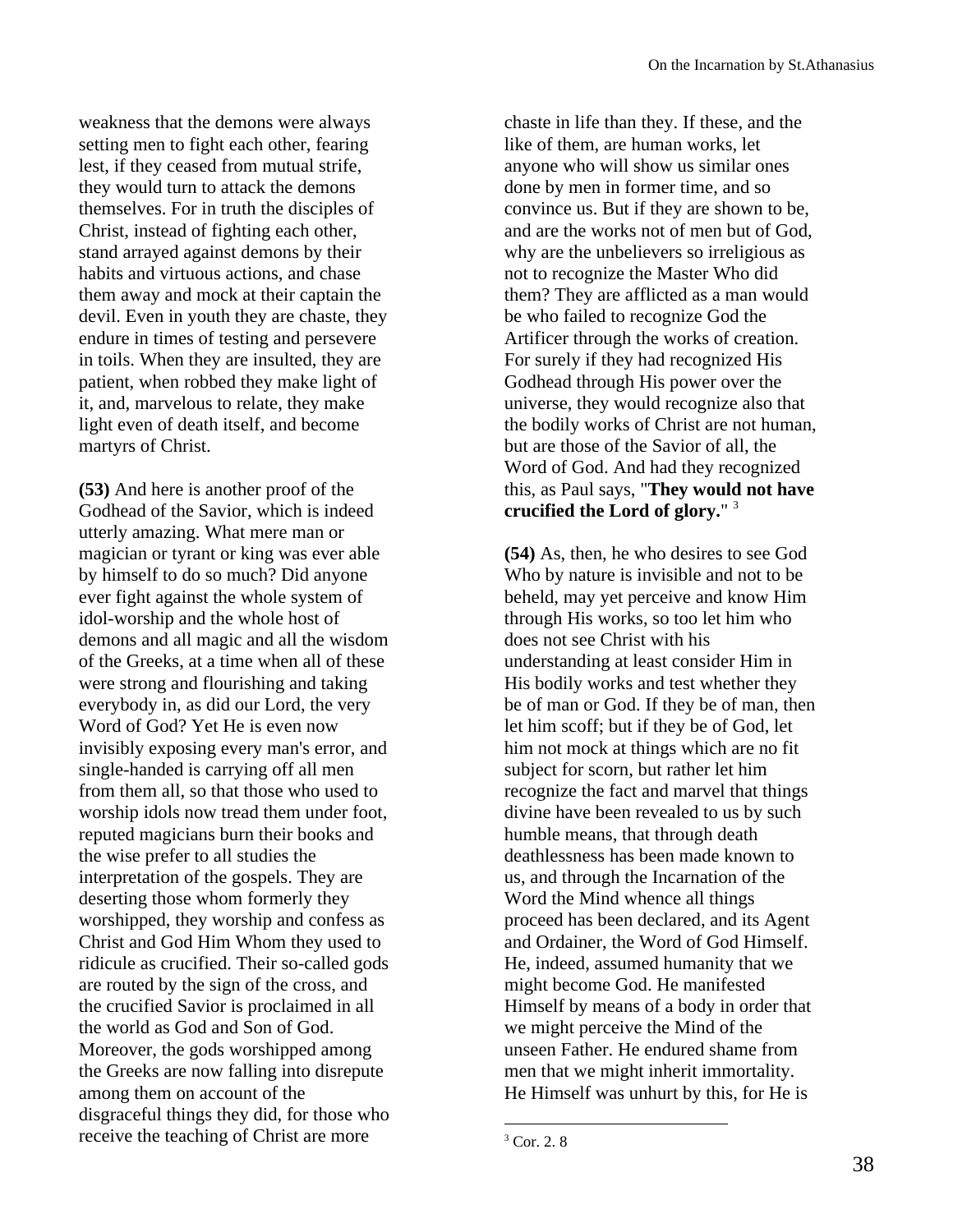impassable and incorruptible; but by His own impassability He kept and healed the suffering men on whose account He thus endured. In short, such and so many are the Savior's achievements that follow from His Incarnation, that to try to number them is like gazing at the open sea and trying to count the waves. One cannot see all the waves with one's eyes, for when one tries to do so those that are following on baffle one's senses. Even so, when one wants to take in all the achievements of Christ in the body, one cannot do so, even by reckoning them up, for the things that transcend one's thought are always more than those one thinks that one has grasped.

As we cannot speak adequately about even a part of His work, therefore, it will be better for us not to speak about it as a whole. So we will mention but one thing more, and then leave the whole for you to marvel at. For, indeed, everything about it is marvelous, and wherever a man turns his gaze he sees the Godhead of the Word and is smitten with awe.

**(55)** The substance of what we have said so far may be summarized as follows. Since the Savior came to dwell among us, not only does idolatry no longer increase, but it is getting less and gradually ceasing to be. Similarly, not only does the wisdom of the Greeks no longer make any progress, but that which used to be is disappearing. And demons, so far from continuing to impose on people by their deceits and oracle-givings and sorceries, are routed by the sign of the cross if they so much as try. On the other hand, while idolatry and everything else that opposes the faith of Christ is daily dwindling and weakening and falling, see, the Savior's teaching is increasing everywhere! Worship, then, the Savior "**Who is above all**" and mighty, even God the Word, and condemn those who are being defeated

and made to disappear by Him. When the sun has come, darkness prevails no longer; any of it that may be left anywhere is driven away. So also, now that the Divine epiphany of the Word of God has taken place, the darkness of idols prevails no more, and all parts of the world in every direction are enlightened by His teaching. Similarly, if a king be reigning somewhere, but stays in his own house and does not let himself be seen, it often happens that some insubordinate fellows, taking advantage of his retirement, will have themselves proclaimed in his stead; and each of them, being invested with the semblance of kingship, misleads the simple who, because they cannot enter the palace and see the real king, are led astray by just hearing a king named. When the real king emerges, however, and appears to view, things stand differently. The insubordinate impostors areshown up by his presence, and men, seeing the real king, forsake those who previously misled them. In the same way the demons used formerly to impose on men, investing themselves with the honor due to God. But since the Word of God has been manifested in a body, and has made known to us His own Father, the fraud of the demons is stopped and made to disappear; and men, turning their eyes to the true God, Word of the Father, forsake the idols and come to know the true God.

Now this is proof that Christ is God, the Word and Power of God. For whereas human things cease and the fact of Christ remains, it is clear to all that the things which cease are temporary, but that He Who remains is God and very Son of God, the sole-begotten Word.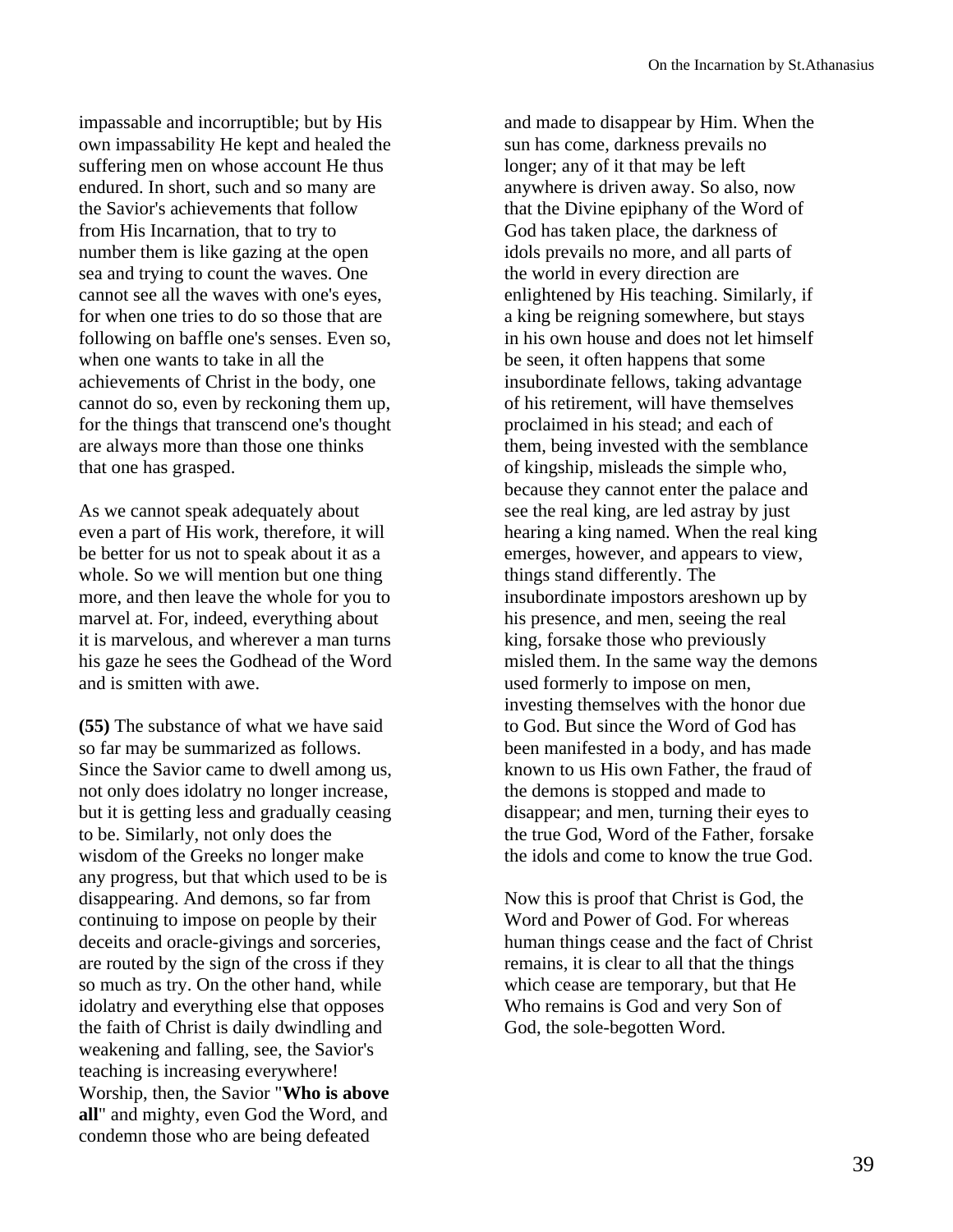## CHAPTER IX

#### Conclusion

 **(56)** Here, then, Macarius, is our offering to you who love Christ, a brief statement of the faith of Christ and of the manifestation of His Godhead to us. This will give you a beginning, and you must go on to prove its truth by the study of the Scriptures. They were written and inspired by God; and we, who have learned from inspired teachers who read the Scriptures and became martyrs for the Godhead of Christ, make further contribution to your eagerness to learn. From the Scriptures you will learn also of His second manifestation to us, glorious and divine indeed, when He shall come not in lowliness but in His proper glory, no longer in humiliation but in majesty, no longer to suffer but to bestow on us all the fruit of His cross-- the resurrection and incorruptibility. No longer will He then be judged, but rather will Himself be Judge, judging each and all according to their deeds done in the body, whether good or ill. Then for the good is laid up the heavenly kingdom, but for those that practice evil outer darkness and the eternal fire. So also the Lord Himself says,

"I say unto you, hereafter ye shall see the Son of Man seated on the right hand of power, coming on the clouds of heaven in the glory of the Father." 1

For that Day we have one of His own sayings to prepare us,

"Get ready and watch, for ye know not the hour in which He cometh" <sup>2</sup>

And blessed Paul says,

"We must all stand before the judgment seat of Christ, that each one may receive according as he practiced in the body, whether good or ill." <sup>3</sup>

**(57)** But for the searching and right understanding of the Scriptures there is need of a good life and a pure soul, and for Christian virtue to guide the mind to grasp, so far as human nature can, the truth concerning God the Word. One cannot possibly understand the teaching of the saints unless one has a pure mind and is trying to imitate their life. Anyone who wants to look at sunlight naturally wipes his eye clear first, in order to make, at any rate, some approximation to the purity of that on which he looks; and a person wishing to see a city or country goes to the place in order to do so. Similarly, anyone who wishes to understand the mind of the sacred writers must first cleanse his own life, and approach the saints by copying their deeds. Thus united to them in the fellowship of life, he will both understand the things revealed to them by God and, thenceforth escaping the peril that threatens sinners in the judgment, will receive that which is laid up for the saints in the kingdom of heaven. Of that reward it is written:

"Eye hath not seen nor ear heard, neither hath entered into the heart of man the things that God has prepared" <sup>4</sup>

for them that live a godly life and love the God and Father in Christ Jesus our Lord, through Whom and with Whom be to the Father Himself, with the Son Himself, in the Holy Spirit, honor and might and glory to ages of ages. Amen.

 $\overline{a}$ 

 $<sup>1</sup>$  Matt. 26. 64</sup>

<sup>&</sup>lt;sup>2</sup> Matt. 24. 42

<sup>3</sup> 2 Cor. 5. 10

<sup>4</sup> 1 Cor. 2. 9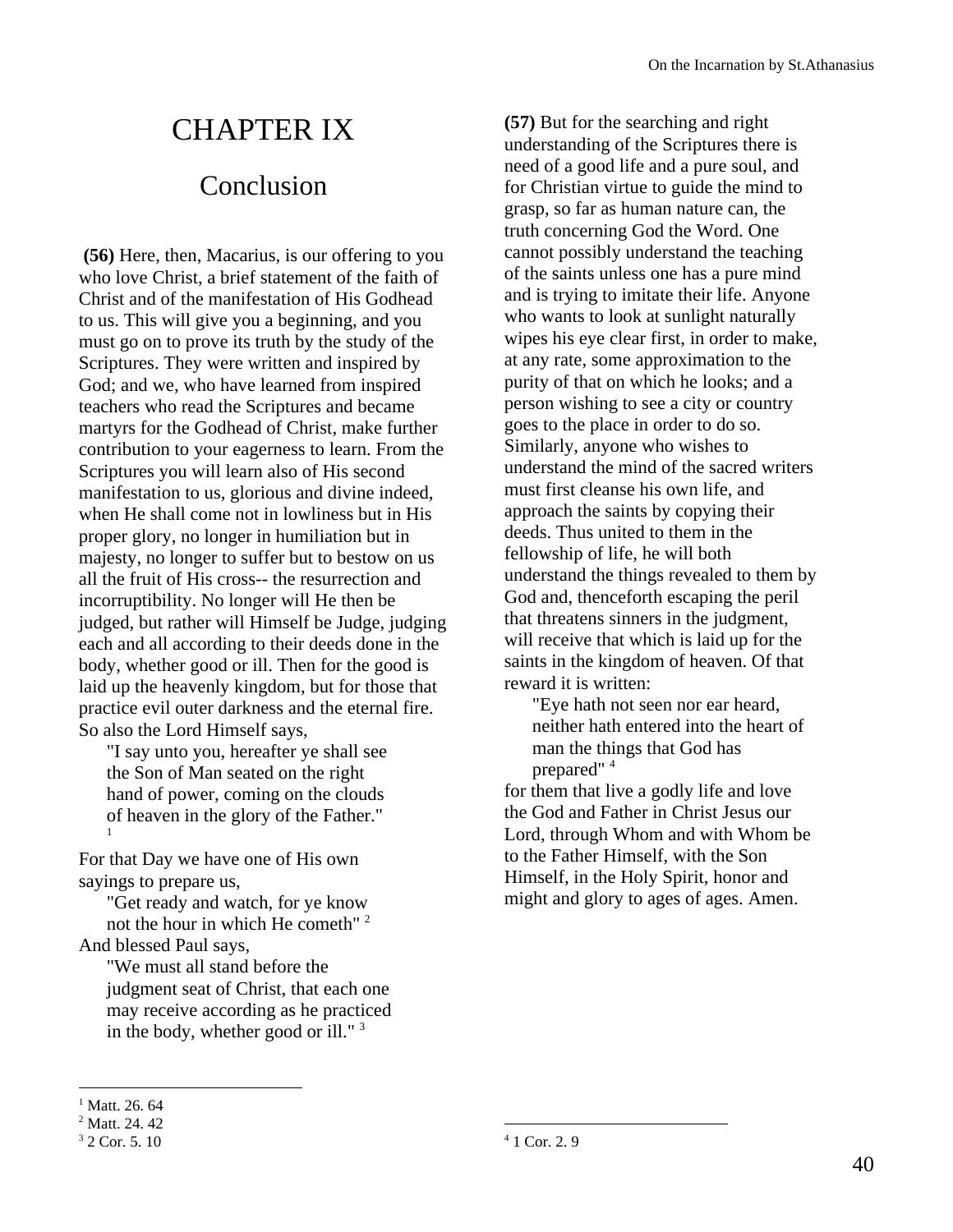## End Notes

(editor's note: The end notes are the footnotes within the text. The roman numerals have been changed to numbers.)

## Scripture Index

*Of Athanasius' On the Incarnation*

## **Old Testament**

#### **Genesis**

Gen. i.1 ch1 n4 Gen. ii. 16 f. ch1 n7 Gen. xlix. 10 ch6 n19

#### **Numbers**

Numbers xxiv. 17 ch6 n2 Numbers xxiv. 5-7 ch6 n3

#### **Deuteronomy**

Deut. xxviii. 66 ch6 n10

#### **Psalms**

Psalm xxii. 16-18 ch6 n12 Psalm xxiv. 7. ch4 n10 Psalm lxxxii. 6 f. ch1 n9 Psalm cxviii. 27 ch6 n21 Psalm cvii. 20 ch6 n22

#### **Isaiah**

Isaiah ii. 4 ch8 n2 Isaiah vii. 14 ch6 n1 Isaiah viii. 4 ch6 n4 Isaiah xi. 9 ch7 n3 Isaiah xi. 10 ch6 n13 Isaiah xix. 1 ch6 n5

Isaiah xxxv. 3-6 ch6 n15 Isaiah liii. 3-5 ch6 n7 Isaiah liii. 6-8 ch6 n8 Isaiah liii. 8-10 ch6 n9 Isaiah lxiii. 9 ch6 n23 Isaiah lxv. 1, 2 ch6 n14

#### **Jeremiah**

Jer. xi. 19 ch6 n11

#### **Daniel**

Daniel ix. 24, ch8 n18

#### **Hosea**

Hosea xi. 1 ch6 n6

## **New Testament**

#### **Matthew**

Matt. xi. 13 ch6 n20 Matt. xix. 4-6 ch1 n2 Matt. xxiv. 42 ch9 n2 Matt. xxvi. 64 ch9 n1

#### **Mark**

Mark v. 7 ch5 n3

#### **Luke**

Luke iv. 34 ch5 n3 Luke x. 18 ch4 n9 Luke xix. 10 ch3 n2; ch3 n5

#### **John**

John i. 3 ch1 n3 John iii. 3 ch3 n3 John ix. 32, 33 ch6 n16 John x. 37-38 ch3 n8 John xii. 32 ch4 n6